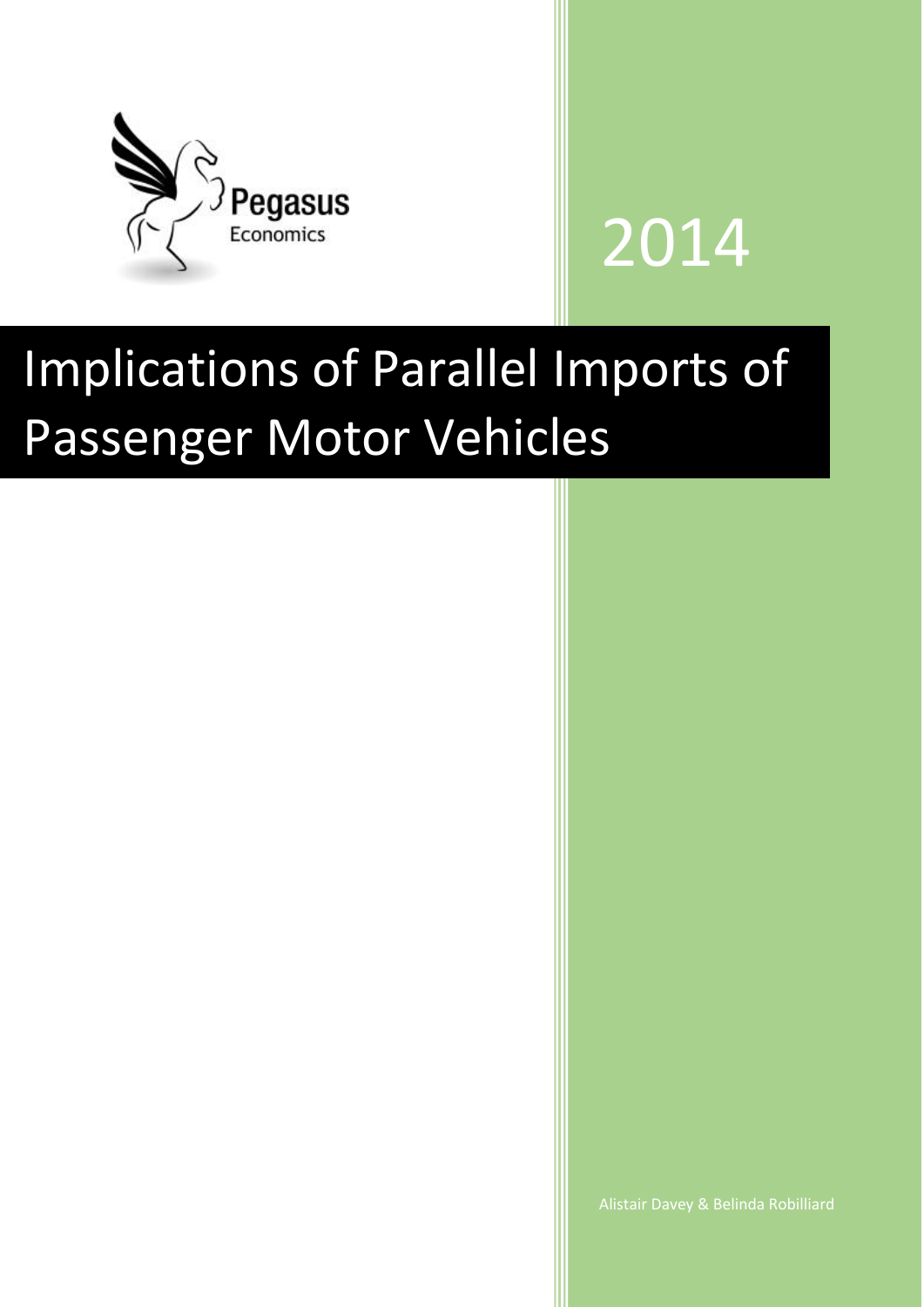

Pegasus Economics • www.pegasus-economics.com.au • PO Box 449 Jamison Centre, Macquarie ACT 2614

Pegasus Economics is a boutique economics consultancy, specialising in economic analysis of financial services, trade practices, competition policy and regulatory instruments.

We seek to assist our clients – corporations, industry associations and non-government organisations – in their policy design and advocacy through the preparation of expert reports, regulatory submissions and submissions to public inquiries. We address complex economic and policy issues in easy to understand non-technical language.

#### **About the Authors**

Alistair Davey is a Principal in the Canberra office of Pegasus Economics. Alistair specialises in the economic analysis of trade practices, competition policy and regulatory instruments. He has advised prominent firms involved in financial services, the downstream petroleum industry, grocery retailing, agriculture and electricity generation, as well as various non-profit and industry associations and Commonwealth and State government agencies.

Alistair holds a Masters degree in economics from the University of Melbourne and a professional doctorate from ANU. Alistair has been published in refereed economic journals writing on competition law and petrol prices.

Belinda Robilliard specialises in competition and consumer law, foreign investment and financial services at the Canberra office of Pegasus Economics. She has worked as a regulator of mergers and acquisitions at the ACCC and at the Foreign Investment Review Board. She provided policy advice to the Dawson Review of the Trade Practices Act and was responsible for implementing reforms that resulted to the ACCC's merger processes and information gathering powers. Belinda has provided regulatory and compliance advice as a lawyer at Herbert Smith Freehills as well as in-house for an Australian financial institution.

Belinda holds a Bachelor of Commerce, Bachelor of Laws and a Master of Laws from ANU and is a Tutor in Law at the ANU College of Law.

For information on this report please contact:

Name: Dr Alistair Davey

Mobile: 0422 211 110

Email: adavey@pegasus-economics.com.au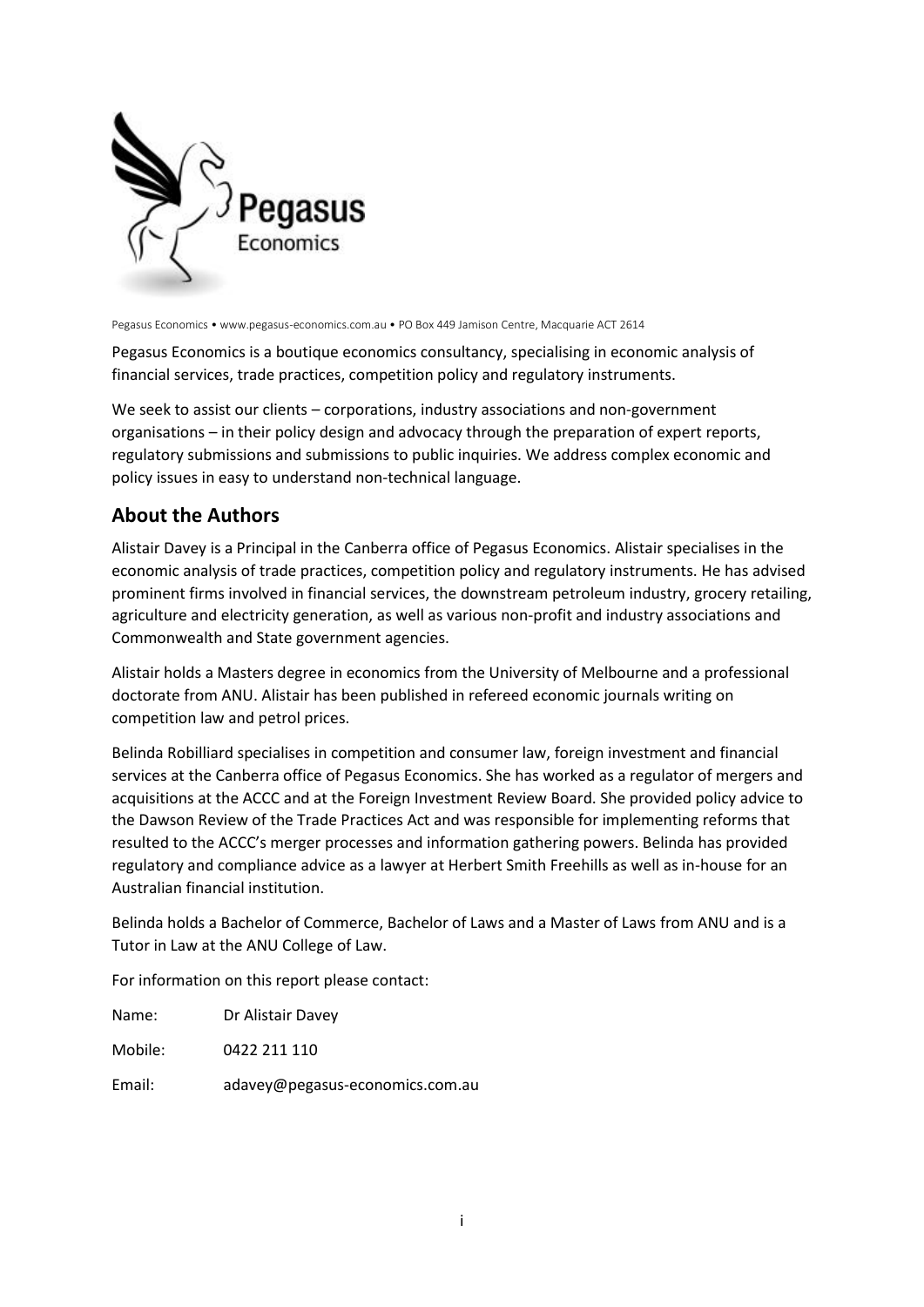# Table of Contents

| $\mathbf{1}$ |       |                                                                         |  |  |  |
|--------------|-------|-------------------------------------------------------------------------|--|--|--|
| 2            |       |                                                                         |  |  |  |
|              | 2.1   |                                                                         |  |  |  |
| 3            |       |                                                                         |  |  |  |
|              | 3.1   |                                                                         |  |  |  |
|              | 3.2   |                                                                         |  |  |  |
|              | 3.3   |                                                                         |  |  |  |
| 4            |       |                                                                         |  |  |  |
|              | 4.1   |                                                                         |  |  |  |
|              | 4.2   | Trade Marks Promote Economic Efficiency and Consumer Protection 11      |  |  |  |
|              | 4.3   |                                                                         |  |  |  |
|              | 4.4   |                                                                         |  |  |  |
|              | 4.5   |                                                                         |  |  |  |
| 5            |       |                                                                         |  |  |  |
|              | 5.1   |                                                                         |  |  |  |
|              | 5.1.1 |                                                                         |  |  |  |
|              | 5.1.2 | Is international price discrimination being practiced in Australia?  18 |  |  |  |
|              | 5.1.3 |                                                                         |  |  |  |
|              | 5.2   |                                                                         |  |  |  |
| 6            |       |                                                                         |  |  |  |
|              | 6.1   |                                                                         |  |  |  |
|              | 6.2   |                                                                         |  |  |  |
|              | 6.3   |                                                                         |  |  |  |
| 7            |       |                                                                         |  |  |  |
|              |       |                                                                         |  |  |  |
|              |       |                                                                         |  |  |  |

| Figure 2 Proportion of New Zealand New Car Registrations previously ex-overseas cars, 1984-20135             |  |
|--------------------------------------------------------------------------------------------------------------|--|
|                                                                                                              |  |
| Figure 4 National Average CO <sub>2</sub> Emissions for New Passenger and Light Commercial Vehicles, 2002 to |  |
|                                                                                                              |  |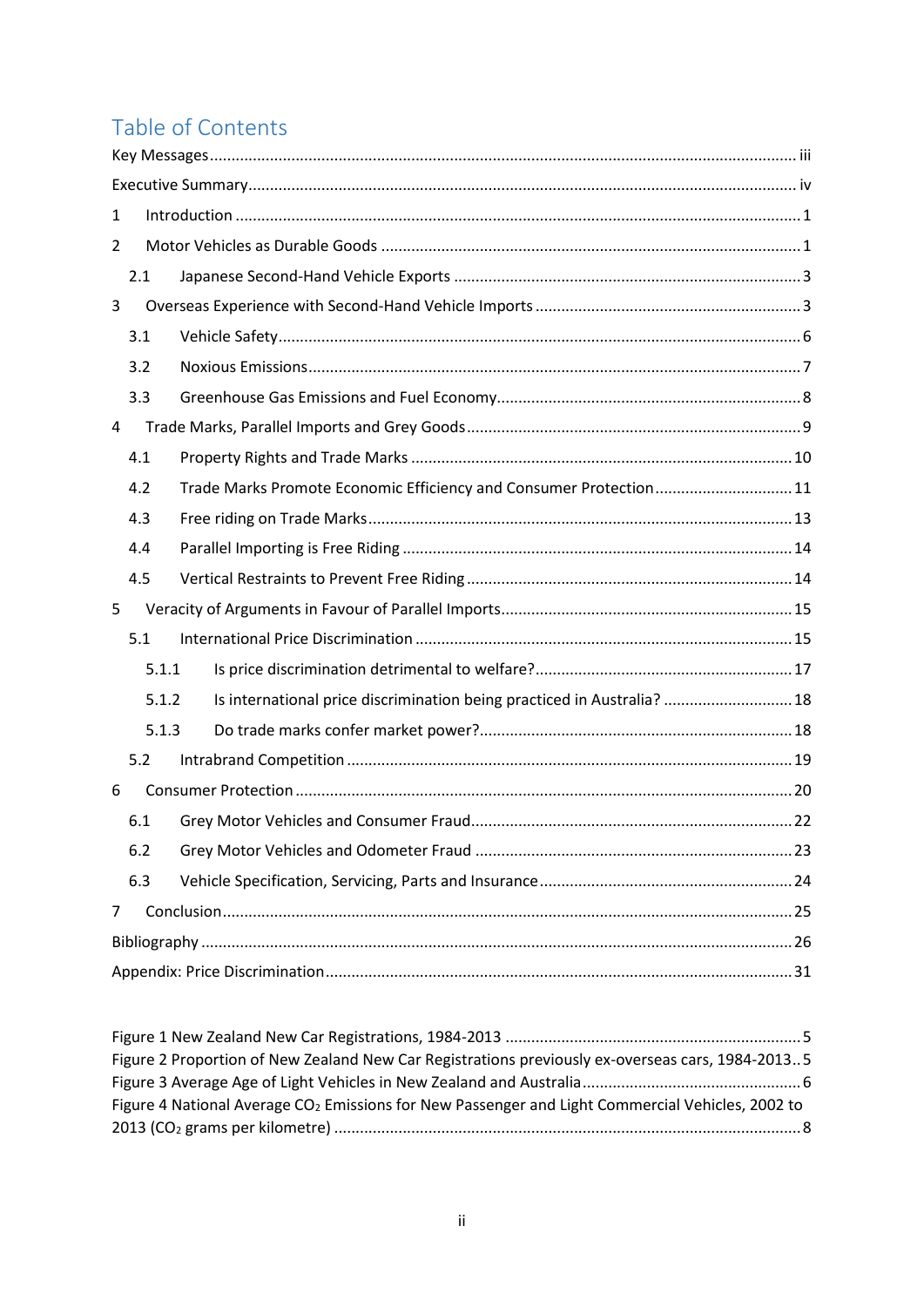### <span id="page-3-0"></span>Key Messages

- The main argument in support of permitting parallel imports is to arbitrage away international price discrimination (Richardson, 2002, p. 234). However, there is little evidence to suggest that Australian consumers are victims of any widespread international price discrimination in relation to passenger vehicles.
- A free rider is someone who enjoys the benefits of someone else's investment without having to pay compensation (Elzinga & Mills, 2008, p. 1842). Free-riding on someone else's trade mark will, at little cost, capture some of the profits associated with a strong trade mark because some consumers will assume (at least in the short run) that the free rider's and the original trade mark holder's brands are identical (Landes & Posner, 1987, p. 270).
	- Because free riding makes it more costly for consumers to distinguish between a higher quality good and a lower quality good, it would lower the incentive for a firm to incur the added cost that would be necessary to produce higher quality.
- Free riding occurs in the context of parallel imports because unauthorised distributors obtain goods at prices that do not properly reflect the legitimate costs imposed on authorised distributors at various points in the distribution chain, such as pre-sale marketing and postsale services-costs that are paid in full by authorised dealers (Barfield & Groombridge, 1998, p. 905).
- Permitting parallel importing of motor vehicles promotes free riding coupled with intrabrand competition.
- The balance of legal and economic opinion does not put much weight on intrabrand competition and places far greater importance on interbrand competition to ensure that consumers receive competitive prices.
- There is no compelling public policy case to permit parallel imports as there is evidence of robust interbrand competition in the Australian passenger vehicle market.
- Historically, trade mark law has existed primarily to protect against consumer deception that occurs when one party attempts to pass off its products as those of another (Dogan & Lemley, 2005, p. 463). The overriding problem with the parallel import of second-hand vehicles is the direct link between the trade mark owner's product and the consumer has been broken because some extraneous third party has broken the nexus. As the trade mark owner can no longer guarantee the quality of a parallel imported vehicle, this leaves the consumer vulnerable to the risk of purchasing a 'lemon' or defective vehicle.
- Permitting the unrestricted parallel importation of second-hand motor vehicles, including virtually brand new cars, will not only subject motor vehicle manufacturers to free riding on their trade marks that in turn threatens the goodwill invested in their brands, but also poses a massive risk for consumers.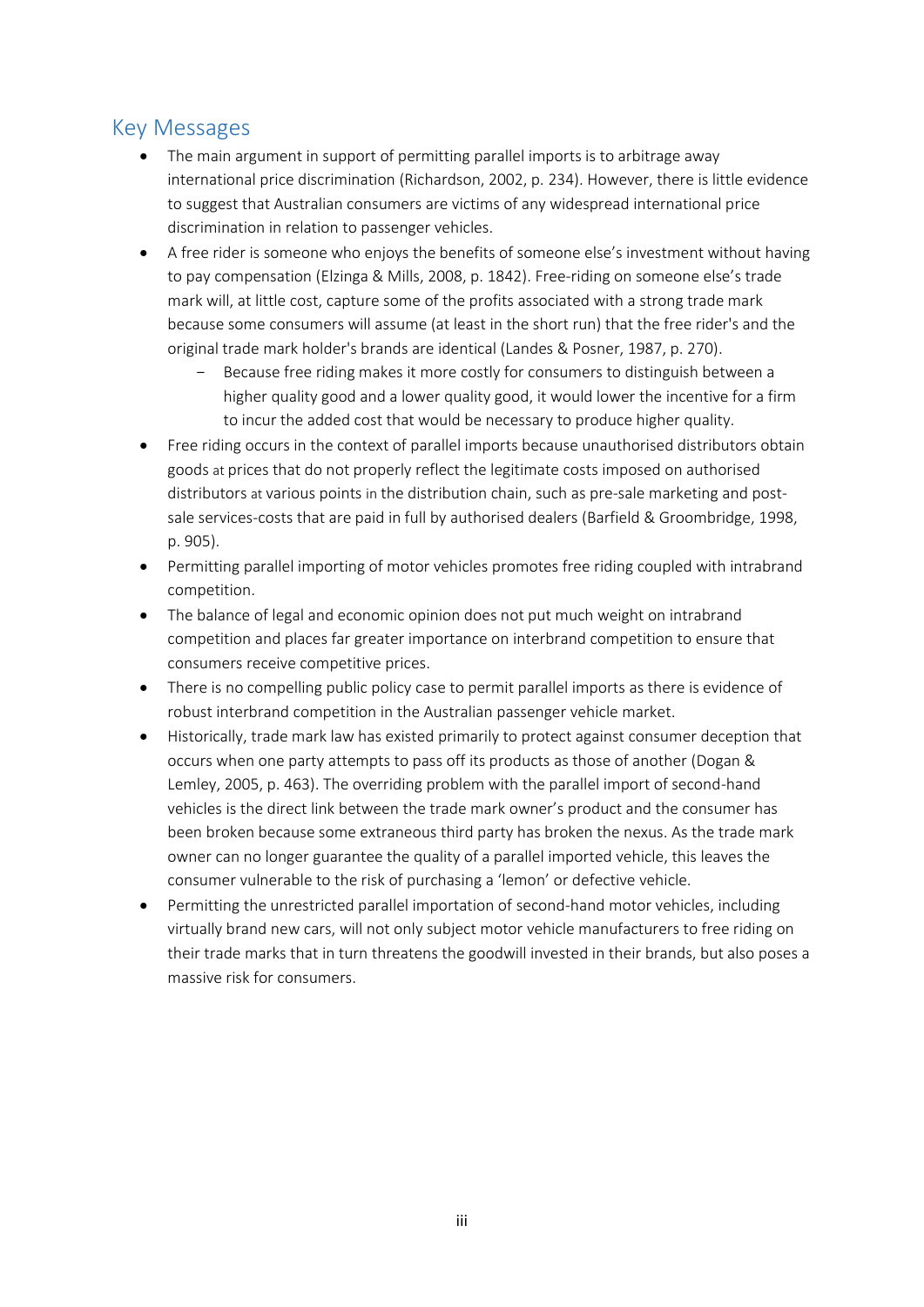# <span id="page-4-0"></span>Executive Summary

- In its recent review on Australia's automotive industry, the Productivity Commission (2014, p. 32) recommended that the Australian Government should progressively relax the restrictions on the importation of second-hand passenger and light commercial vehicles.
- Durable goods are purchased with the expectations of using them and obtaining associated benefits over an extended period of time (MacKie-Mason & Metzler, 2009, p. 559). Motor vehicles are highly differentiated durable goods with variable lifetimes (Berkovec, 1985, p. 195).
- In many durable-goods industries, used products are traded in decentralised secondary markets that are not directly controlled by the manufacturers with motor vehicles being the most prominent example (Esteban & Shum, 2007, p. 331).
	- Transactions in secondary markets may occur because the quality of a motor vehicle deteriorates over time, and current owners sell their product in order to update to their preferred quality (Schiraldi, 2011, p. 266).
	- Alternatively, the level of required maintenance and/or the probability of failure may increase as the motor vehicle ages, making replacement of the current unit desirable (Schiraldi, 2011, p. 266).
- The existence of a secondary market introduces, in the form of used cars, a large number of imperfect substitutes to the new motor vehicles (Esteban & Shum, 2007, p. 331).
- There may be welfare gains for developing countries from the importation of second-hand vehicles because they are labour-intensive in their use, maintenance and repair relative to new vehicles due to relatively low labour costs in those countries.
	- However, the importation of second-hand vehicles into developed countries will not necessarily translate into welfare gains due to much higher labour costs.
- The overseas experience is mixed in relation to the impact on new motor vehicle sales in response to the opening up of a country's market to imports of second-hand motor vehicles, however, it is generally the case that it has a devastating effect on new motor vehicle sales the newer the imported second-hand vehicles.
- Perhaps the most relevant case study for the Australian situation is the experience of New Zealand which reduced its vehicle import tariffs from the mid-1980s and removed all tariffs on passenger and light commercial vehicles in 1998 (Productivity Commission, 2014, p. 158).
	- Second-hand imported vehicles rose from 2 per cent of new car registrations in 1984 to 69 per cent in 2003 and have been in excess of 50 per cent of new car registrations since that time (NZ Transport Agency, 2014).
- The major problem with the New Zealand light vehicle fleet is that the average age of passenger vehicles on the road is actually getting older.
	- The average age of passenger vehicles in New Zealand is just under 14 years that stands in marked contrast to Australia where the average age of passenger vehicles has stabilised at under 10 years.
- Academic research has confirmed there exists a strong relationship between vehicle age and accident injuries.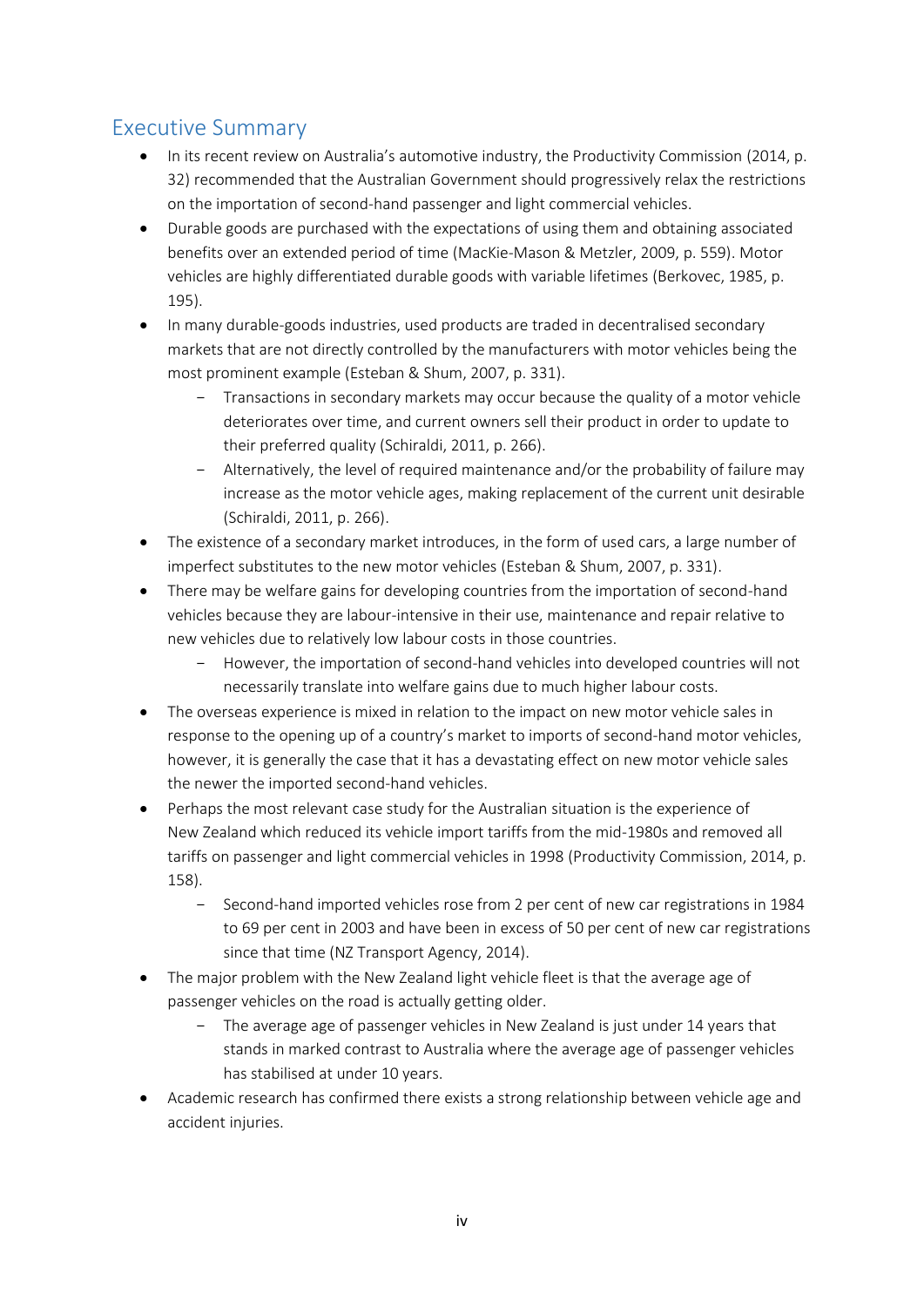- If the average age of the Australian passenger vehicle fleet were to rise as a consequence of liberalising the importation of second-hand vehicles then this would imply a deterioration in the relative safety of vehicles on Australian roads.
- Another problem with an ageing motor vehicle fleet is that older vehicles generally have higher levels of noxious emissions.
	- As older vehicles tend to emit substantially higher levels of pollutants, liberalising trade may have a large impact on environmental quality in the importing country.
- A further problem with liberalising the importation of older second-hand vehicles is that it may threaten the continuous improvement in fuel economy and  $CO<sub>2</sub>$  emissions achieved over the past decade. This has two potentially detrimental effects:
	- First it may lead to an increase in  $CO<sub>2</sub>$  emissions that will undermine attempts to address anthropogenic climate change
	- Second, consumers may end up paying more for fuel if they purchase less fuel efficient second-hand vehicles if they fail to take adequate account of fuel economy in their purchasing decisions.
- Policies aimed at reducing greenhouse gas emissions may not achieve aggregate gains when fuel inefficient durable goods such as motor vehicles can be traded (Davis & Kahn, 2010, p. 61).
- A trade mark is a word, symbol, or other signifier used to distinguish a good or service produced by one firm from the goods or services of other firms (Landes & Posner, 1987, p. 268). Trade marks are used on goods or in connection with the marketing of goods (World Intellectual Property Organization, 2012, p. 12).
- Parallel imports are legitimately produced goods imported in from another country (W Lawyers, 2011, p. 1). The goods are manufactured with the authorisation or consent of the trade mark owners and subsequently imported in from another country by an unauthorised distributor.
- The parallel importing of trade marked goods is commonly referred to as grey marketing (Duhan & Sheffet, 1988, p. 76). Grey marketing involves the selling of trade marked products through channels of distribution that are not authorised by the trade mark holder.
- Products subject to grey marketing are of high status with an established brand name and image (Cross, Stephans, & Benjamin, 1990, p. 184). Therefore, additional promotional spending by grey marketers is not required; they can free ride on the promotion and service provided by the authorised distribution channels.
- Property rights refers to an owner's right to use a good or asset for consumption and/or income generation (referred to as use rights) (Besley and Ghatak, 2010, p. 4526).
- Intellectual property refers to creations of the mind: inventions; literary and artistic works; and symbols, names and images used in commerce (World Intellectual Property Organization, 2012a, p. 2). Trade marks are one particular form of intellectual property.
- Trade marks promote economic efficiency through reducing consumer search costs (Landes & Posner, 1988, p. 270).
	- Trade marks lower consumer search costs by providing consumers with a means for distinguishing between products that differ in quality but that, absent a brand name, would be difficult to distinguish at the point of purchase (Blair & Cotter, 1999, p. 13).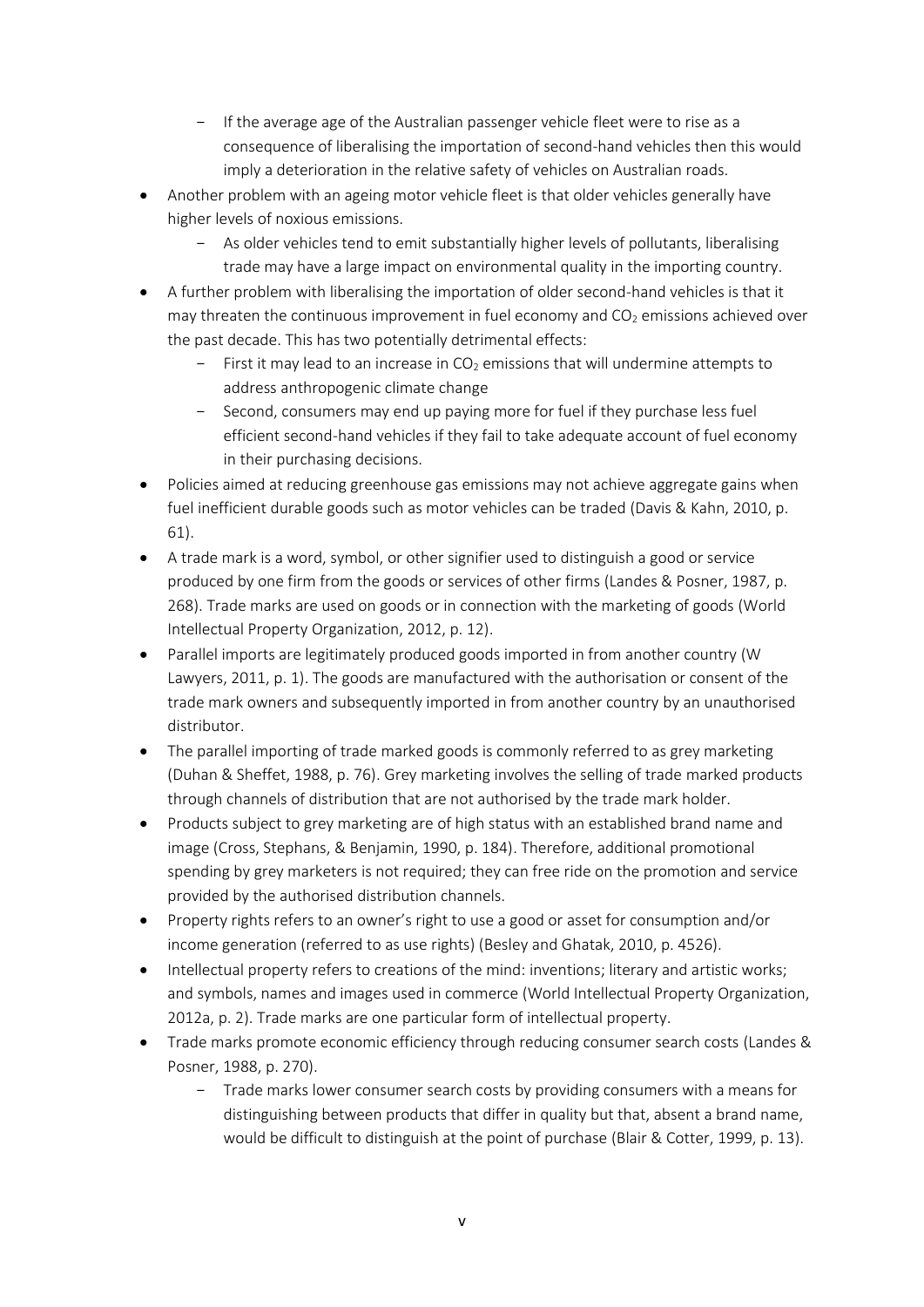- The benefits of trade marks in reducing consumer search costs require that the producer of a trade marked good maintain a consistent quality over time and across consumers (Landes & Posner, 1988, p. 271). In this way, trade mark protection encourages expenditures on quality.
- In turn, a firm's incentive to invest resources in developing and maintaining a strong trade mark, such as through advertising, depends on its ability to maintain consistent product quality (Landes & Posner, 1987, p. 270).
	- Trade marks are valuable because they denote consistent quality, and a firm has an incentive to develop a trade mark only if it is able to maintain consistent quality.
- Once a reputation has been created the firm will obtain greater profits because repeat purchases and word-of-mouth references will generate higher sales and because consumers will be willing to pay higher prices for lower search costs and greater assurance of consistent quality (Landes & Posner, 1987, p. 270).
	- Thus firms with strong trade marks will command higher prices for their brands than other firms in the market, not because of any market power, but because the search costs associated with their brand are lower (Landes & Posner, 1988, p. 278).
- In addition to protecting the goodwill of trade mark owners, trade marks also serve a vital consumer protection role. While trade marks enable consumers to minimise search costs and obtain desired products with confidence that they will receive what they expect, they also enable sellers to capture investments made in securing goodwill with consumers (Grynberg, 2008, pp. 64-65).
- A free rider is someone who enjoys the benefits of someone else's investment without having to pay compensation (Elzinga & Mills, 2008, p. 1842).
- Free-riding on someone else's trade mark will, at little cost, capture some of the profits associated with a strong trade mark because some consumers will assume (at least in the short run) that the free rider's and the original trade mark holder's brands are identical (Landes & Posner, 1987, p. 270). This in turn will undermine the benefit created by the trade mark in the first instance of providing an incentive for a firm to improve the quality of their product (Landes & Posner, 1987, p. 280).
	- Because free riding makes it more costly for consumers to distinguish between a higher quality good and a lower quality good, it would lower the incentive for a firm to incur the added cost that would be necessary to produce higher quality.
- Free riding occurs in the context of parallel imports because unauthorised distributors obtain goods at prices that do not properly reflect the legitimate costs imposed on authorised distributors at various points in the distribution chain, such as pre-sale marketing and postsale services – costs that are paid in full by authorised dealers (Barfield & Groombridge, 1998, p. 905).
- Permitting parallel importing of motor vehicles promotes free riding coupled with intrabrand competition.
	- The free rider's business policy uses discounted retail prices to attract shoppers whose demands are enhanced by the influence of the full-service retailer even though the free rider does not itself provide the retail service in question and so can undercut the full-service retailer's prices (Elzinga & Mills, 2010, p. 357). This is unsustainable as the full-service retailer cannot incur the extra expense of these services and still match the discounter's low price, and must cut back its marketing efforts.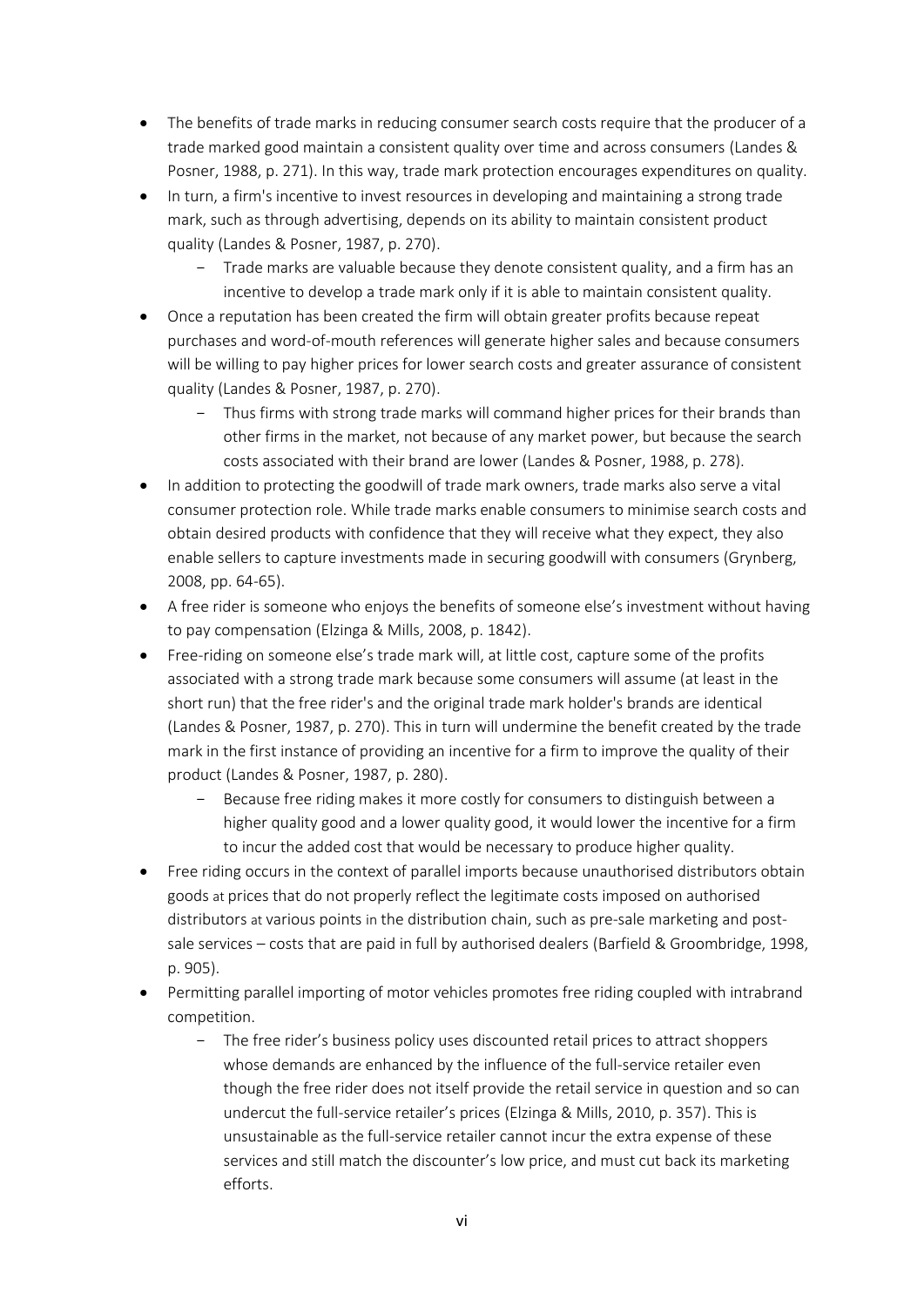- This reduction in retail service reduces demand for the manufacturer's product and this produces detrimental consequences for consumers as well as for the manufacturer.
- Free riding can undermine the value-added services and activities that often lie at the heart of many firms' sources of differentiation and competitive strategy in the marketplace (Antia, Bergen, & Dutta, 2004, p. 65).
	- In turn, the underprovision of services is the death knell of high-end brands, as customers that value service will abandon the brand in droves (Antia, Bergen, & Dutta, 2004, p. 65).
- The parallel importing of grey goods can damage the trade mark holder in several ways:
	- First, the actual quality of the grey good may be in question
	- Second, it can damage the domestic goodwill the trade mark owner and authorised dealer have developed (Liebeler, 1987, p. 755).
- Goodwill is developed through warranties, quality control procedures, service staff, inventory, available accessories, floor demonstrations, advertising and other consumer convenience offerings (Liebeler, 1987, p. 756). Damage to goodwill can be done in two ways:
	- First, the grey good importer can free ride on the domestic goodwill developed by the trade mark owner. These investments in goodwill are made in the expectation that the trade mark owner and retailer will receive a reward – more patronage by the consumers and part of this reward is stolen if consumers purchase grey market goods
	- Second, if the grey market importer does not provide the same services and conveniences that the trade mark owner provides there is a likelihood that the goodwill associated with the trade mark will be damaged.
		- o This damage will hurt the trade mark owner because consumers will not value the trade mark as highly as they otherwise might.
- Markets will operate more efficiently when free riding is prevented (Liebeler, 1987, p. 757).
- Vertical restraints are any arrangement between firms operating at different levels of the manufacturing or distribution chain (the vertical part) that restricts the conditions under which such firms may purchase, sell, or resell (the restraint part) (Hahn, 2006, p. 1). One common type of vertical restraint is a geographical restriction such as an exclusive territory.
	- The exclusive territory for each retailer prevents intrabrand competition with other retailers (Church & Ware, 2000, p. 689).
- According to the European Commission (1997, p. 19), free riding can be solved by the imposition of exclusive territories by the producer.
- According to Judge Frank Easterbrook (1984, p. 141) of the US Court of Appeals for the Seventh Circuit, vertical restraints only raise competition concerns when they facilitate a cartel, such as an agreement among manufacturers or dealers to charge an elevated price. Judge Easterbrook (1984, p. 149) concludes that as long as there is competition among manufacturers to choose methods of distribution, the theoretical possibility of a reduction in welfare will not come to pass.
- Restrictions on parallel imports are the international equivalent of a 'government supplied' vertical restraint in the domestic market (Barfield & Groombridge, 1998, p. 920).
- The main argument in support of permitting parallel imports is to arbitrage away international price discrimination (Richardson, 2002, p. 234).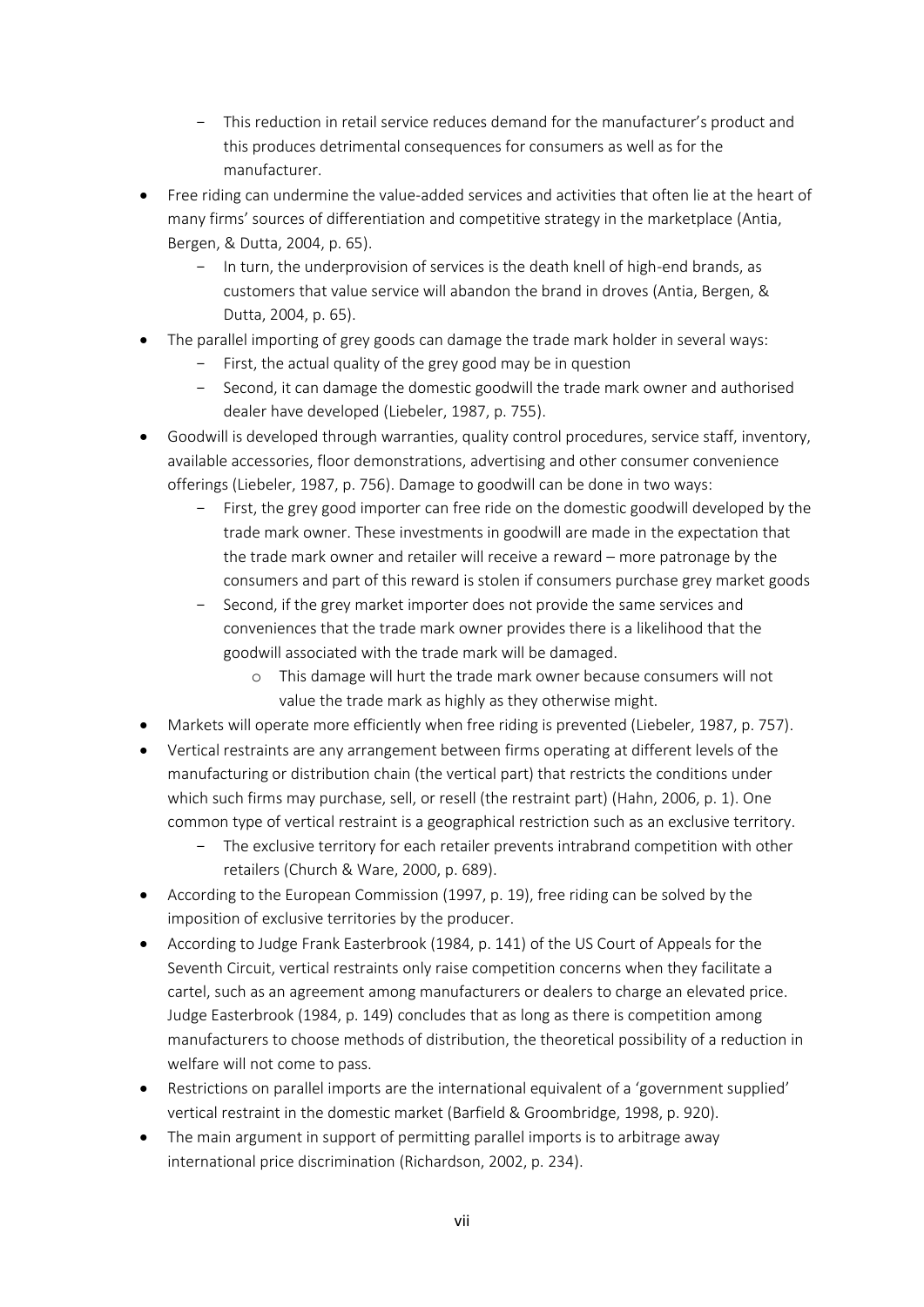However, price discrimination is not necessarily detrimental to welfare if it increases industry output. According to the Australian Competition and Consumer Commission (ACCC):

> The ACCC considers that there can be significant economic efficiency and competition benefits resulting from price discrimination … (Australian Competition and Consumer Commission, 2008, p. 552)

- Insisting on unencumbered parallel imports that arbitrage national price differences may well lead manufacturers to sharply curtail sales to certain countries (Malueg & Schwartzb, 1994, p. 192).
- According to Claude Barfield and Mark Groombridge (1998, p. 905) from the American Enterprise Institute:

The preponderance of economic evidence supports the view that controls on unauthorised imports in the exercise of intellectual property rights are, under most conditions, pro-competitive, in that such restraints not only reduce free-riding on pre-sales marketing and aftersales maintenance by unauthorised distributors, but also contribute to the growth of local copyright-based industries and related infrastructure.

• There is little evidence to suggest that Australian consumers are victims of any widespread international price discrimination in relation to passenger vehicles. The Federal Chamber of Automotive Industries (2014) has conducted a benchmarking project that compared the price and specification levels of various new motor vehicles available in the Australian market with equivalent models with a comparable right hand drive market in the United Kingdom and New Zealand and concluded:

> Our vehicle price and specification comparison research shows that when comparing 'like-for-like' vehicles, in two representative markets (the UK and NZ) the vast majority of new cars are cheaper in Australia than overseas.

- The notion that trade marks confer some sort of monopoly or market power upon owners lies at the heart of permitting parallel imports of grey goods. However, this notion is completely false.
- A trade mark does not confer market power on the owner because they cannot prevent potential competitors from making the same or a similar product (Knoll, 1986, p. 152). As long as a competitor does not affix a confusingly similar trade mark to its product, it can manufacture and promote the same or a similar product.
- Firms with strong trade marks command higher prices for their brands than other firms in the market because the search costs associated with their brand are lower (Landes & Posner, 1988, p. 278).
- Another concern is that because restrictions on parallel imports eliminates intrabrand competition, then it should be scrutinised from a competition policy standpoint (Gallini & Hollis, 1999, p. 2). However, the balance of legal and economic opinion does not put much weight on intrabrand competition and places far greater importance on interbrand competition to ensure that consumers receive competitive prices. According to Professor Eleanor Fox (2001, p. 982) of New York University: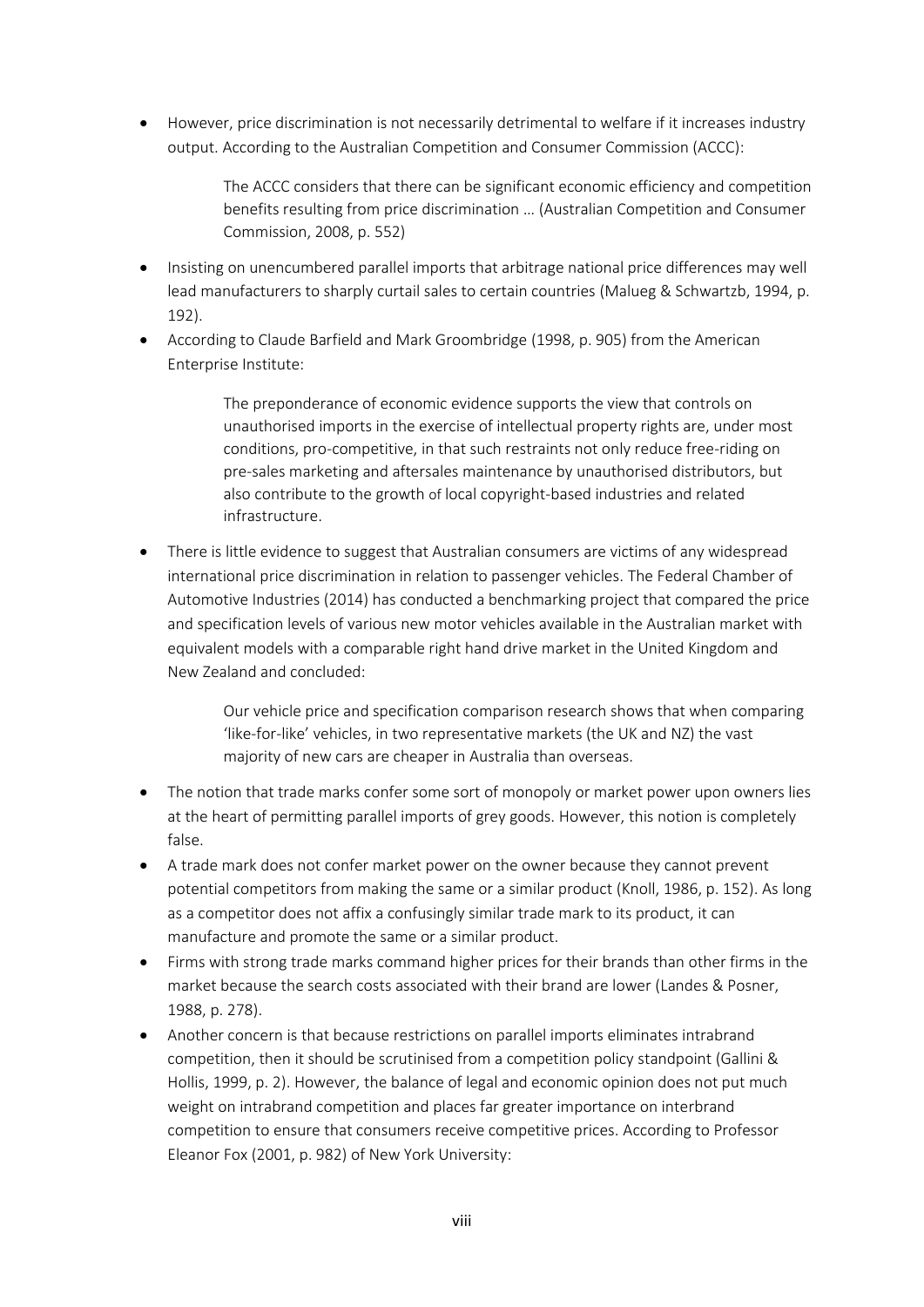There is growing recognition in the world that rivalry between and among competing producers ("interbrand competition") is the essence of competition. It is that interplay that tends to keep prices relatively close to costs, to provide choices for consumers, and to allocate resources to their best use in view of consumer demand. Intrabrand competition – a producer's product competing against itself – cannot do this job.

- There is no compelling public policy case to permit parallel imports as there is evidence of robust interbrand competition in the Australian passenger vehicle market.
- Historically, trade mark law has existed primarily to protect against consumer deception that occurs when one party attempts to pass off its products as those of another (Dogan & Lemley, 2005, p. 463). The overriding problem with the parallel import of second-hand vehicles is the direct link between the trade mark owner's product and the consumer has been broken because some extraneous third party has broken the nexus. As the trade mark owner can no longer guarantee the quality of a parallel imported vehicle, this leaves the consumer vulnerable to the risk of purchasing a 'lemon' or defective vehicle.
- Most consumers who purchase grey goods erroneously believe that they are buying products whose reliability, integrity and service, as symbolised by the trade mark, are maintained and guaranteed by the local trade mark owner (Gilbert, Ludwig, & Fortine, 1986, p. 111). A critical assumption is often that consumers receive the same goods and services by purchasing grey imports that they receive from authorised sellers (Staaf, 1987, p. 66). However, this is not necessarily the case.
	- If an imported grey motor vehicle is priced lower than a domestic alternative through the authorised channels but lacks the quality, specifications, warranty and support that the authorised product does then much of the benefit of lower prices is illusory.
	- The specification of motor vehicles sold in the domestic market may be entirely different to an imported grey motor vehicle originally destined for an oversea market.
	- Imported grey motor vehicles are not subject to the inspection, transit or quality controls of the local trade mark owner and their distributors (Gilbert, Ludwig, & Fortine, 1986, p. 110).
		- o This raises the distinct possibility if not likelihood that imported grey motor vehicles may be of lower quality than those sourced through trade mark holder authorised channels.
- A consumer may be motivated to purchase an imported grey vehicle not just because of the perception that it is cheaper but also because they think they are obtaining genuine goods of comparable quality and specifications to those offered by authorised distributors. A claim to 'genuineness' of the vehicle in these circumstances will be confusing, if not misleading, where it is of inferior quality and/or has different specifications, or attracts inferior warranty and support in comparison to the authorised vehicle.
- Adverse selection is a problem of pre-contractual opportunism which gives people the opportunity to lie in the presence of private information prior to the initiation of a contract (Mohlo, 1997, p. 8).
	- The available evidence suggests that adverse selection is all-pervasive in relation to the sale of imported grey motor vehicles.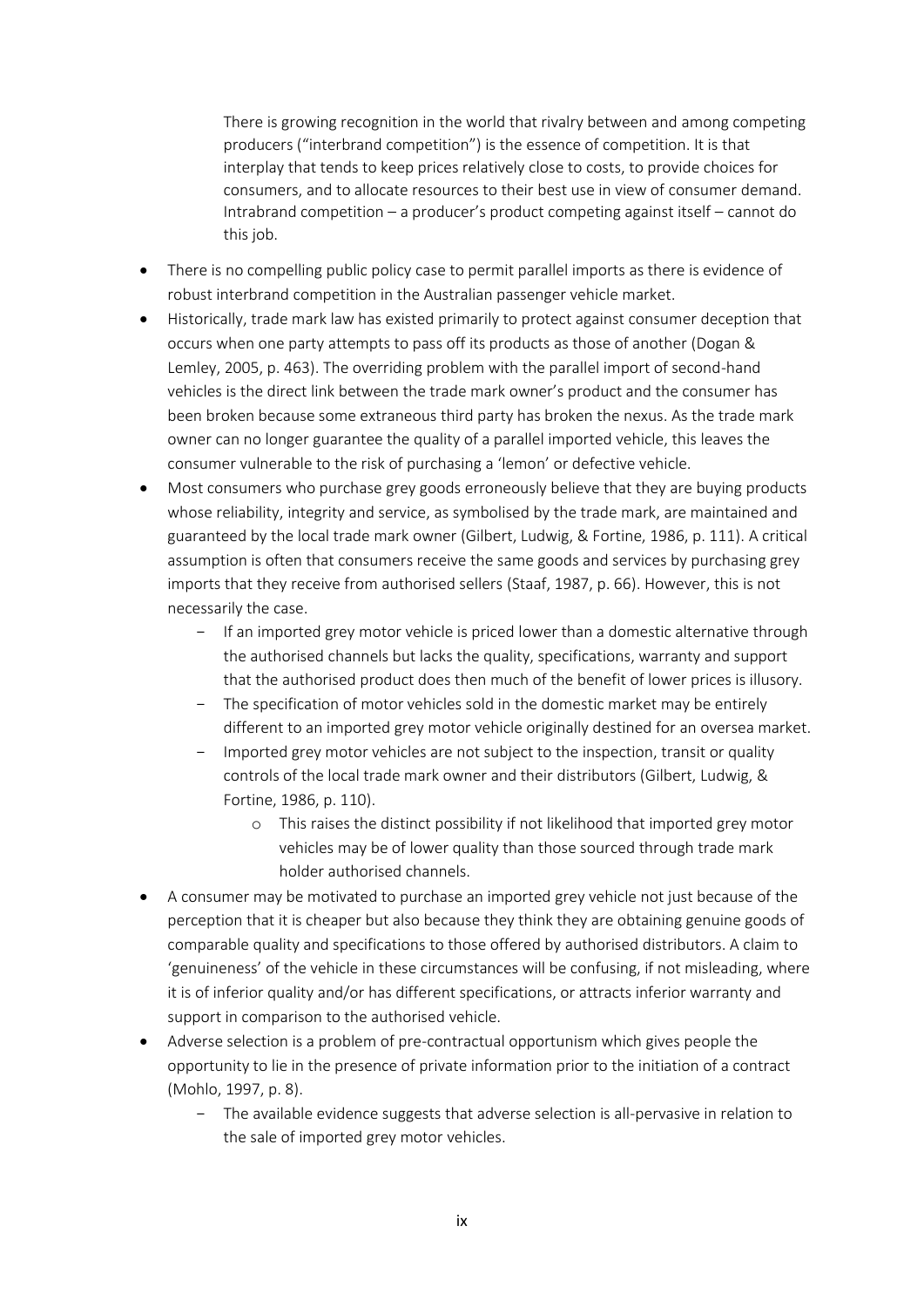- A major concern with imported second-hand motor vehicles surrounds the provenance of the vehicle raising the possibility that consumers could be victims of fraud.
- Odometer fraud is the winding back of odometers in order to convey the impression a vehicle has travelled less distance or mileage than it has in reality. Odometer fraud has been a major problem in relation to imported second-hand vehicles from Japan.
- While imported grey motor vehicles may offer consumers the perception of cheaper prices delivered through arbitrage, any savings may turn out to be entirely illusory.
	- One major problem with imported grey vehicles is that they may be an entirely different specification from the imported models originally shipped from original equipment manufacturers. This means that parts and servicing could in turn prove problematic.
	- It has been reported the imported second-hand motor vehicles already sold in Australia often cost more to run than regular used cars because most body parts and many mechanical components need to be specially imported, which in turn drives up their insurance premiums (Dowling, 2014).
- The Productivity Commission recommended the progressive relaxation of restrictions on the wide-scale importation of second-hand passenger and light commercial vehicles based on the expectation that it would achieve net benefits for the community. However, the available evidence suggests that achieving such an outcome is far from assured.
	- Permitting the unrestricted parallel importation of second-hand motor vehicles, including virtually brand new cars, will not only subject motor vehicle manufacturers to free riding on their trade marks that in turn threatens the goodwill invested in their brands, but also poses a massive risk for consumers.
- The case for permitting the parallel importation of second-hand motor vehicles on competition grounds is extremely weak given there is little evidence of any widespread international price discrimination and the intensity of interbrand competition in the Australian motor vehicle market.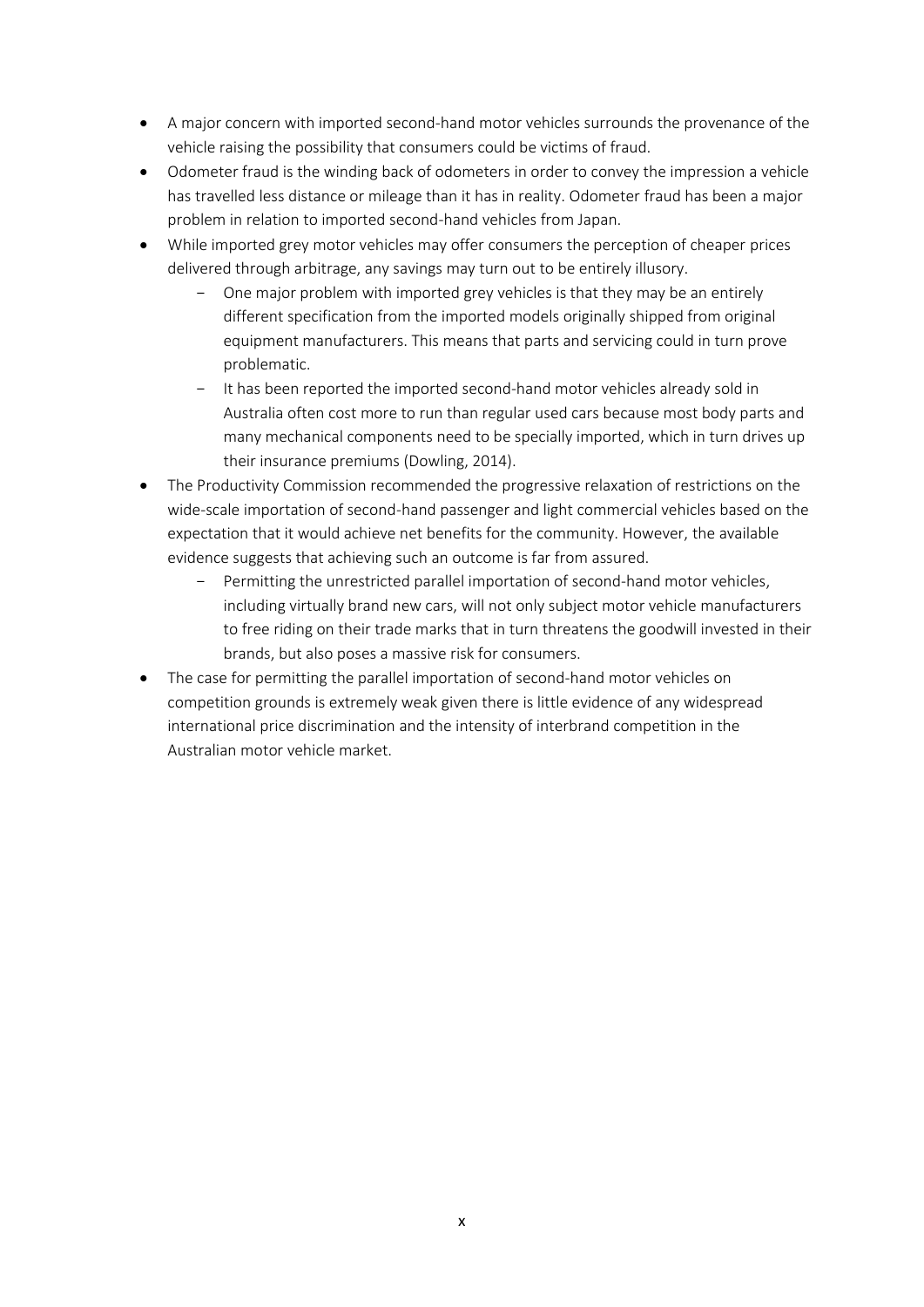# <span id="page-11-0"></span>1 Introduction

In its review on Australia's automotive industry completed earlier this year, the Productivity Commission (2014, p. 32) recommended the Australian Government should progressively relax the restrictions on the importation of second-hand passenger and light commercial vehicles. This recommendation was predicated on the expectation that, in the long term, the progressive relaxation of restrictions on the wide-scale importation of second-hand passenger and light commercial vehicles would have net benefits for the community as a whole (Productivity Commission, 2014, p. 160).

The *Motor Vehicles Standards Act 1989* (MVSA) sets out national motor vehicle standards and regulates the importation and supply of new and second-hand road vehicles to the Australian market (Productivity Commission, 2014, p. 154). The importation of second-hand vehicles are restricted through the requirement to obtain a Vehicle Import Approval under the MVSA, without which no road vehicle may be imported into Australia.

Under the MVSA, applications for approval to place a used import plate (or to sell a used imported vehicle without such a plate) can only be made in respect of a single vehicle (Productivity Commission, 2014, p. 154). The Motor Vehicle Standards Regulations 1989 also prohibit automotive workshops from importing more than 100 used vehicles in each vehicle category in a 12-month period. Some second-hand vehicle imports can arrive virtually brand new from the country in which they were originally purchased.

Following on from the recommendation by the Productivity Commission, this report has been commissioned by the Federal Chamber of Automotive Industries (FCAI) to examine the implications arising from liberalising restrictions on second-hand imports of passenger vehicles entering Australia.<sup>1</sup>

The views and opinions expressed in this report are entirely those of the authors.

# <span id="page-11-1"></span>2 Motor Vehicles as Durable Goods

Durable goods are purchased with the expectation of using them and obtaining associated benefits over an extended period of time (MacKie-Mason & Metzler, 2009, p. 559). Motor vehicles are highly differentiated durable goods with variable lifetimes (Berkovec, 1985, p. 195).

Consumer durable goods such as motor vehicles lose their value as they become older (Grubel, 1980, p. 781). According to Professor Herbert Grubel (1980, p. 782) of the Simon Fraser University in Canada, there are three causes as to why motor vehicles decline in value as they age. First, there is technical and stylistic obsolescence. Technical obsolescence arises from observed improvements in the power, comfort and reliability of cars and technological changes made to accommodate altered relative prices of fuel and wages of mechanics. Increased wages of mechanics have led to the use of higher quality manufacturing techniques, which while raising capital costs have lowered the need for labour in maintenance and repairs. Stylistic obsolescence is created by design changes which are partly functional, but mostly aesthetic. It has been contended that motor vehicles have a fashion component that falls in value the longer the vehicle has been on the market (Pashigian, Bowen, & Gould, 1995).

The second reason is that the expected cost of repairs increases with time (Grubel, 1980, p. 782). The expected cost of repairs is itself a function of the probability and cost of repairs, both of which

**<sup>.</sup>** <sup>1</sup> The term passenger vehicle refers to both passenger motor vehicles and sports utility vehicles (SUVs).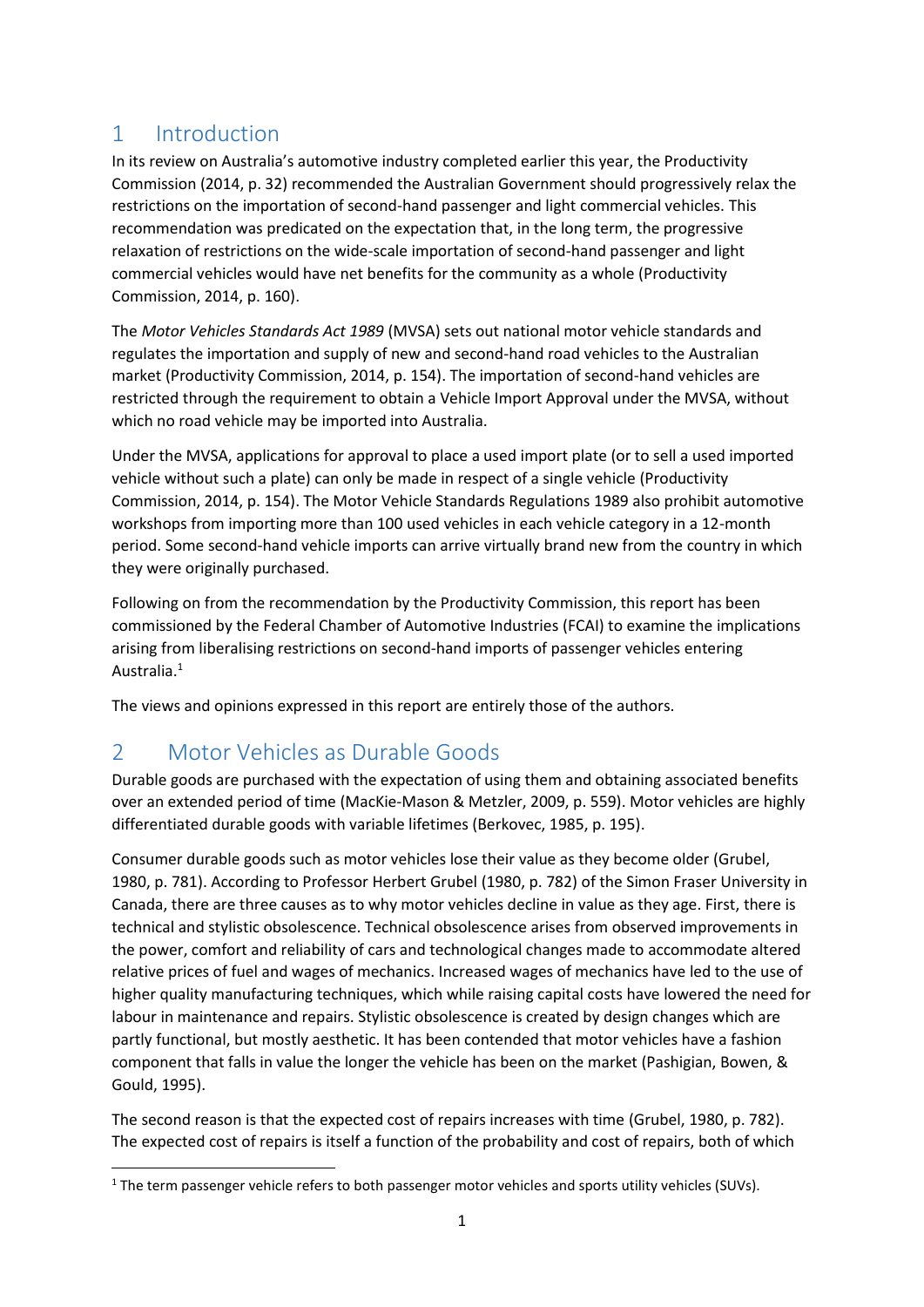are an increasing function of age simply because all car parts are subject to wear and tear and eventual functional breakdown.

The third cause is the increased risk of mechanical failure which has a disutility quite separate from the cost associated with the need to repair the causes of failure (Grubel, 1980, p. 782). This disutility arises from the discomfort, danger and loss of time associated with a breakdown of cars.

In many durable-goods industries, used products are traded in decentralised secondary markets that are not directly controlled by the manufacturers with motor vehicles being the most prominent example (Esteban & Shum, 2007, p. 331). Transactions in secondary markets may occur because the quality of a motor vehicle deteriorates over time, and current owners sell their product in order to update to their preferred quality (Schiraldi, 2011, p. 266). Alternatively, the level of required maintenance and/or the probability of failure may increase as the motor vehicle ages, making replacement of the current unit desirable (Schiraldi, 2011, p. 266).

The functions of the secondary markets for market vehicles is best described as "collect-repairresell" (Pelletiere, 2003, p. 24).

The durability of motor vehicles and the existence of secondary markets for motor vehicles have important implications. The existence of a secondary market introduces, in the form of used cars, a large number of imperfect substitutes to the new motor vehicles (Esteban & Shum, 2007, p. 331). In addition, the presence of a secondary market also introduces an additional component – the resale value – to consumers' valuations of new cars (Esteban & Shum, 2007, p. 332).

The owner of a motor vehicle has to decide as to whether to hold, sell or scrap the vehicle. Grubel (1980, p. 782) has suggested that in simple terms old machinery is generally scrapped when its operating costs exceed the total of new machinery including interest payments, depreciation and operating costs. Following on from this in the case of used cars, Grubel contends that used motor vehicles are scrapped when the discounted expected costs of repairs exceed the discounted costs of insurance, depreciation and interest.<sup>2</sup> Similarly, according to Berkovec (1985, p. 198), scrappage occurs when a vehicle has more value as scrap than as a working vehicle.

The 1998 Nobel Laureate in economics Amartya Sen (1962, p. 346) observed that given the rising cost of maintenance as machinery ages, machinery that is too expensive and unprofitable to maintain in the developed world will not be too expensive and thus profitable to maintain in the developing world given lower wage rates:

Since underdeveloped countries have cheap labour, and many of them … even cheap *skilled* labour of certain types, the cost of maintenance may be relatively lower in these economies. This may explain why many underdeveloped economies may be ready to buy what the advanced economies find too expensive to maintain.

Following on from Sen, Grubel (1980, pp. 782-783) has identified four reasons as to why motor vehicles depreciate more slowly in developing countries. First and probably most significant is the lower cost of labour incurred in repairing motor vehicles in developing countries. Second, lower average incomes in developing countries leading to lower demand for luxury features. Third, the value of older cars is depressed less rapidly by the introduction of new models in the developing than in industrial countries. Fourth, the lower breakdown opportunity costs in developing countries due to lower average levels of human capital. Given that motor vehicles depreciate more slowly in

**.** 

<sup>&</sup>lt;sup>2</sup> The use of an appropriate discount rate brings future expected costs back to present day values.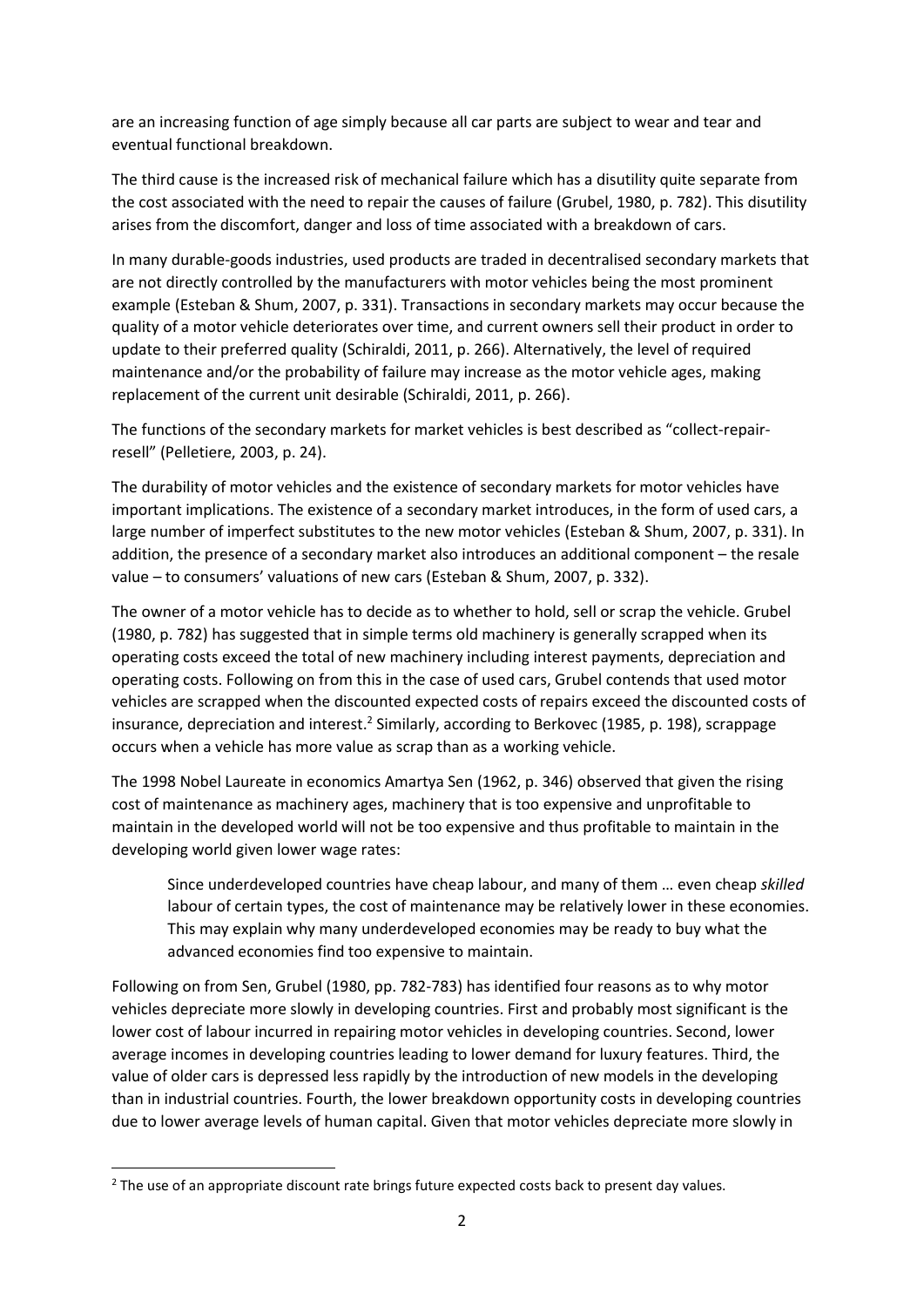developing countries led Grubel to conclude there would be substantial welfare gains for developing countries through liberalising the importation of used motor vehicles.

There may be welfare gains for developing countries from the importation of second-hand vehicles because they are labour-intensive in their use, maintenance and repair relative to new vehicles due to relatively low labour costs in those countries. However, the importation of second-hand vehicles into developed countries will not necessarily translate into welfare gains due to much higher labour costs.

#### <span id="page-13-0"></span>2.1 Japanese Second-Hand Vehicle Exports

A major source of second-hand passenger vehicles across the world is Japan. The mass export of Japanese second-hand vehicles probably commenced during the 1970s (Clerides, 2008, p. 324). This export market is an aberration created by Japanese road-worthiness rules so tight that many cars are put off the road at three years, most at five years, and the rest at seven years (Mellor, 1999).

New cars in Japan are sold with a 'shaken', a fitness warranty that is valid for three years (Clerides, 2008, p. 324). For the shaken to be renewed at the end of this period the vehicle has to go through a rigorous and costly inspection process. In addition to financial cost, there are additional nonpecuniary costs in terms of time and further renewals of the shaken are required at two-year intervals. In turn, most vehicle owners in Japan decide in favour of selling after five or seven years, the time when the second or the third shaken is due when the remaining value of an older vehicle is almost zero (Janischweski, Henzler, & Kahlenborn, 2003, p. 49). The high renewal cost leads many Japanese consumers to replace their vehicles after the shaken expires, thus creating a large supply of second-hand cars (Clerides, 2008, p. 234).

## <span id="page-13-1"></span>3 Overseas Experience with Second-Hand Vehicle Imports

The overseas experience is mixed in relation to the impact on new motor vehicle sales in response to the opening up of a country's market to imports of second-hand motor vehicles, however, it is generally the case that it has a devastating effect on new motor vehicle sales the newer the imported second-hand vehicles.

In accordance with its obligations under the North American Free Trade Agreement (NAFTA), in August 2005 Mexico issued a decree allowing vehicles 10-15 years old to be imported from the United States and Canada (Davis & Kahn, 2010, p. 59). While a vigorous trade flow emerged that saw over 2.5 million second-hand vehicles exported from the United States to Mexico between 2005 and 2008, there is no evidence the increased availability of second-hand vehicles decreased sales of new vehicles in Mexico. However, it should be noted the liberalisation occurred in relation to vehicles that were 10-15 years old that were arguably not particularly close substitutes for new motor vehicles and that vehicle retirement rates in Mexico are very low, suggesting the main impact of the liberalisation was to increase the level of vehicle ownership.

In 1993 Cyprus relaxed restrictions on the importation of second-hand passenger vehicles by raising the maximum allowable age of an imported vehicle from two years to five years facilitating the mass importation of second-hand passenger vehicles from Japan (Clerides, 2008, p. 323). Registrations of second-hand passenger vehicle imports shot up from 7.2 per cent of all first-time vehicle registrations in 1992 to a high of 72.4 per cent in 1998 before abating. The influx of Japanese second-hand passenger vehicles was accompanied by a sharp decline in the sales of new Japanese passenger vehicles but had very little impact on the sale of vehicles from other (mostly European) countries. While Sofronis Clerides (2008, p. 323) from the University of Cyprus has estimated the welfare gains from the influx of second-hand cars averaged close to US\$2,000 per purchaser per year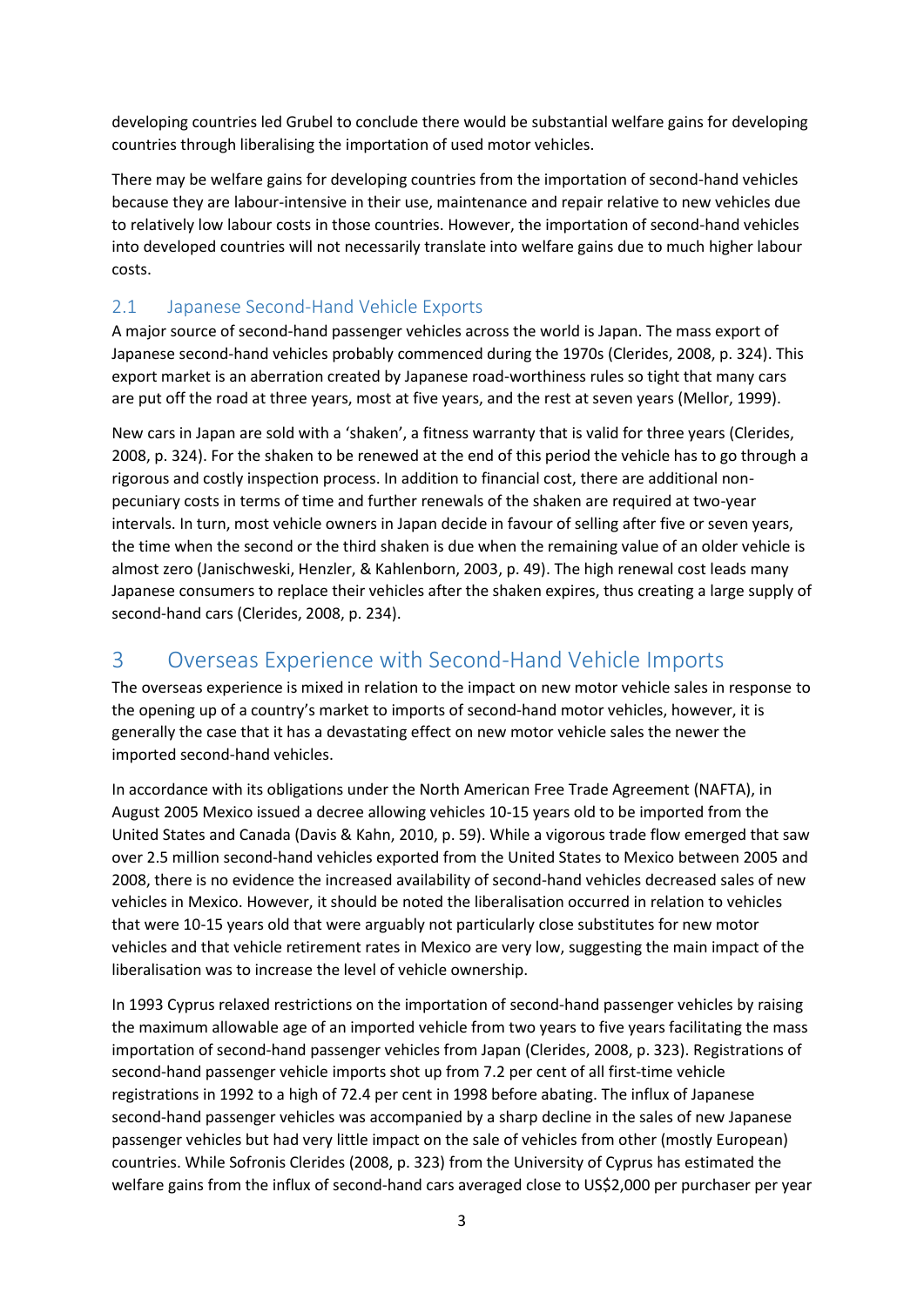during the period 1997–2000, most of the welfare gains were due to the introduction of new products rather than to price decreases for existing products. Arguably such welfare gains may not be available in the Australian context where there are more brands available than in the United Kingdom or the United States.<sup>3</sup>

As part of Poland's accession to the European Union (EU) in May 2004, it fully liberalised the importation of second-hand motor vehicles (Chu & Delgado, 2009, p. 353). Following the liberalisation there was a flood of second-hand vehicle imports into Poland from Western Europe, particularly Germany, that became a source of major substitution for new vehicle sales. Prior to Poland's EU accession in 2004, the 1994-2003 average ratio of used vehicle imports to new vehicle sales was 0.3, or, in other words, 300 used vehicle imports for every thousand new vehicles sold. In 2004 following liberalisation the ratio reached 2.3, climbing to 3.1 in 2005 before stabilising at around 2.8 in 2006 and 2007. In 2004 new car sales fell 6.5 per cent on the previous year, and fell further by 23 per cent in 2005.

Perhaps the most relevant case study for the Australian situation is the experience of New Zealand. New Zealand reduced its vehicle import tariffs from the mid-1980s and removed all tariffs on passenger and light commercial vehicles (excluding motor homes and ambulances) in 1998 (Productivity Commission, 2014, p. 158). As a consequence of the change, vehicle imports grew strongly, particularly second-hand imported vehicles. Reduced tariffs on imported vehicles coupled with the growing flood of second-hand Japanese imported vehicles led to the contraction and eventual demise of the local assembly industry by the end of the 1990s (Pawson, 2012a).

According to Professor Eric Pawson (2012) of the University of Canterbury, the growing importation of second-hand Japanese cars gave New Zealanders access to well-priced late model cars. Based on a survey in 2011, economic consultant Gene Tunny (2011, p. 19) found that a six-year-old Toyota Corolla with around 100,000 km on the odometer sold for around \$A10,800 in New Zealand compared with \$13,100 in Australia. However, the Productivity Commission (2014, p. 158) has highlighted the limited sample size, and that data was taken from online car advertisements, and so might differ from actual sale prices.

Australian Automotive Intelligence (2014, p. 66) approximately replicated the Tunny survey in May 2014, including eight cars manufactured from 2005 to 2011 using Glass's Guide data for Australia and found the prices in Australia were lower for all eight cars than in New Zealand. Following further analysis, Australian Automotive Intelligence (2014, p. 66) attributed any price differences between Australia and New Zealand to fluctuations in the exchange rate and while acknowledging the limitations of its own analysis concluded:

… it raises considerable doubt on the value of the Tunny analysis and surprises that the [Productivity Commission] cited the work.

In New Zealand second-hand imported vehicles rose from 2 per cent of new car registrations in 1984 to 69 per cent in 2003 and have been in excess of 50 per cent of new car registrations since that time (NZ Transport Agency, 2014).

**.** 

<sup>&</sup>lt;sup>3</sup> There are some 67 brands available in Australia as compared to 53 brands in the United Kingdom and 51 brands in the United States (Department of Industry, Innovation, Climate Change, Science, Research and Tertiary Education, 2013).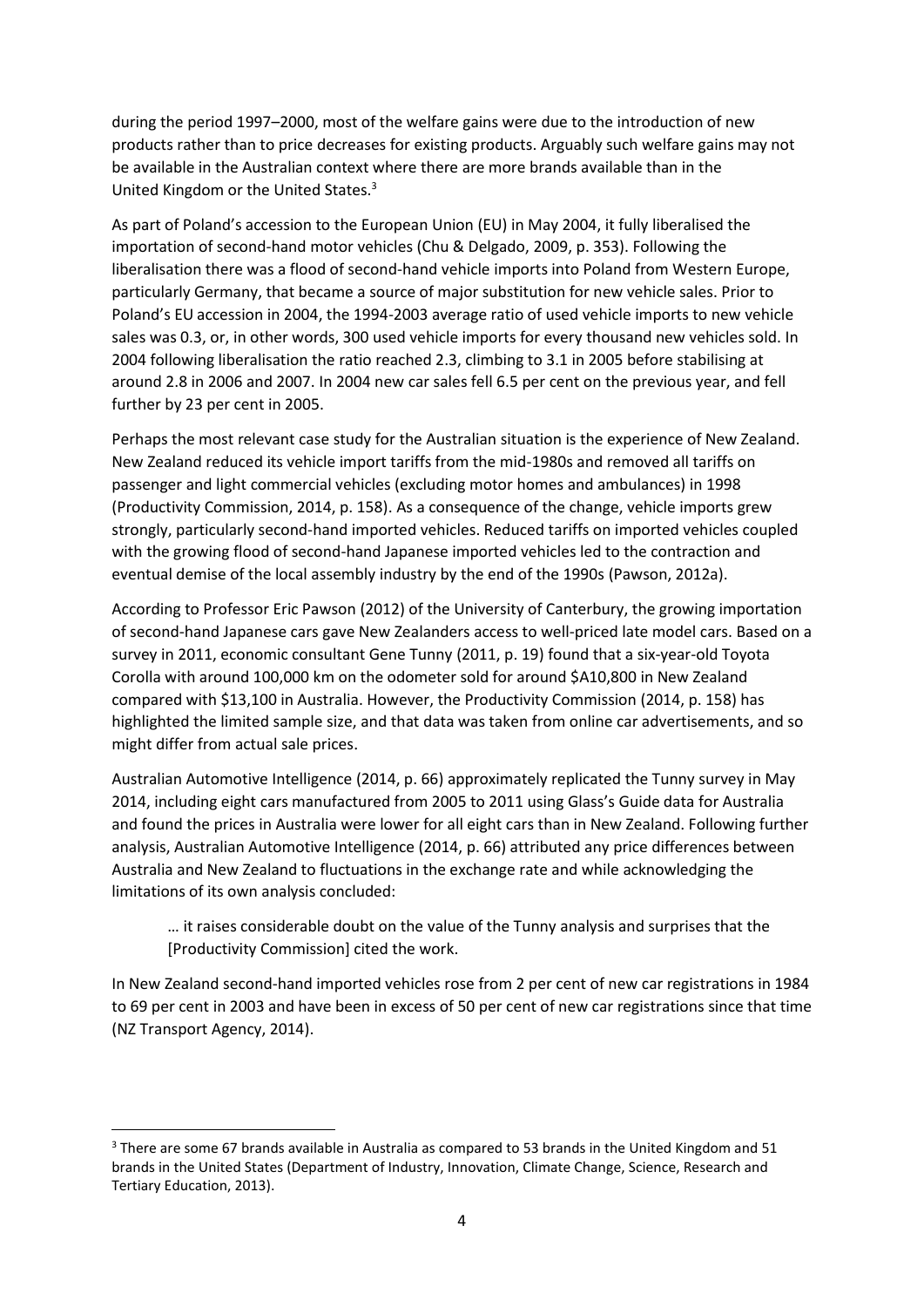

<span id="page-15-0"></span>*Figure 1 New Zealand New Car Registrations, 1984-2013*

Source: NZ Transport Agency (2014).



<span id="page-15-1"></span>*Figure 2 Proportion of New Zealand New Car Registrations previously ex-overseas cars, 1984-2013*

Source: NZ Transport Agency (2014).

The major problem with the New Zealand light vehicle fleet is that the average age of passenger vehicles on the road is actually getting older. The average age of passenger vehicles in New Zealand is just under 14 years that stands in marked contrast to Australia where the average age of passenger vehicles has stabilised at under 10 years.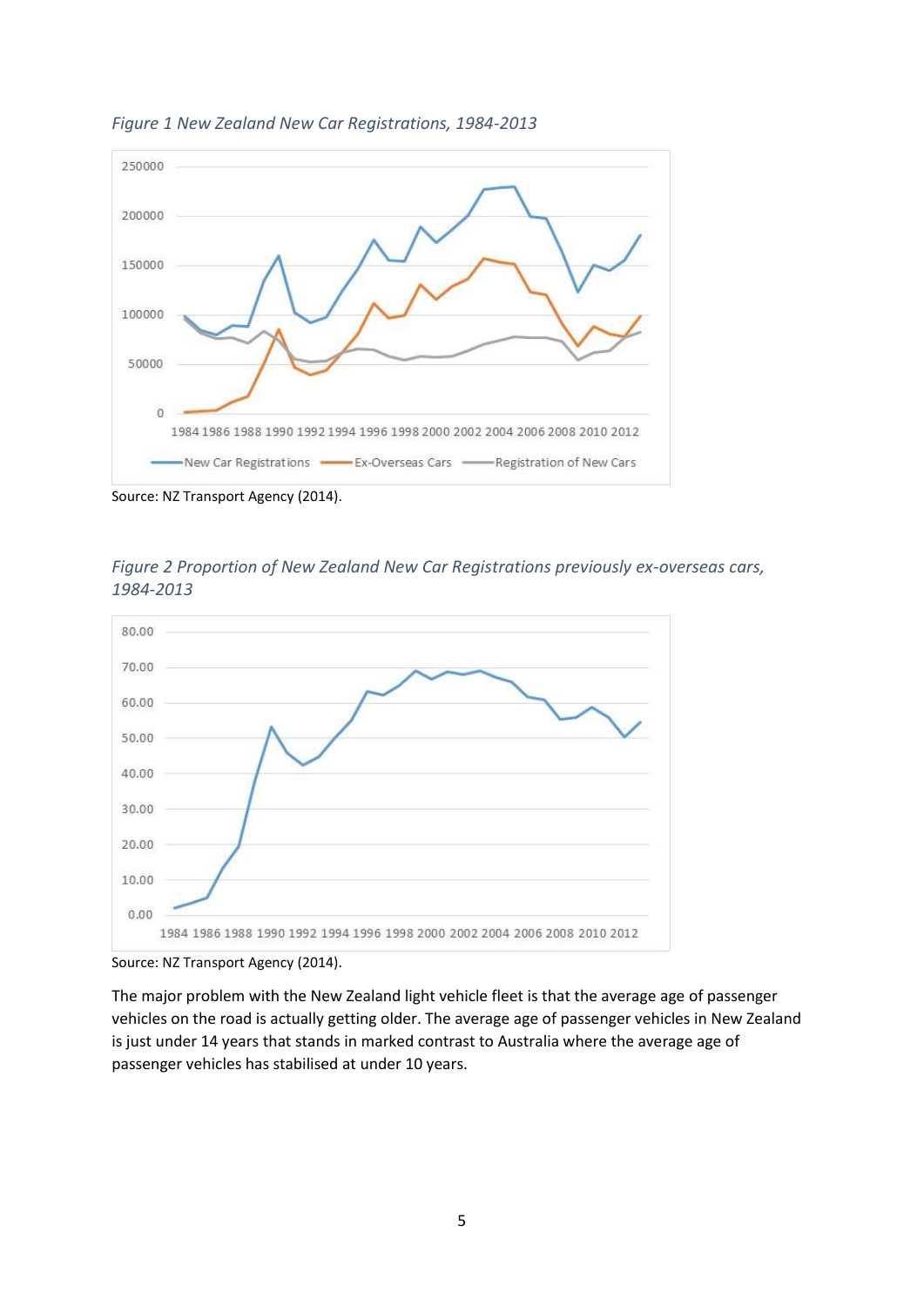

<span id="page-16-1"></span>*Figure 3 Average Age of Light Vehicles in New Zealand and Australia*

Sources: NZ Transport Agency (2014); Australian Bureau of Statistics (2014).

Notes: Figures for New Zealand taken from the end of the calendar year while figures for Australia taken from the closest point to the end of the calendar year.

Increasing the average age of the motor vehicle fleet has a number of negative spillover effects, including the following:

- a deterioration in the active and passive safety attributes of motor vehicles
- higher levels of noxious emissions
- higher greenhouse gas emissions and a deterioration in fuel economy.

According to the Policy Handbook for Regulation of Imported Second-hand Vehicles:

The phenomenon of the growing flow of second-hand vehicles is relevant because [international second-hand vehicles] are a growing share of the fleet of many countries, and contribute to high fuel consumption, low air quality and road-safety issues faced by these countries. (Macias, Aguilar, Schmid, & Francke, 2013, p. 56)

#### <span id="page-16-0"></span>3.1 Vehicle Safety

Academic research has confirmed there exists a strong relationship between vehicle age and accident injuries. According to a joint study by the Institute for International Health at the University of Sydney and the Division of Community Health at the University of Auckland based on data from Auckland, there is an increased risk of car crash injury for occupants of older vehicles (Blows, et al., 2003). This has been attributed to several mechanisms. Older cars might have a greater primary risk of being involved in a crash as there is evidence that older cars are more likely than newer cars to develop safety defects such as tyre and brake failure,which could cause a crash. As well as causing a crash, safety defects may increase the severity of the crash when it occurs. Older cars are also much less likely than newer cars to have safety features that are designed to protect occupants in the event of a crash.

Crashworthiness ratings rate the relative safety of vehicles in protecting their own occupants by examining injury outcomes to drivers in real world crashes reported to police (Newstead, Watson, & Cameron, 2013, p. 2). Based on studies of Australian and New Zealand data, crashworthiness ratings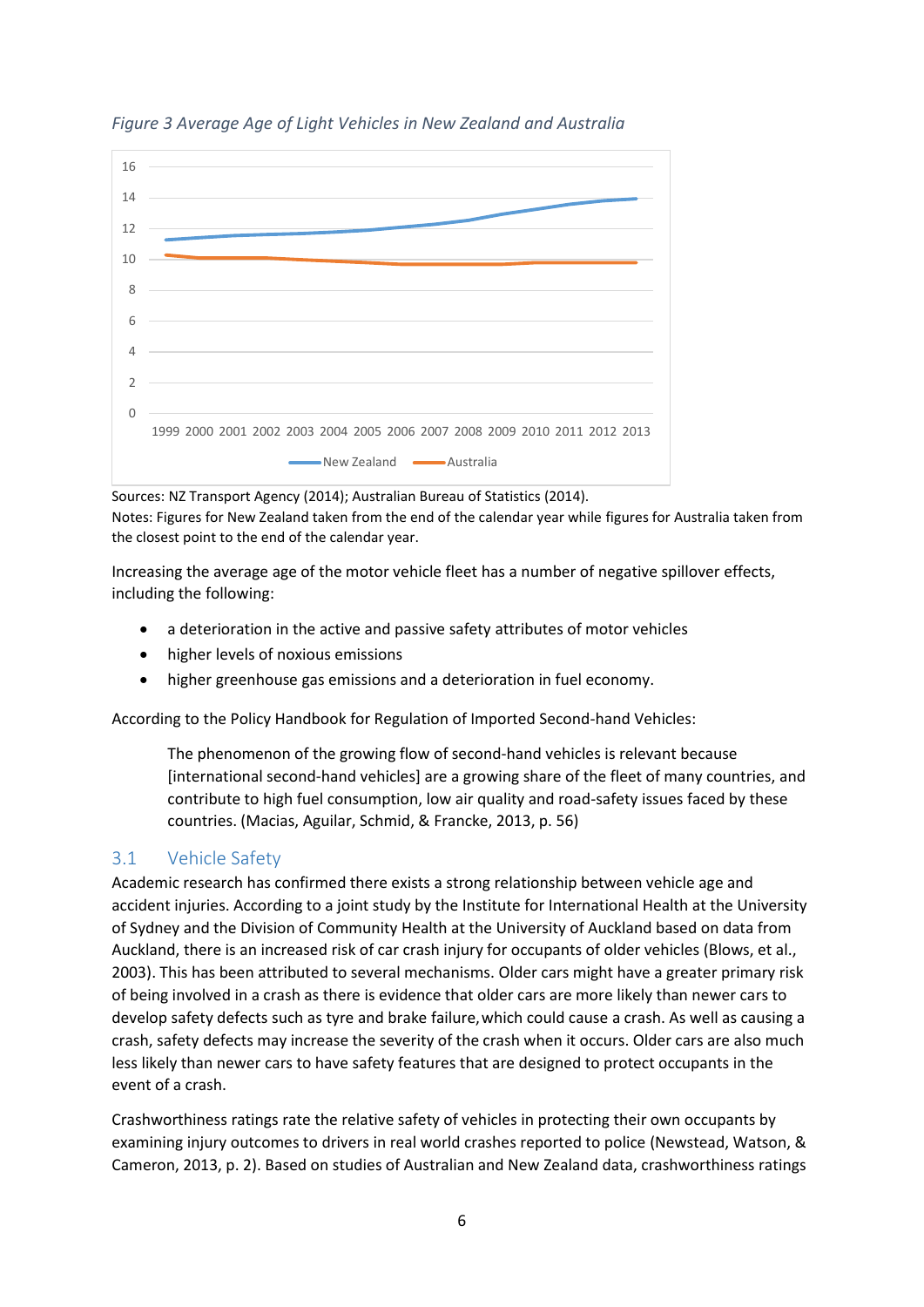undergo continuous improvement with the year of manufacture of the vehicle. However, if the average age of the Australian passenger vehicle fleet were to rise as a consequence of liberalising the importation of second-hand vehicles then this would imply a deterioration in the relative safety of vehicles on Australian roads. In this regard, the Australasian New Car Assessment Program (ANCAP) (2014) has warned:

… the potential of a flood of import of older used non approved vehicles from a range of countries will significantly reduce the safety of the Australian fleet.

Previous research on vehicle safety has focused on passive safety features which refers to components of the vehicle (primarily airbags, seatbelts and the physical structure of the vehicle) that help to protect occupants during a crash. However, active safety features, technology assisting in the prevention of a crash such as autonomous emergency braking, fatigue detection, lane keeping with active steering, is now being rolled out in the latest new vehicles.

#### <span id="page-17-0"></span>3.2 Noxious Emissions

The motor vehicle fleet is a significant emitter of air pollutants in urban Australia through the buildup of particulate matter (PM) – especially fine and ultrafine particles – nitrogen oxides, along with carbon monoxide, hydrocarbons and ground level ozone (Department of Infrastructure and Transport, 2010).

Hydrocarbon emissions result when fuel molecules in the engine do not burn or burn only partially (U.S. Environmental Protection Agency, 2007). Under the high pressure and temperature conditions in an engine, nitrogen and oxygen atoms in the air react to form various nitrogen oxides (U.S. Environmental Protection Agency, 2007). Hydrocarbons react in the presence of nitrogen oxides and sunlight to form ground-level ozone, a major component of smog (U.S. Environmental Protection Agency, 2007). Carbon monoxide is a product of incomplete combustion and occurs when carbon in the fuel is partially oxidised rather than fully oxidised to carbon dioxide (U.S. Environmental Protection Agency, 2007). These noxious vehicle emissions can lead to significant health impacts on people, particularly in urban areas (Department of Infrastructure and Transport, 2010, p. 23).

Studies conducted in cities in the US, Europe, Australia and New Zealand have repeatedly found associations between short-term increases in ambient levels of PM and daily mortality, and cardiovascular and respiratory morbidity (Department of Infrastructure and Transport, 2010, p. 82). Studies of human populations exposed to high concentrations of particles and laboratory studies of animals and humans show that PMs represent the biggest concern for human health (Macias, Aguilar, Schmid, & Francke, 2013, p. 52). The smallest particles pose the greatest health risk, because they can be aspirated deep into the lungs with each breath and can evade the respiratory system´s natural cleansing abilities.

Ambient levels of ozone are linked with increases in mortality and morbidity, including hospital admissions and emergency department attendances, exacerbation of asthma, decreases in lung function and increases in respiratory symptoms (Department of Infrastructure and Transport, 2010, p. 84). Ozone causes health problems because it damages lung tissue, reduces lung function, and predisposes the lungs to sensitivity to other irritants (Macias, Aguilar, Schmid, & Francke, 2013, p. 50). This decrease in lung function is generally accompanied by symptoms including chest pain, coughing, sneezing, and pulmonary congestion. Scientific evidence indicates that ambient levels of ozonenot only affect people with impaired respiratory systems, such as asthmatics, but healthy adults and children as well.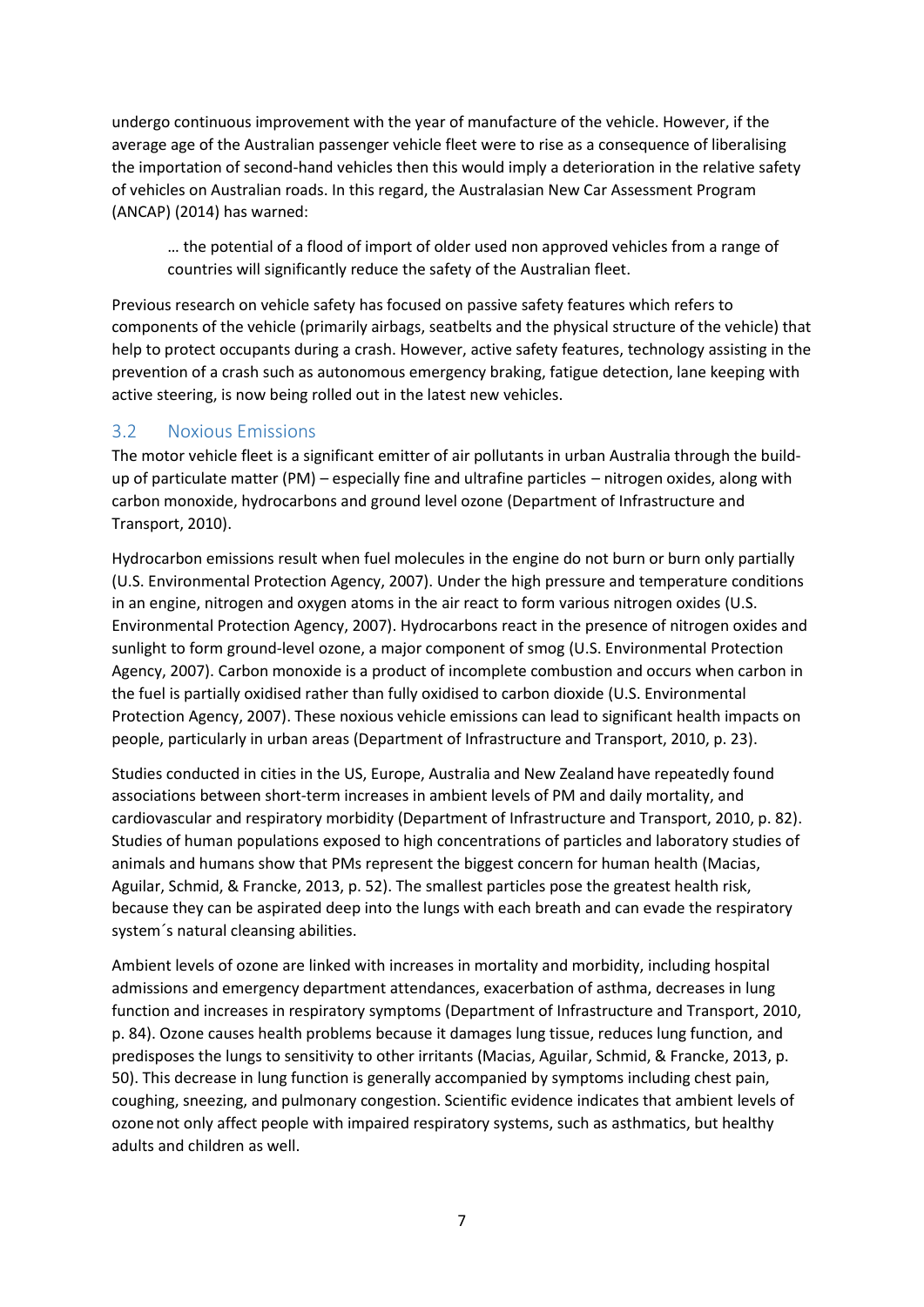Carbon monoxide reduces the flow of oxygen in the bloodstream and is particularly dangerous to persons with heart disease (U.S. Environmental Protection Agency, 2007). When carbon monoxide enters the bloodstream, it reduces the blood's ability to carry oxygen to the body´s organs and tissues. Overexposure may be fatal (Macias, Aguilar, Schmid, & Francke, 2013, p. 51). Exposure to elevated carbon monoxide levels can cause impairment of visual perception, manual dexterity, learning ability, and performance of complex tasks.

The problem with an ageing motor vehicle fleet is that older vehicles generally have higher levels of noxious emissions. This is due to several factors, including the increasing stringency of emission standards over time and the deterioration (degradation) in the performance of emission control technology (e.g., catalytic converters) with increasing age and accumulated mileage (Davis T. , 2013). As older vehicles tend to emit substantially higher levels of pollutants, liberalising trade may have a large impact on environmental quality in both importing and exporting countries (Davis & Kahn, 2010, p. 59).

#### <span id="page-18-0"></span>3.3 Greenhouse Gas Emissions and Fuel Economy

Carbon dioxide (CO2) emissions are related to fuel-economy. An improvement in fuel-economy means that light motor vehicles will travel further per amount of fuel consumed.  $CO<sub>2</sub>$  emissions are directly proportional to fuel economy – each 1% increase (decrease) in fuel consumption results in a corresponding 1% increase (decrease) in carbon dioxide emissions (US Environmental Protection Agency, Office of Transportation and Air Quality, 2000, p. 2).

Through the application of new technology the fuel economy of motor vehicles has undergone continuous improvement. New passenger and light commercial vehicles sold in Australia have recorded, on average, a 2.4 per cent year-on-year reduction in  $CO<sub>2</sub>$  emissions per kilometre over the past decade (National Transport Commission, 2014).



<span id="page-18-1"></span>*Figure 4 National Average CO<sup>2</sup> Emissions for New Passenger and Light Commercial Vehicles, 2002 to 2013 (CO<sup>2</sup> grams per kilometre)*

Source: National Transport Commission (2014).

The problem with liberalising the importation of older second-hand vehicles is that it may threaten the continuous improvement in fuel economy and  $CO<sub>2</sub>$  emissions achieved over the past decade. This has two potentially detrimental effects. First it may lead to an increase in  $CO<sub>2</sub>$  emissions that will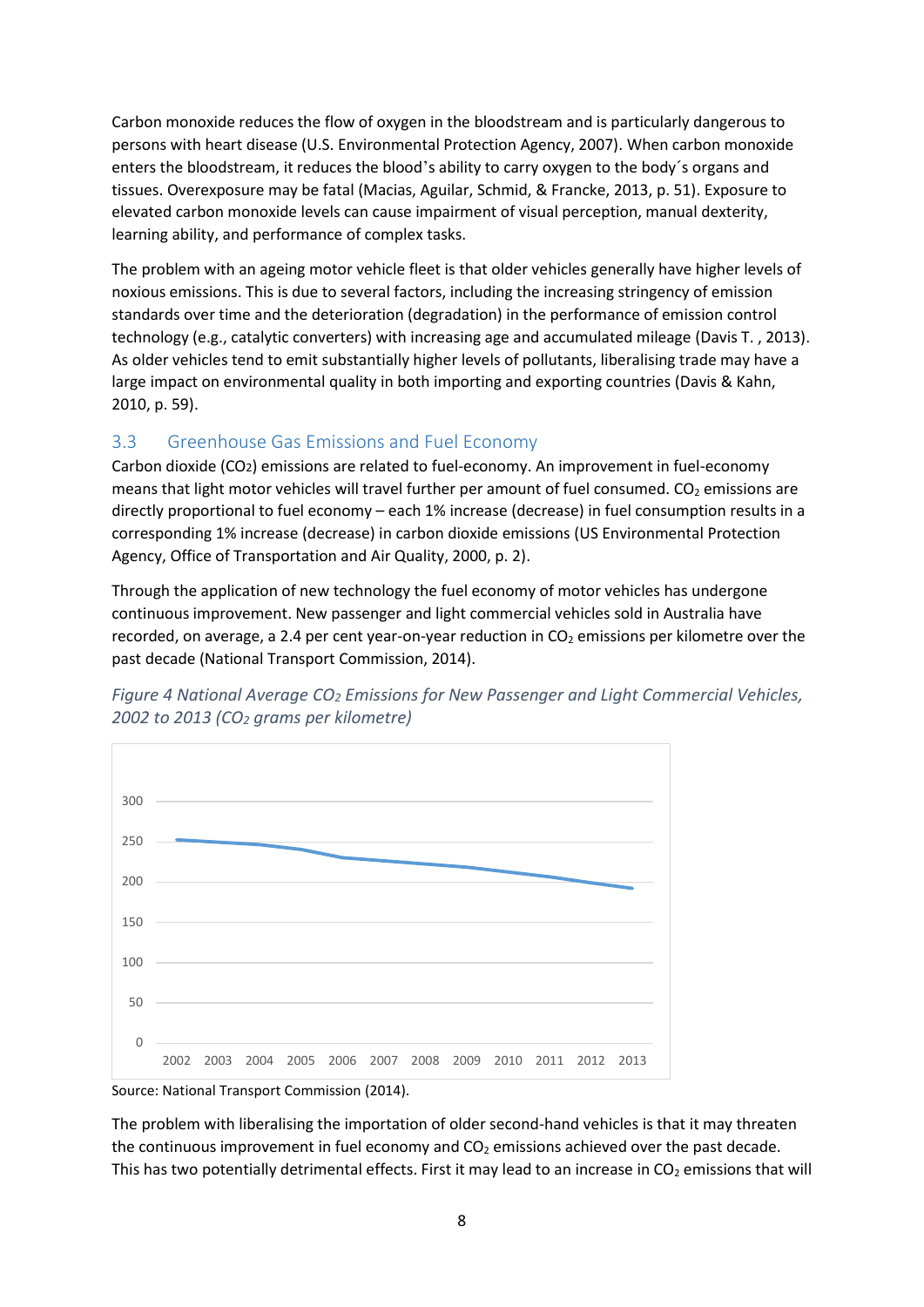undermine attempts to address anthropogenic climate change.<sup>4</sup> Second, consumers may end up paying more for fuel if they purchase less fuel efficient second-hand vehicles if they fail to take adequate account of fuel economy in their purchasing decisions.<sup>5</sup> Policies aimed at reducing greenhouse gas emissions may not achieve aggregate gains when fuel inefficient durable goods such as motor vehicles can be traded (Davis & Kahn, 2010, p. 61).

# <span id="page-19-0"></span>4 Trade Marks, Parallel Imports and Grey Goods

A trade mark is a word, symbol, or other signifier used to distinguish a good or service produced by one firm from the goods or services of other firms (Landes & Posner, 1987, p. 268). Trade marks are used on goods or in connection with the marketing of goods (World Intellectual Property Organization, 2012, p. 12).

Parallel imports are legitimately produced goods imported in from another country (W Lawyers, 2011, p. 1). The goods are manufactured with the authorisation or consent of the trade mark owners and subsequently imported in from another country by an unauthorised distributor. The goods may be described as being imported in 'parallel' to the authorised distribution network, hence the reference to parallel imports (Rothnie, 1993, p. 1).

The parallel importing of trade marked goods is commonly referred to as grey marketing (Duhan & Sheffet, 1988, p. 76). Grey marketing involves the selling of trade marked products through channels of distribution that are not authorised by the trade mark holder. Grey goods are in contrast with the black market that deals in stolen or counterfeit goods.

There have been two competing principles of universality and territoriality when determining whether a domestically registered trade mark has been infringed by the parallel importation of a grey good. The theory behind the universality principle is that by releasing the product covered by the trade mark onto the market anywhere in the world, the owner of the right has obtained the benefit. It is then inferred that sales abroad constitute implied consent from the owner for the trade marked goods to be imported. Due to recognition of the shortcomings of relying on such implied consent, the principle of international exhaustion was developed to supplement the principle of universality.

The theory behind the principle of territoriality is concerned with whether the domestic right holder of the trade mark has authorised the sale of the specific goods in question within the domestic territory. Under this principle no inferences are drawn from the fact that the domestic owner may have authorised the sale of the goods elsewhere. The local market is separate from overseas markets and the trade mark owner is entitled to decide where, how and in what quantity the mark will be exploited.

Three conditions are required for the development of grey markets (Duhan & Sheffet, 1988, p. 76). First, the product in question must be available in other markets (eg overseas) otherwise grey marketers would have no source of supply. Second, trade barriers must be low enough to enable parallel importers to shift the product from one market into another market. Third, the price differential between various markets must be of sufficient magnitude to provide the incentive to earn a profit for grey marketers.

**.** 

<sup>4</sup> To this end it is noted the Australian Government (2014) is committed to reducing greenhouse gas emissions to five per cent below 2000 levels by 2020.

<sup>5</sup> The term *behavioural failure* has used to describe the situation where individuals do not make cost effective decisions in relation to energy efficiency.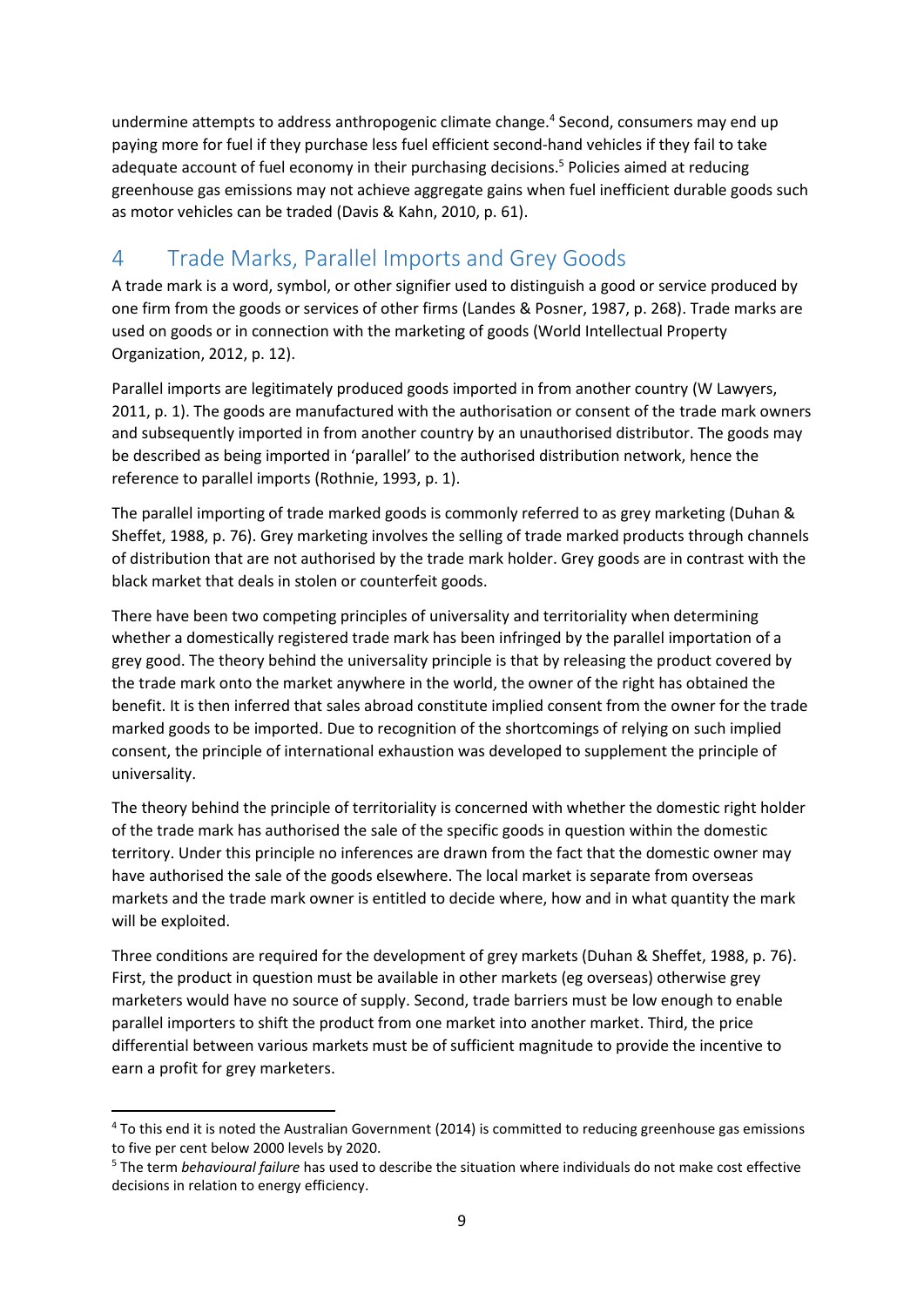Products subject to grey marketing are of high status with an established brand name and image (Cross, Stephans, & Benjamin, 1990, p. 184). Therefore, additional promotional spending by grey marketers is not required; they can free ride on the promotion and service provided by the authorised distribution channels.

#### <span id="page-20-0"></span>4.1 Property Rights and Trade Marks

Professor Harold Demsetz (1966, p. 62) of the University of California at Los Angeles has described some of the characteristics of private property in the following terms:

Crucially involved is the notion that individuals have control over the use to which scarce resources (including ideas) can be put, and that this right of control is saleable or transferable. A private property right system requires the prior consent of "owners" before their property can be affected by others.

Property rights refers to an owner's right to use a good or asset for consumption and/or income generation (referred to as use rights) (Besley and Ghatak, 2010, p. 4526). It can also include the right to transfer property to another party, in the form of a sale, gift, or bequest (referred to as transfer rights). A property right also usually conveys the right to contract with other parties by renting, pledging, or mortgaging a good or asset, or by allowing other parties to use it. A property right also includes the right to exclude others and legal protection against trespass.

Property rights along with markets are critical economic institutions in society. Daron Acemoglu and Simon Johnson of the Massachusetts Institute of Technology and James Robinson of Harvard University have outlined the importance of economic institutions and property rights in the following terms:

Economic institutions are important because they influence the structure of economic incentives in society. Without property rights, individuals will not have the incentive to invest in physical or human capital or adopt more efficient technologies (Acemoglu, Johnson, & Robinson, 2005).

There are several ways in which property rights promote economic progress. Property rights encourage wise stewardship (Gwartney, Stroup, & Walker, 1993). If property owners fail to maintain their property or if they allow it to be abused or damaged, they will bear the consequences in the form of a decline in its value. Property ownership also encourages people to develop their property and use it productively. In addition, property ownership promotes the wise development and conservation of resources for the future.

One of the key roles of property rights is to facilitate exchange and allow producers and consumers to exploit gains from trade (Besley & Ghatak, 2010, p. 4534). Without effective property rights, potentially gainful trades will be lost. In a market neither buyers nor sellers are forced into an exchange, hence an exchange will only occur if it is mutually advantageous for both parties. The formal property system fixes the economic potential of assets. For example, formal property can be used as a collateral for a loan, as equity exchanges for investment, or as an address for collecting debts, rates and taxes (de Soto, 2000, p. 58). Fixing the economic potential of property also makes the asset fungible – it can be easily combined, divided, mobilised and used in trade like any other commodity, capable of being exchanged, which stimulates business deals (de Soto, 2000, p. 55; Wensing & Taylor, 2012; Deininger, 2004).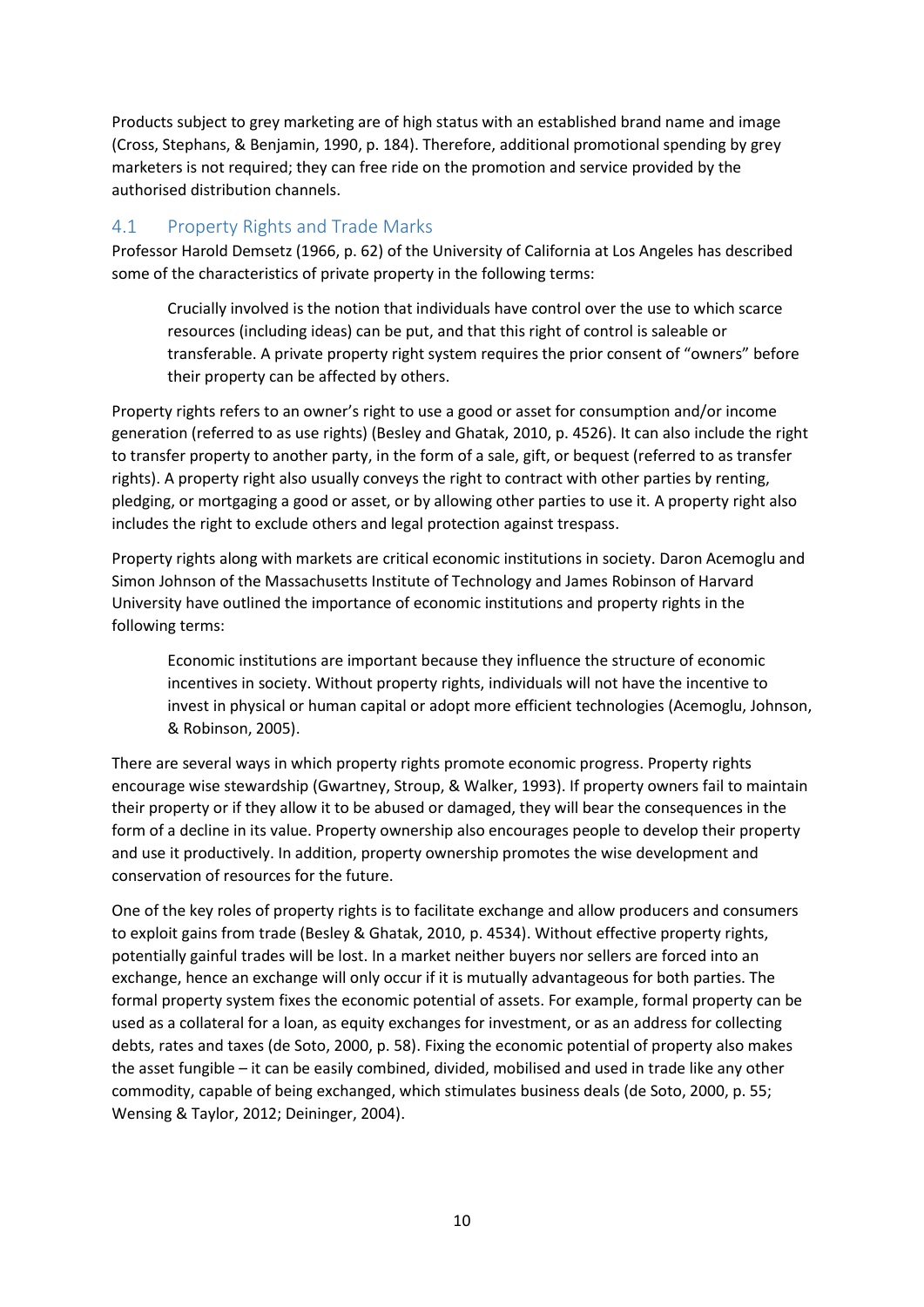Effective property rights also improve the ability of borrowers to pledge their assets as collateral, thereby enabling them to relax any credit constraint they may be facing (Besley & Ghatak, 2010, p. 4537).

Lack of effective property rights has potentially four adverse effects on economic activity (Besley and Ghatak, 2010, p. 4528). The first is expropriation risk – insecure property rights imply that individuals and organisations may fail to realise the fruits of their investment and efforts. Second, insecure property rights lead to costs that individuals and organisations have to incur to defend their property which represents a waste of resources. The third is a failure to facilitate gains from trade – a productive economy requires that assets are used by those who can do so most productivity which secure property help to facilitate. The fourth is the use of property in supporting other transactions.

Intellectual property refers to creations of the mind: inventions; literary and artistic works; and symbols, names and images used in commerce (World Intellectual Property Organization, 2012a, p. 2). Intellectual property rights are like any other property right in that they allow creators, or owners, to benefit from their own work or investment in a creation. Trade marks are one particular form of intellectual property. The protection of trade marks ensures that the owners of marks have the exclusive right to use them to identify goods or services, or to authorise others to use them in return for payment (World Intellectual Property Organization, 2012a, p. 9). Without the right of exclusion, a trade mark will have little or no market value unless the owner can exclude others from its use (Staaf, 1987, p. 44).

#### <span id="page-21-0"></span>4.2 Trade Marks Promote Economic Efficiency and Consumer Protection

Professor William Landes of the University of Chicago and legal scholar Judge Richard Posner of the US Court of Appeals for the Seventh Circuit (1987, pp. 265-266) have contended that trade mark law can best be explained as trying to promote economic efficiency. Similarly, according to US lawyer Lars Liebeler (1987, p. 755), trade marks help to promote economic efficiency by giving the producer an incentive to produce quality goods, knowing that consumers will be able to identify and rely upon them.

Trade marks promote economic efficiency through reducing consumer search costs (Landes & Posner, 1988, p. 270). Trade marks lower consumer search costs by providing consumers with a means for distinguishing between products that differ in quality but that, absent a brand name, would be difficult to distinguish at the point of purchase (Blair & Cotter, 1999, p. 13). Trade marks accomplish this goal by conferring upon the trade mark owner the right to exclude others from using the same or a similar mark on the same or related products or services, in cases in which such use would be likely to cause confusion as to source, sponsorship, or affiliation (Blair & Cotter, 1999, p. 13).

The benefits of trade marks in reducing consumer search costs require that the producer of a trade marked good maintain a consistent quality over time and across consumers (Landes & Posner, 1988, p. 271). In this way, trade mark protection encourages expenditures on quality. Rather than investigating the attributes of all goods, the consumer may find it less costly to search by identifying the relevant trade mark and purchasing the corresponding brand. For this strategy to be efficient, however, not only must it be cheaper for the consumer to search for the right trade mark than for the desired attributes of the good, but past experience must be a good predictor of the likely outcome of current consumption choices. Thus, the brand must exhibit consistent quality through time. According to Landes and Posner (1987, p. 269):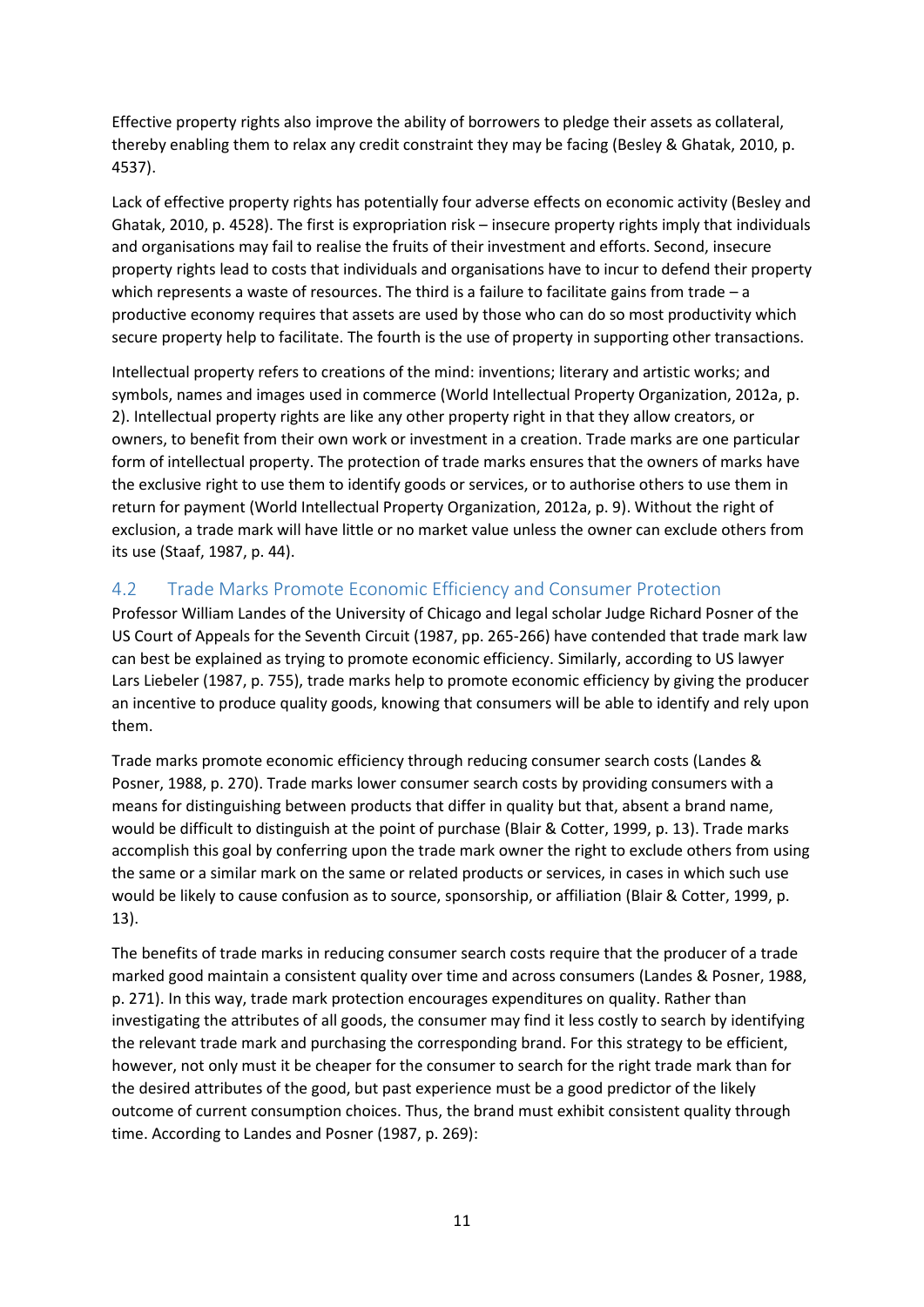… a trade mark conveys information that allows the consumer to say to himself, "I need not investigate the attributes of the brand I am about to purchase because the trade mark is a shorthand way of telling me that the attributes are the same as that of the brand I enjoyed earlier."

In turn, a firm's incentive to invest resources in developing and maintaining a strong trade mark, such as through advertising, depends on its ability to maintain consistent product quality (Landes & Posner, 1987, p. 270). Trade marks are valuable because they denote consistent quality, and a firm has an incentive to develop a trade mark only if it is able to maintain consistent quality. If a brand's quality is inconsistent, then consumers will learn that the trade mark does not enable them to relate their past to future consumption experiences and the branded product will then be like a good without a trade mark; the trade mark will not lower search costs, so consumers will be unwilling to pay more for the branded than for the unbranded good (Landes & Posner, 1988, pp. 271-272). As a result, the firm will not earn a sufficient return on its expenditures promoting the trade mark to justify the expenditures. Similarly, a firm with a valuable trade mark would be reluctant to lower the quality of its brand because it would suffer a capital loss on its investment in the trade mark.

Once a reputation has been created the firm will obtain greater profits because repeat purchases and word-of-mouth references will generate higher sales and because consumers will be willing to pay higher prices for lower search costs and greater assurance of consistent quality (Landes & Posner, 1987, p. 270). Thus firms with strong trade marks will command higher prices for their brands than other firms in the market, not because of any market power, but because the search costs associated with their brand are lower (Landes & Posner, 1988, p. 278). A firm possesses market power when it can behave persistently in a manner different from the behaviour that a competitive market would enforce on a firm facing otherwise similar cost and demand conditions. (Kaysen & Turner, 1959, p. 75).

The expenditures that are invested in trade marks also signal information to consumers on what firms have at stake if the quality is defective (Staaf, 1987, p. 46). This investment can be interpreted as a *performance bond* that is forfeited if future and repeat sales are not realised (Staaf, 1987, p. 46).

Judge Frank Easterbrook of the US Court of Appeals for the Seventh Circuit has succinctly summarised the benefits of trade marks in the following terms:

Trade marks help consumers to select goods. By identifying the source of the goods, they convey valuable information to consumers at lower costs. Easily identified trade marks reduce the costs consumers incur in searching for what they desire, and the lower the costs of search the more competitive the market. A trade mark also may induce the supplier of goods to make higher quality products and to adhere to a consistent level of quality.<sup>6</sup>

According to Judge Easterbrook, a trade mark is a valuable asset, part of the 'goodwill' of a business. 7 Firms create goodwill in their trade mark through investing in the following activities: extensive brand advertising; launching campaigns; promotional activities including sales force training; external promotions such as trade show exhibits and sponsorship of sporting or other events; research and development operations; market research; test marketing; sales forces; provision of replacement parts and accessories; warranty service departments and service centres (Gilbert, Ludwig, & Fortine, 1986, pp. 111-112).

6 Scandia Down Corp. v. Euroquilt, Inc., 772 F.2d 1423 (7th Cir. 1985) at 1429.

**.** 

<sup>7</sup> ibid.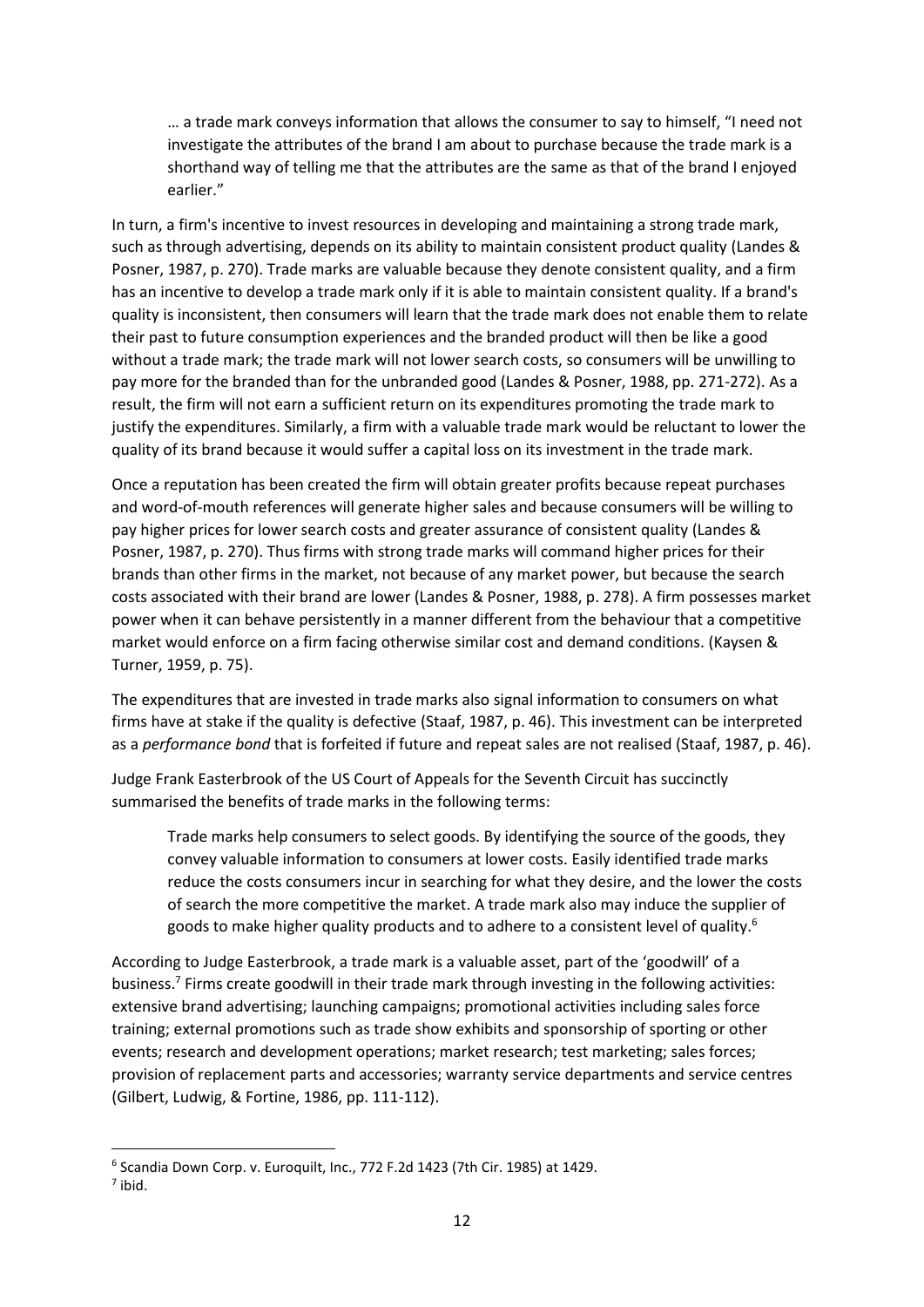In addition to protecting the goodwill of trade mark owners, trade marks also serve a vital consumer protection role. The evolution of trade mark law has been concerned with protecting both sellers from loss due to deceptive practices as well as the public from being deceived (Bone, 2006, p. 560). While trade marks enable consumers to minimise search costs and obtain desired products with confidence that they will receive what they expect, they also enable sellers to capture investments made in securing goodwill with consumers (Grynberg, 2008, pp. 64-65). In the Australian context, this was outlined in the Second Reading Speech that accompanied the introduction of the *Trade Marks Bill 1995*:

By granting the owner of a registered trade mark the exclusive right to use, or authorise others to use, their trade mark, Australia's trade marks law serves two complementary objectives—first, identification and protection of a business's products and, second, protection of the consumer.

In relation to the first objective, the value of a trade mark to its owner can be enormous in terms of the reputation and goodwill associated with the trade mark. …

In terms of the second objective, trade marks also provide certainty to consumers by indicating the trade source of goods or services. Through use, consumers can also come to associate a trade mark with the quality of a particular good or service. …

Because consumers make purchasing decisions based on the trade marks associated with goods or services, trade marks legislation, as well as trade practices and related legislation, provide appropriate checks and balances to ensure that use of trade marks do not deceive or confuse consumers. Quite obviously, trade marks are a vital link between the owner of the trade mark, the owner's products, and consumers. (House of Representatives, 1995, pp. MC 1909-1910)

#### <span id="page-23-0"></span>4.3 Free riding on Trade Marks

Absent of legal protection, the cost of duplicating someone else's trade mark is small – the cost of duplicating a label or design where the required inputs are widely available (Landes & Posner, 1987, p. 270). The stronger the brand the greater the incentive to incur this cost.

A free rider is someone who enjoys the benefits of someone else's investment without having to pay compensation (Elzinga & Mills, 2008, p. 1842).

Free riding on someone else's trade mark will, at little cost, capture some of the profits associated with a strong trade mark because some consumers will assume (at least in the short run) that the free rider's and the original trade mark holder's brands are identical (Landes & Posner, 1987, p. 270). This in turn will undermine the benefit created by the trade mark in the first instance of providing an incentive for a firm to improve the quality of their product (Landes & Posner, 1987, p. 280). Because free riding makes it more costly for consumers to distinguish between a higher quality good and a lower quality good, it would lower the incentive for a firm to incur the added cost that would be necessary to produce higher quality. In the absence of legal protections, Landes and Posner (1987, p. 270) have warned of the devastating impact associated with free riding on trade marks:

… free riding will eventually destroy the information capital embodied in a trade mark, and the prospect of free riding may therefore eliminate the incentive to develop a valuable trade mark in the first place.

Aside from counterfeiting and piracy, free riding also occurs in the context of parallel imports. In this case, free riding occurs because unauthorised distributors obtain goods at prices that do not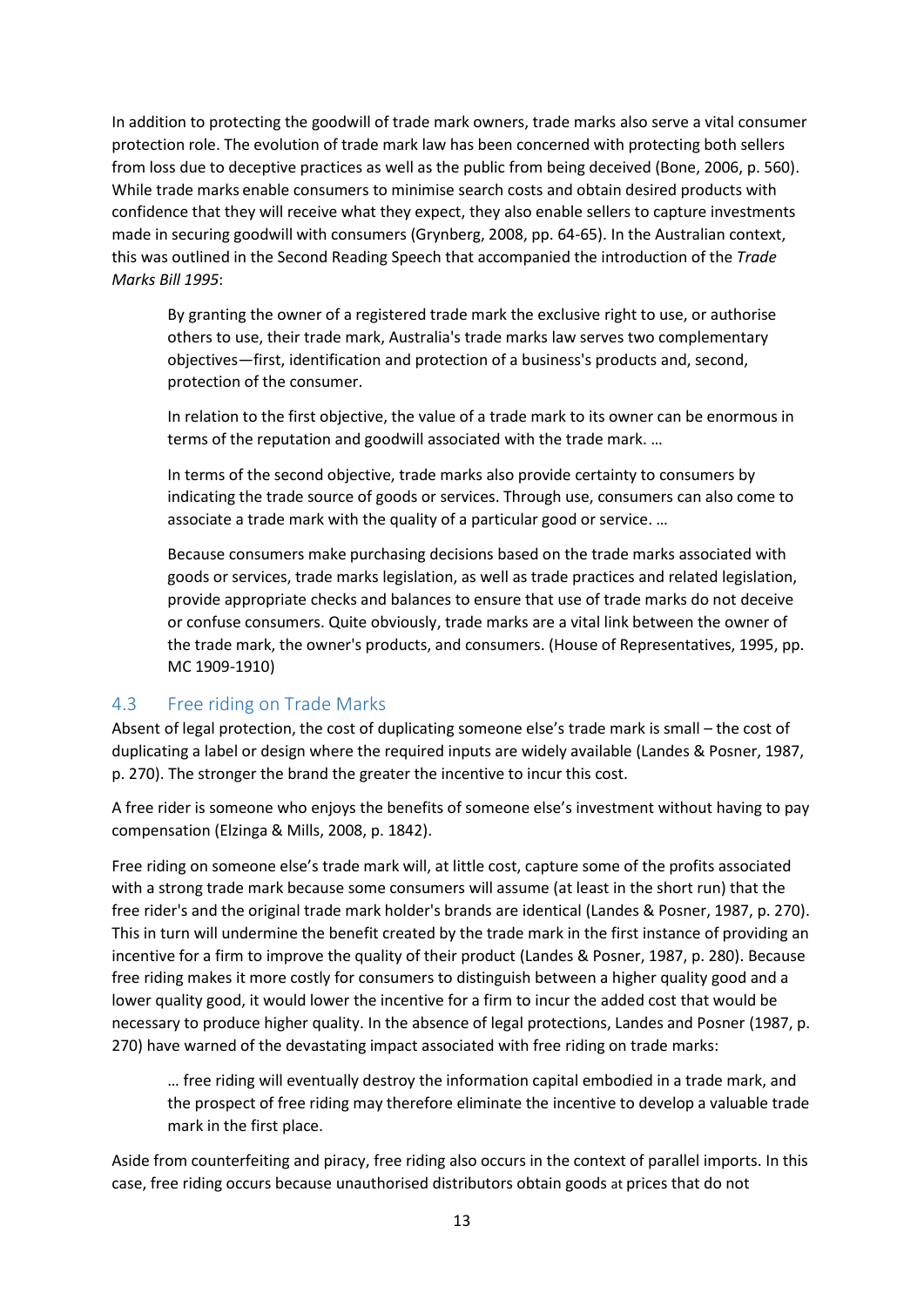properly reflect the legitimate costs imposed on authorised distributors at various points in the distribution chain, such as pre-sale marketing and post-sale services-costs that are paid in full by authorised dealers (Barfield & Groombridge, 1998, p. 905).

#### <span id="page-24-0"></span>4.4 Parallel Importing is Free Riding

Permitting parallel importing of motor vehicles promotes free riding coupled with intrabrand competition. In the case of intrabrand competition, the free rider's business policy uses discounted retail prices to attract shoppers whose demands are enhanced by the influence of the full-service retailer even though the free rider does not itself provide the retail service in question and so can undercut the full-service retailer's prices (Elzinga & Mills, 2010, p. 357). This is unsustainable as the full-service retailer cannot incur the extra expense of these services and still match the discounter's low price, and must cut back its marketing efforts. This reduction in retail service reduces demand for the manufacturer's product and this produces detrimental consequences for consumers as well as for the manufacturer.

The ability of low-price retailers to free ride on the efforts of the high-service retailer may lower the high-service retailer's incentives to offer such services, and may result in lower service and output (United States Government, 2013, p. 5).

Free riding can undermine the value-added services and activities that often lie at the heart of many firms' sources of differentiation and competitive strategy in the marketplace (Antia, Bergen, & Dutta, 2004, p. 65). In turn, the underprovision of services is the death knell of high-end brands, as customers that value service will abandon the brand in droves (Antia, Bergen, & Dutta, 2004, p. 65).

There are two ways in which an importer can profit through the importation of grey goods (Liebeler, 1987, p. 754). First, the importer, without making any investment in the reputation of the goods, can free ride on the existing domestic reputation of the goods. Second, the importer can free ride on the service offerings that the authorised importer (the trade mark holder) makes to its customers.

The parallel importing of grey goods can damage the trade mark holder in several ways. First, the actual quality of the grey good may be in question which is dealt with later in this report. Second, it can damage the domestic goodwill the trade mark owner and authorised dealer have developed (Liebeler, 1987, p. 755).

Goodwill is developed through warranties, quality control procedures, service staff, inventory, available accessories, floor demonstrations, advertising and other consumer convenience offerings (Liebeler, 1987, p. 756). Damage to goodwill can be done in two ways. First, the grey good importer can free ride on the domestic goodwill developed by the trade mark owner. These investments in goodwill are made in the expectation that the trade mark owner and retailer will receive a reward – more patronage by the consumers and part of this reward is stolen if consumers purchase grey market goods. Second, if the grey market importer does not provide the same services and conveniences that the trade mark owner provides there is a likelihood that the goodwill associated with the trade mark will be damaged. This damage will hurt the trade mark owner because consumers will not value the trade mark as highly as they otherwise might.

Markets will operate more efficiently when free riding is prevented (Liebeler, 1987, p. 757).

#### <span id="page-24-1"></span>4.5 Vertical Restraints to Prevent Free Riding

Vertical restraints are any arrangement between firms operating at different levels of the manufacturing or distribution chain (the vertical part) that restricts the conditions under which such firms may purchase, sell, or resell (the restraint part) (Hahn, 2006, p. 1). One common type of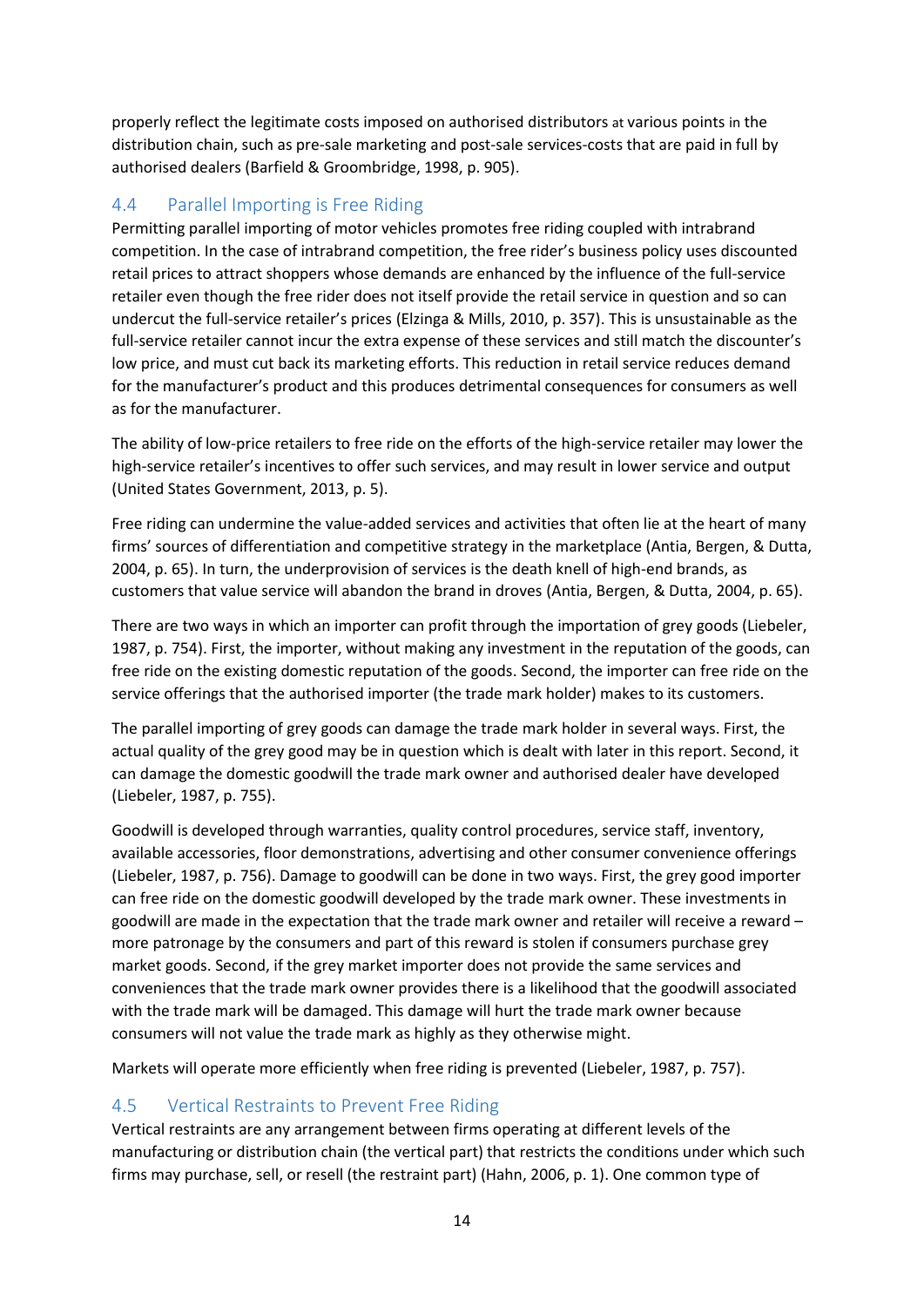vertical restraint is a geographical restriction such as an exclusive territory. The exclusive territory for each retailer prevents intrabrand competition with other retailers (Church & Ware, 2000, p. 689).

According to the European Commission (1997, p. 19), free riding can be solved by the imposition of exclusive territories by the producer. Similarly, the US Government (2013, p. 5) has observed the inefficiencies created by free riding retailers can potentially be addressed by vertical restraints such as exclusive territories.

The purpose and the effect of vertical restraints is to reduce intrabrand competition and raise dealers' margins (Hay, 1987, p. 27). As such, one might naively conclude that such restraints will necessarily raise retail prices and must therefore be anticompetitive in that it leaves consumers of the product worse off (Hay, 1987, pp. 27-28). For instance, those who want more services may end up increasing the price and inflicting needless losses on those who don't (Easterbrook, 1984, p. 149)*.*  Those who do not need or like the services added by the restricted dealing are made worse off, and their losses may exceed the gains of the consumers who appreciate what restricted dealing does.

According to Judge Easterbrook (1984, p. 141), vertical restraints only raise competition concerns when they facilitate a cartel, such as an agreement among manufacturers or dealers to charge an elevated price.  $8$  This will only occur where there are (1) few dealers; (2) few manufacturers; (3) homogeneous product; and (4) easy policing of a cartel agreement (Easterbrook, 1984, p. 142). Judge Easterbrook (1984, p. 149) concludes that as long as there is competition among manufacturers to choose methods of distribution, the theoretical possibility of a reduction in welfare will not come to pass.

Similarly, according to Professor George Hay (1987, p. 34) of Cornell University:

… there is some ground for agreement on the proposition that unilaterally imposed vertical restraints are unlikely to have any significant anticompetitive impact unless the manufacturer imposing the restraint enjoys some degree of insulation from interbrand competition.

Restrictions on parallel imports are the international equivalent of a 'government supplied' vertical restraint in the domestic market (Barfield & Groombridge, 1998, p. 920).

# <span id="page-25-0"></span>5 Veracity of Arguments in Favour of Parallel Imports

#### <span id="page-25-1"></span>5.1 International Price Discrimination

1

The main argument in support of permitting parallel imports is to arbitrage away international price discrimination (Richardson, 2002, p. 234). Price discrimination occurs when like goods or services are provided to different persons at different prices, the difference in price being unrelated to the cost of providing the goods or services. (Dawson, Segal, & Rendall, 2003, p. 89).

For a firm to engage in price discrimination several conditions must be satisfied. First, it has generally been assumed that a firm must be able to exercise a degree of market power otherwise the price of all goods would be driven down towards marginal cost by competition. Second, there must be at least two identifiable classes of consumers who are able to be separated and whose

<sup>&</sup>lt;sup>8</sup> A cartel is where there is a formal agreement amongst competing firms to collude to fix prices or cutback on production. The objective of a cartel is organise firms so they behave in manner similar to the outcome achieved by a monopoly. Within market economies, there are generally competition laws (also known as antitrust laws) prohibiting cartel arrangements.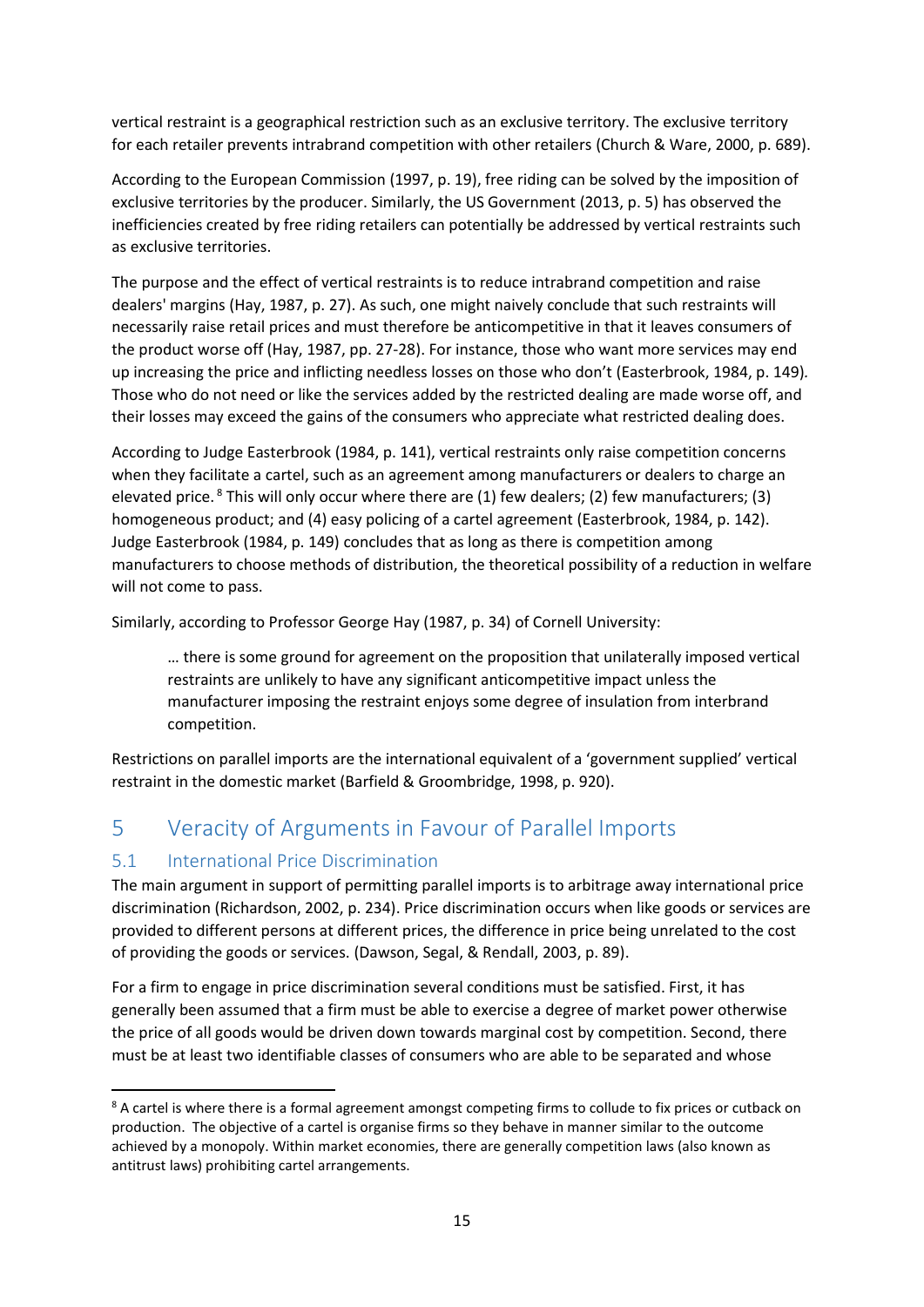responsiveness to changes in price differ. Third, a firm must be able to prevent resale or arbitrage of the product.<sup>9</sup>

However, the presumption that price discrimination can only be practiced by firms with market power has been challenged by distinguished American economist Professor William Baumol (2005, p. 2) of New York University who contends:

... that this isn't necessarily so and that, on the contrary, in a wide variety of instances closely to those that can attract regulatory attention, it is the very presence of effective competition that *forces* discriminatory prices upon the firm.

Baumol (2005, p. 17) argues that where market entry is easy that price discrimination cannot be taken as a manifestation of market power and that instead it can arise as a consequence of competitive market conduct.

Professor Hal Varian (1996) of the University of California at Berkeley has observed that price discrimination is ubiquitous in industries that exhibit large fixed costs. Where fixed costs are high, pricing at short-run marginal cost would prevent firms from recovering their fixed costs that would have a detrimental impact on future investment decisions as well as product provision. Under these circumstances, price discrimination that enables firms to recover their fixed costs can be beneficial. According to Professor Damien Geradin and Nicolas Petit of the University of Liege (2006, pp. 484- 485):

A key insight of economics is that price discrimination is most likely to expand output where the seller has declining average total costs. Expanding output through price discrimination is an essential strategy for firms facing problems of fixed cost recovery. Price discrimination allows firms facing large fixed costs (in practice all firms that make substantial investments) to expand their output and thus spread fixed costs over a large number of units. When marginal costs are low … any positive price allows the firm to contribute to its fixed costs. Prohibiting price discrimination would thus prevent efficient recovery of fixed costs and would, in the long run, have a negative impact on investments.

The development of a new vehicle model is a significant investment with large fixed costs as the Productivity Commission (2014, p. 50) has recognised:

There are large fixed costs involved in manufacturing vehicles, starting with the design of new platforms and models, and new powertrains, as well as in general market research and advertising. These costs are usually incurred by motor vehicle producers at a global level, particularly with the move toward global platforms … There are also large fixed costs associated with establishing infrastructure and equipment at the plant level (and retooling for upgrades and new car models).

If the price of a product is different in two different markets, then an arbitrageur will purchase the asset in the cheaper market and sell it where prices are higher in order to earn a profit.

Arbitrage allows importers to break down the barriers that separate the two markets (Knoll, 1986, p. 151). Parallel imports are thus advocated worldwide for undermining international price discrimination (Malueg & Schwartzb, 1994, p. 167).

**.** 

<sup>&</sup>lt;sup>9</sup> Further information on price discrimination in contained in the Appendix.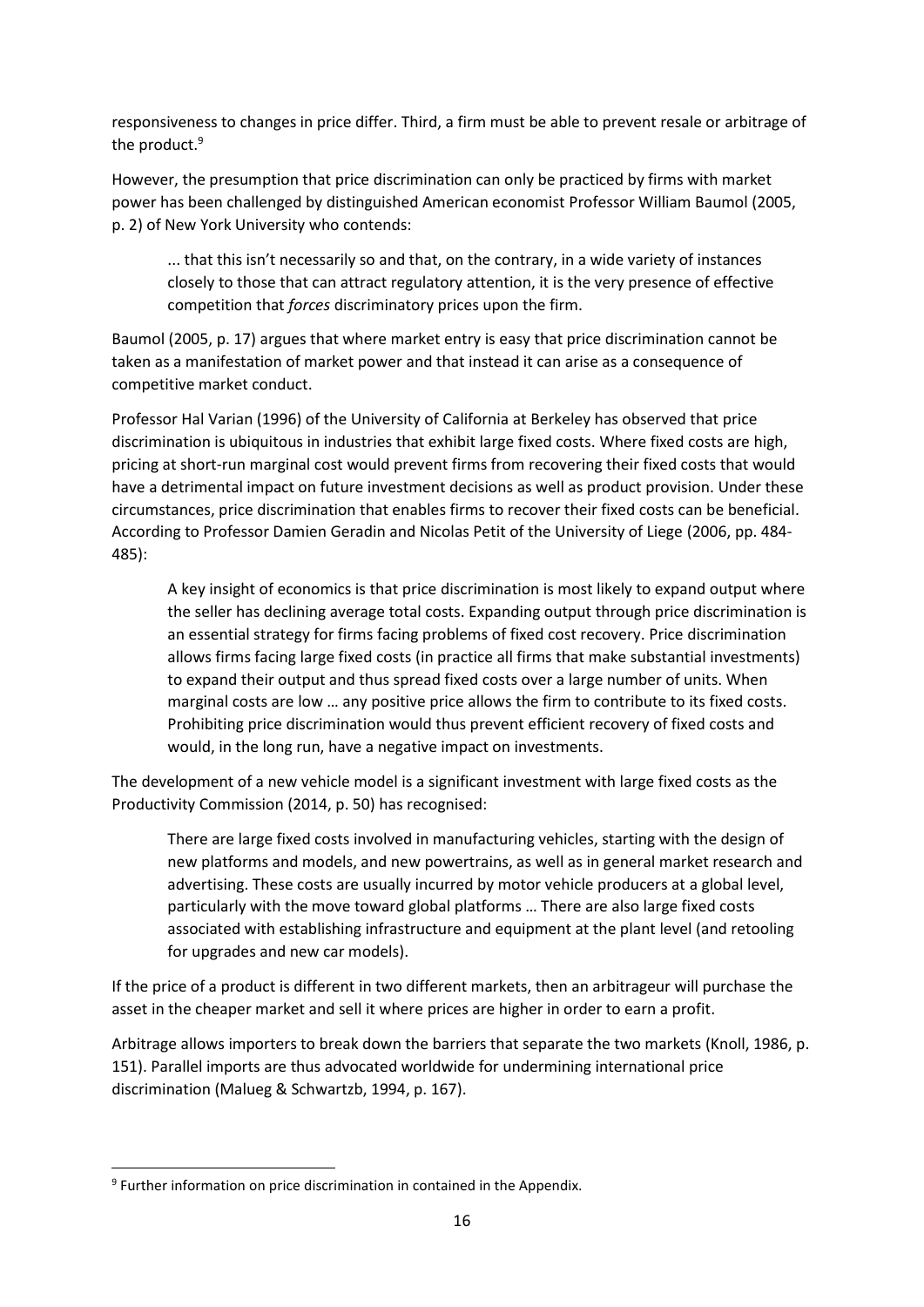According to parallel import proponents, preventing parallel imports allows distributors to charge the highest possible prices in each of their foreign markets without fear of competition between markets (Ruff, 1992, pp. 120-121). Thus the trade mark monopoly affords local trade mark holders the opportunity to overcharge consumers (Ruff, 1992, p. 129).

There are three compelling arguments against permitting the parallel importation of second-hand motor vehicles, including virtually brand new cars, into Australia:

- 1. Price discrimination is not necessarily detrimental to welfare
- 2. There is little evidence to suggest that Australian consumers are victims of any widespread international price discrimination
- 3. Trade marks do not confer monopoly or market power

Each of these arguments is now considered below in turn.

#### <span id="page-27-0"></span>5.1.1 Is price discrimination detrimental to welfare?

The objective of any monopolist or participant in a tacitly collusive agreement is to reduce output and raise the product price in order to increase profits. For this reason US legal scholar Robert Bork (1978, p. 395) has opined the welfare implications arising from price discrimination ultimately depend on its effect on industry output:

If discrimination increases output, it tends to move resource allocation and value of marginal product toward that which would obtain in a competitive industry. A decrease in output has the opposite effect. The impact of discrimination on output, therefore, may be taken as a proxy for its effect on consumer welfare.

Similarly, Professor Hal Varian (1996) of the University of California at Berkeley has commented in regard to the welfare effects of price discrimination that:

… if price differentiation allows more consumers to be served it will generally increase welfare... Market segmentation that allows markets to be served that would otherwise be neglected is also a case where overall welfare can be expected to be enhanced.

On the other hand, price differentiation that merely shuffles prices paid by pre-existing customer groups and that does not result in an increase in the number of customers served, or the amount that they consume, will tend to reduce overall welfare.

...

The key concern in examining the welfare consequences of differential pricing is whether or not such pricing increases or decreases total output.

According to Professor Stephen King of Monash University (2011):

Price discrimination may not be a bad thing. To the degree that it puts a wedge between consumers' marginal valuations for the same product (in other words, different consumers face different prices) price discrimination leads to a loss in economic surplus. But price discrimination also changes the quantity of product sold. To the degree that total sales rise with price discrimination, there may be an overall economic benefit.

In its 2008 grocery inquiry, the Australian Competition and Consumer Commission (ACCC) made the following observations in regard to price discrimination: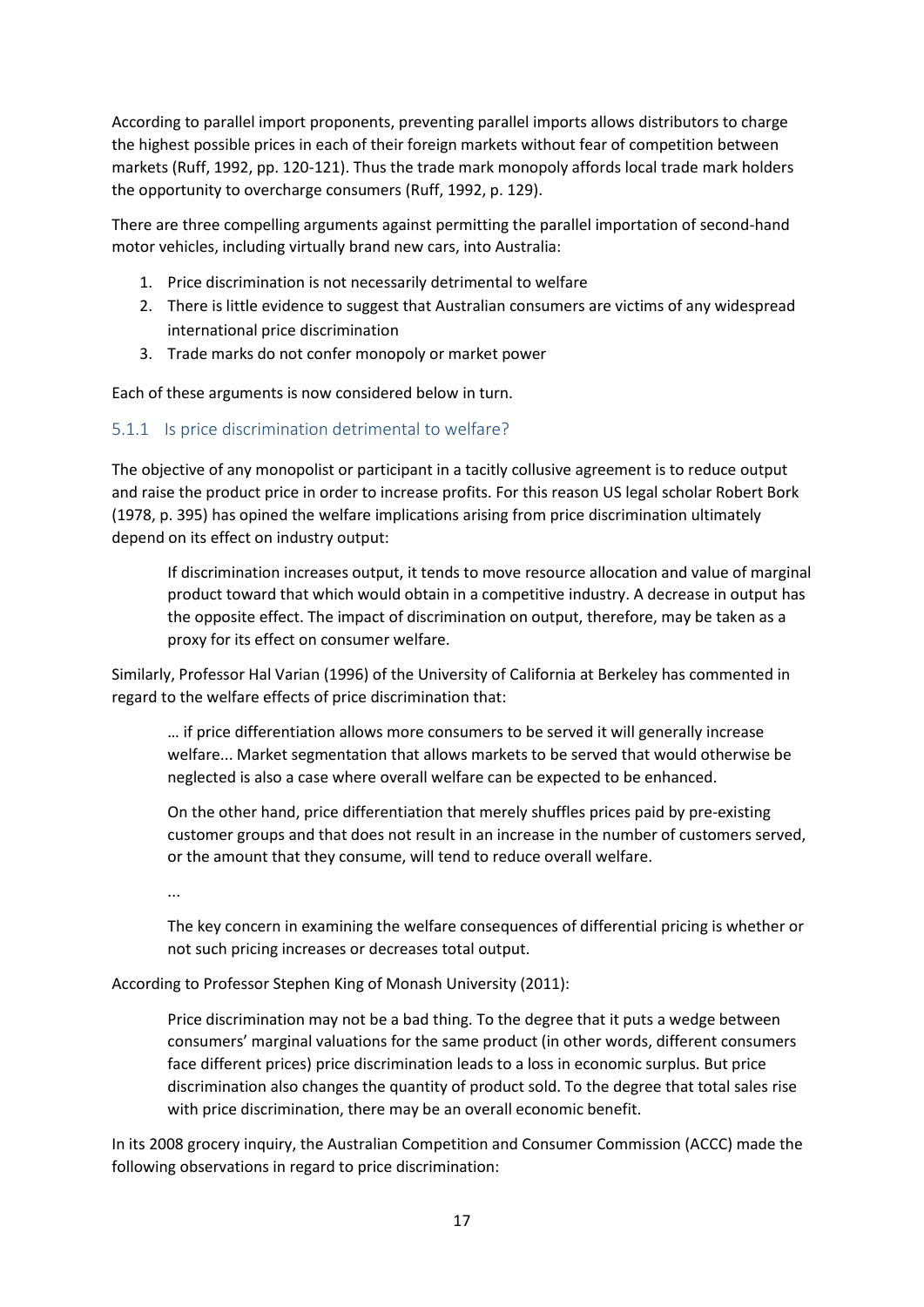The ACCC considers that there can be significant economic efficiency and competition benefits resulting from price discrimination … (Australian Competition and Consumer Commission, 2008, p. 552)

The ACCC recognises that there can be genuine economic efficiency reasons for price discrimination. (Australian Competition and Consumer Commission, 2008, p. 553)

According to Professor William Baumol (2005, p. 31):

... it should be noted that the market's imposition of discriminatory pricing in a wide range of circumstances is not necessarily to be deplored. It has long been known ... that discriminatory prices can enhance output and increase economic welfare.

Insisting on unencumbered parallel imports that arbitrage national price differences may well lead manufacturers to sharply curtail sales to certain countries (Malueg & Schwartzb, 1994, p. 192). This has lead Professor David Malueg of the University of California at Riverside and Professor Marius Schwartz of Georgetown University and currently Chief Economist of US Federal Communications Commission (1994, p. 192) to suggest that some price discrimination should be permitted and to conclude that the European Union's unwavering support for parallel imports is questionable.

According to Claude Barfield and Mark Groombridge (1998, p. 905) from the American Enterprise Institute:

The preponderance of economic evidence supports the view that controls on unauthorised imports in the exercise of intellectual property rights are, under most conditions, procompetitive, in that such restraints not only reduce free-riding on pre-sales marketing and aftersales maintenance by unauthorised distributors, but also contribute to the growth of local copyright-based industries and related infrastructure.

#### <span id="page-28-0"></span>5.1.2 Is international price discrimination being practiced in Australia?

Although the economic literature suggests that price discrimination is not necessarily welfare reducing, there is little evidence to suggest that Australian consumers are victims of any widespread international price discrimination in the Australian passenger vehicle market in any event.

The FCAI (2014) has conducted a benchmarking project that compared the price and specification levels of various new motor vehicles available in the Australian market with equivalent models with a comparable right hand drive market in the United Kingdom and New Zealand. The vehicles chosen for the benchmarking project represented a cross section of mainstream and premium brands that were available in both markets. The vehicles included for this analysis included: [Ford Focus Trend](http://www.fcai.com.au/library/vehicle-price-comparison/Ford%20Focus%20Trend%20hatch.pdf)  [hatch,](http://www.fcai.com.au/library/vehicle-price-comparison/Ford%20Focus%20Trend%20hatch.pdf) [Mazda 3 Neo,](http://www.fcai.com.au/library/vehicle-price-comparison/Mazda%203%20Neo%20hatch.pdf) [Toyota Corolla Ascent Sport hatch,](http://www.fcai.com.au/library/vehicle-price-comparison/Toyota%20Corolla%20Ascent%20Sport%20hatch.pdf) [BMW 328i,](http://www.fcai.com.au/library/vehicle-price-comparison/BMW%203%20Series%20328i%20sedan.pdf) an[d Mercedes-Benz C200 sedan.](http://www.fcai.com.au/library/vehicle-price-comparison/Mercedes-Benz%20C-Class%20C%20200%20sedan.pdf) According to the FCAI (2014):

Our vehicle price and specification comparison research shows that when comparing 'likefor-like' vehicles, in two representative markets (the UK and NZ) the vast majority of new cars are cheaper in Australia than overseas.

#### <span id="page-28-1"></span>5.1.3 Do trade marks confer market power?

The notion that trade marks confer some sort of monopoly or market power upon owners lies at the heart of permitting parallel imports of grey goods. However, this notion is completely false.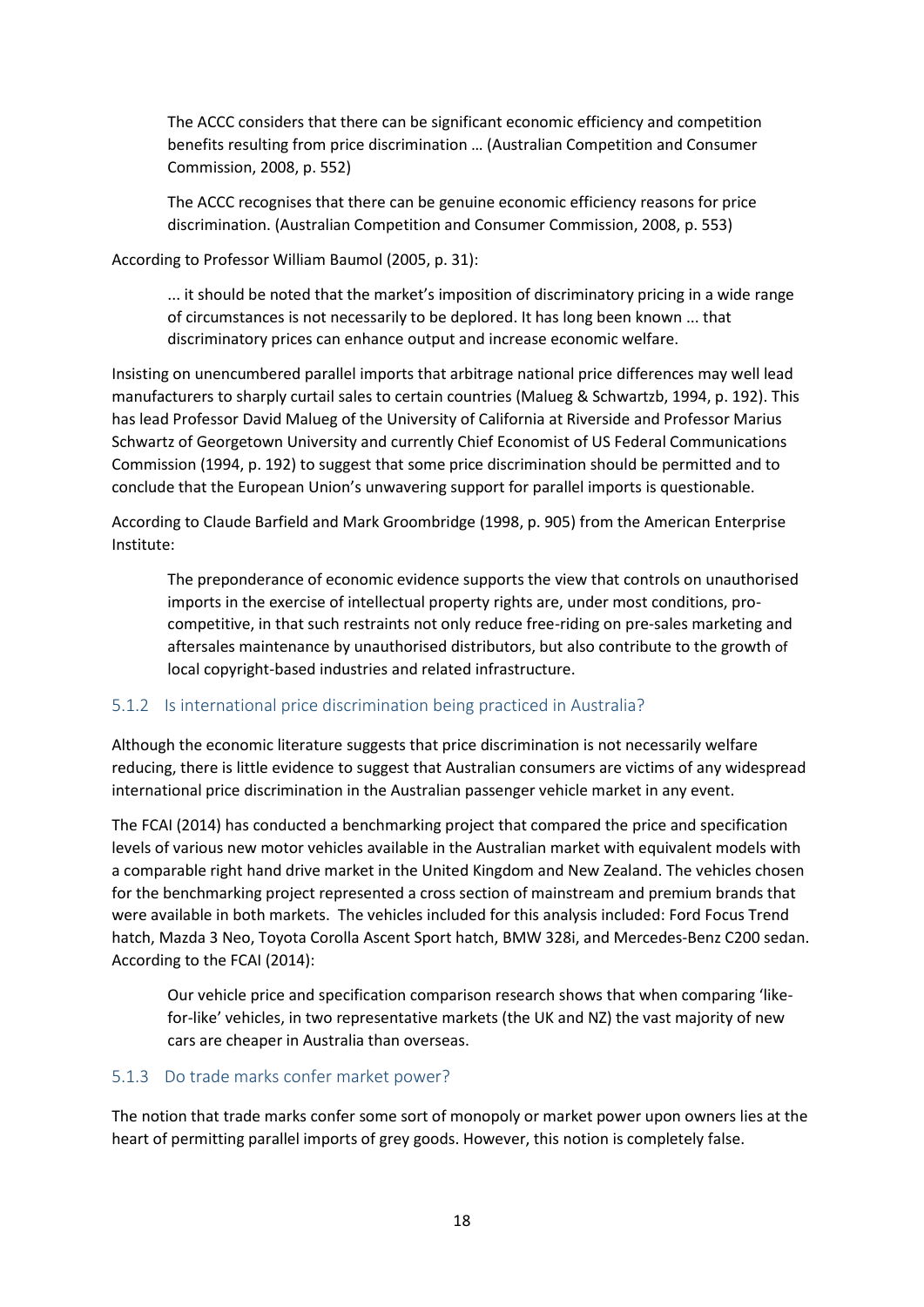In the first instance, a trade mark does not confer market power on the owner because they cannot prevent potential competitors from making the same or a similar product (Knoll, 1986, p. 152). As long as a competitor does not affix a confusingly similar trade mark to its product, it can manufacture and promote the same or a similar product. Trade mark law both draws from and reinforces the notion that competitive markets will ensure efficient resource allocation and bring consumers the highest quality products at the lowest prices (Dogan & Lemley, 2005, p. 467). In this regard, the primacy of competition in trade mark law stands in stark contrast with other areas of intellectual property law, which insulate creators from competition in order to encourage future acts of creation (Dogan & Lemley, 2005, p. 467).

Furthermore, as already discussed, firms with strong trade marks command higher prices for their brands than other firms in the market, not because of any market power, but because the search costs associated with their brand are lower (Landes & Posner, 1988, p. 278). For the definitive word on the capacity of trade marks to confer market power on firms, the prominent *Antitrust Law* has declared:

There is even less basis for inferring power from a trade mark than from other intellectual property rights. A trade mark is nothing more than a business name, slogan, or symbol, or even sound … As a result, establishment of a trade mark does not require even the minimal creativity necessary to acquire a copyright. Thus, the vast majority of cases hold that no inference of market power can be drawn from a trade mark, even if the mark is prestigious. (Areeda, Hovenkamp, & Solow, 2002, p.  $145$ )<sup>10</sup>

#### <span id="page-29-0"></span>5.2 Intrabrand Competition

Another concern is that because restrictions on parallel imports eliminates intrabrand competition, then it should be scrutinised from a competition policy standpoint (Gallini & Hollis, 1999, p. 2). However, the balance of legal and economic opinion does not put much weight on intrabrand competition and places far greater importance on interbrand competition to ensure that consumers receive competitive prices.

According to 23 distinguished economists in a brief before the US Supreme Court:

In many if not most cases, interbrand competition precludes a manufacturer from setting resale prices above a competitive level. (Baumol, et al., 2006)

Similarly, according to UK economic consultant Derek Ridyard (2002, p. 5):

Where interbrand competition is healthy, concerns about the effects on consumers of reduced intrabrand competition can generally be dismissed.

According to Judge Frank Easterbrook (1984, pp. 155-156):

No one can sensibly weigh inter- and intrabrand competition against one another; they are not commensurable. The reduction in "intrabrand competition" is the *source* of the competitive benefit that helps one product compete against another. Intrabrand competition as such is worthless; one might as well complain when a corporation does not have internal competition to make the product most cheaply. Vertical integration eliminates this form of "competition," but in so doing it may enable the manufacturer to reduce its delivered price. No manufacturer wants to have less competition among its dealers for the

**<sup>.</sup>** <sup>10</sup> Antitrust Law is frequently cited by US Court judgements.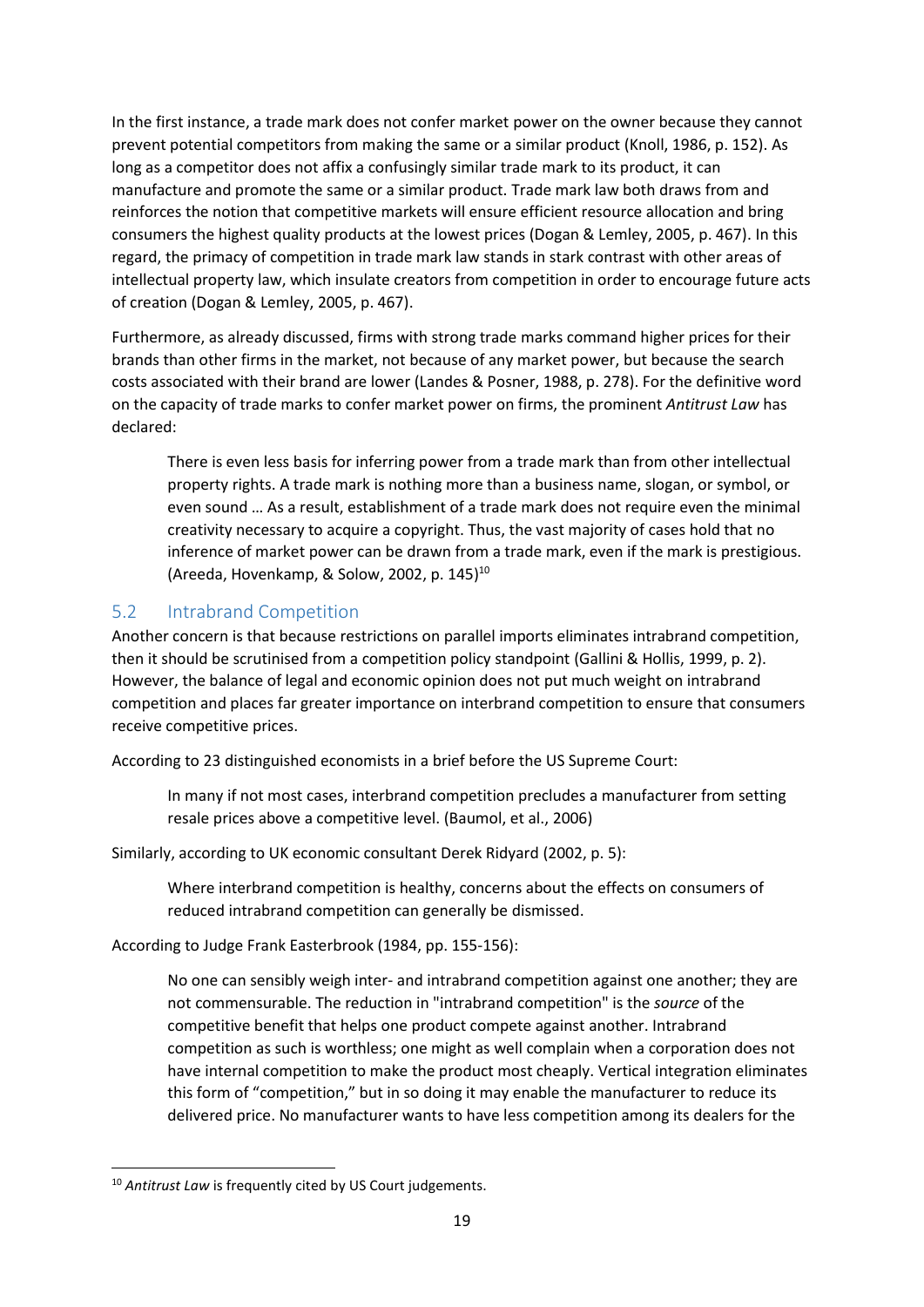sake of less competition. The reduction in dealers' rivalry in the price dimension is just the tool the manufacturer uses to induce greater competition in the service dimension.

Similarly, according to Professor Eleanor Fox (2001, p. 982) of New York University:

There is growing recognition in the world that rivalry between and among competing producers ("interbrand competition") is the essence of competition. It is that interplay that tends to keep prices relatively close to costs, to provide choices for consumers, and to allocate resources to their best use in view of consumer demand. Intrabrand competition – a producer's product competing against itself – cannot do this job.

The available evidence surrounding the intensity of interbrand competition within the motor vehicle industry should preclude any concerns regarding a reduction in intrabrand competition.

In relation to the global automotive industry the Productivity Commission (2014, pp. 48-49) has concluded that:

Competition within the global automotive industry is intense…

As a result of this competition, especially amongst the lower-priced, high-volume vehicle models, there is limited ability for producers to raise their prices …

The limited scope for producers to raise their selling prices within particular vehicle market segments has resulted in cost pressures throughout the automotive supply chain.

Specifically in relation to Australia, the Productivity Commission (2014, pp. 63-64) has concluded:

The Australian market for new motor vehicles is small in global terms. At the same time, due to a high level of import penetration (with few barriers to those imports), the Australian automotive market is highly fragmented, and appears to have become more so over the past decade…

Australian consumers benefit from this highly competitive new vehicle market. They have greater choice, and competition encourages lower prices, improved vehicle quality and more extras for a new vehicle in a particular market segment.

According to the Productivity Commission (2014, p. 67):

The highly competitive Australian automotive market limits the scope for all sellers of cars in Australia to increase the selling price of their vehicles.

There is no compelling public policy case to permit parallel imports as there is evidence of robust interbrand competition in the Australian passenger vehicle market.

#### <span id="page-30-0"></span>6 Consumer Protection

Historically, trade mark law has existed primarily to protect against consumer deception that occurs when one party attempts to pass off its products as those of another (Dogan & Lemley, 2005, p. 463). The overriding problem with the parallel import of second-hand vehicles is the direct link between the trade mark owner's product and the consumer has been broken because some extraneous third party has broken the nexus. As the trade mark owner can no longer guarantee the quality of a parallel imported vehicle, this leaves the consumer vulnerable to the risk of purchasing a defective vehicle.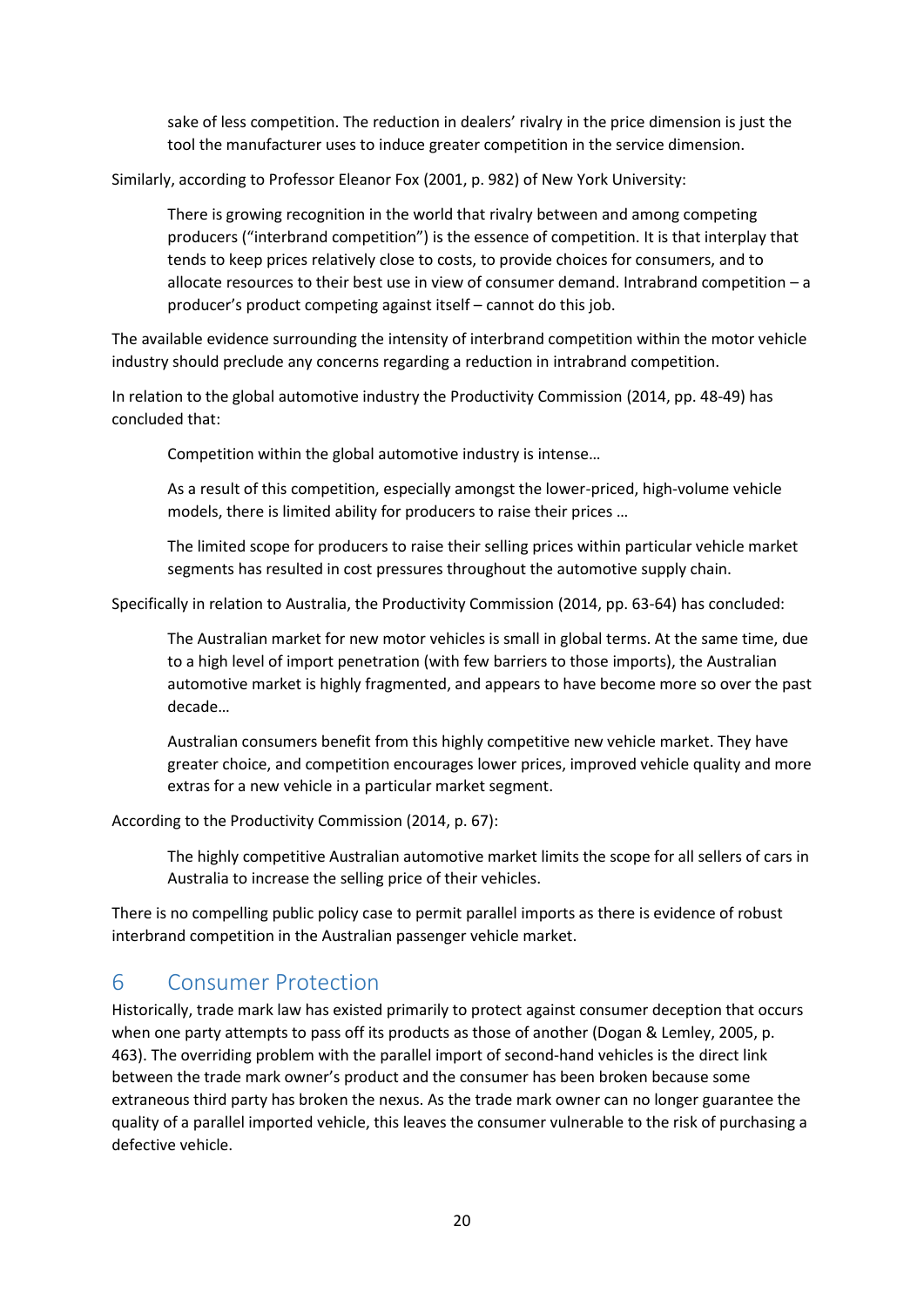Information about whether a product has a serious defect may be 'privately observed' by those who access to it and 'unobservable' by those who don't (Mohlo, 1997, p. 1). Such information is referred to as private information. On the other hand, if information is available to everyone then it is referred to as 'public information' or 'publicly observable'. The presence of private information creates an 'information asymmetry' whereby some people are better informed than others.

In the event that informational asymmetries exist between buyers and sellers in a market, the 2001 Nobel Laureate for economics George Akerlof (1970) demonstrated that this would give rise to the problem of adverse selection. Akerlof used the example of the market for used cars where buyers could buy either good cars or defective cars that were described as 'lemons'. In the presence of asymmetric information, Akerlof showed that the used car market would either contract into a market for 'lemons' or collapse altogether. In order to address the problem of asymmetric information and adverse selection, Akerlof (1970, p. 488) suggested that government intervention may be warranted in some instances:

There are many markets in which buyers use some market statistic to judge the quality of prospective purchases. In this case there is incentive for sellers to market poor quality merchandise, since the returns for good quality accrue mainly to the entire group whose statistic is affected rather than to the individual sellers. As a result there tends to be a reduction in the average quality of goods and also in the size of the market. It should also be perceived that in these markets social and private returns differ, and therefore, in some cases, government intervention may increase the welfare of all parties.

Adverse selection is a problem of pre-contractual opportunism which gives people the opportunity to lie in the presence of private information prior to the initiation of a contract (Mohlo, 1997, p. 8).

Most consumers who purchase grey goods erroneously believe they are buying products whose reliability, integrity and service, as symbolised by the trade mark, are maintained and guaranteed by the local trade mark owner (Gilbert, Ludwig, & Fortine, 1986, p. 111). A critical assumption is often that consumers receive the same goods and services by purchasing grey imports that they receive from authorised sellers (Staaf, 1987, p. 66). However, this is not necessarily the case. If an imported second-hand vehicle is priced lower than a domestic alternative through the authorised channels but lacks the quality, specifications, warranty and support that the authorised product does then much of the benefit of lower prices is illusory.

In the first place, the specification of motor vehicles sold in the domestic market may be entirely different to an imported grey motor vehicle originally destined for an oversea market. In this regard, a brand may position itself in different market segments across countries, and hence the same vehicle model may end with completely different specifications between countries.

Secondly, imported grey motor vehicles are not subject to the inspection, transit or quality controls of the local trade mark owner and their distributors (Gilbert, Ludwig, & Fortine, 1986, p. 110). On the other hand, new motor vehicles imported into Australia through the local trade mark owner and their distributors undergo a rigorous pre-delivery inspection shortly after they land including fitting compliance plates, insertion of log books into the vehicle, removing protective wrapping from vehicles, surveying any vehicle damage, ensuring vehicles are built to specifications, mechanical testing, fitting accessories, cleaning and washing vehicles, and performing any rectification services to repair any damage.

This raises the distinct possibility if not likelihood that imported grey motor vehicles may be of lower quality than those sourced through trade mark holder authorised channels. Indeed, common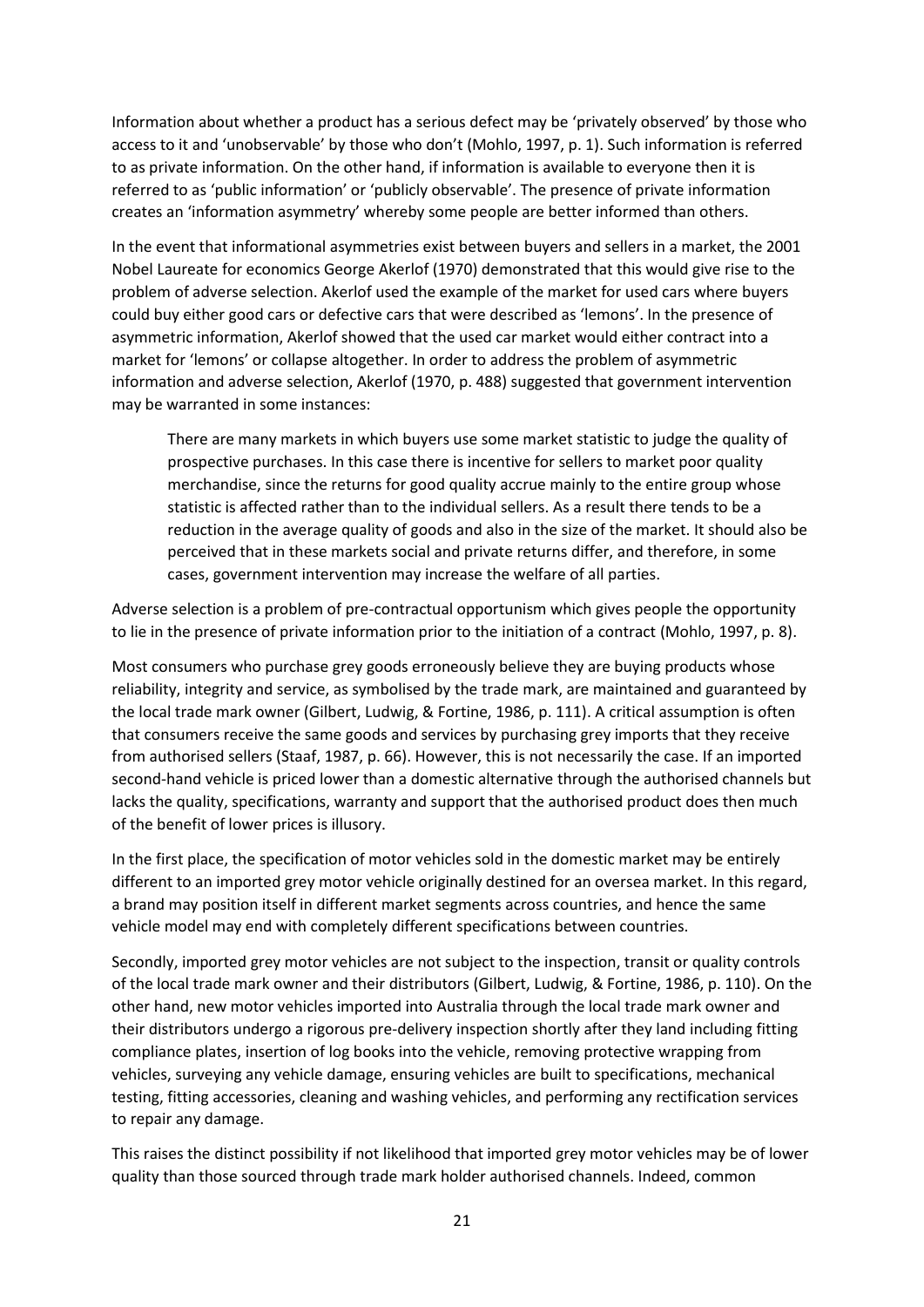deficiencies observed in relation to grey goods include foreign-language instruction manuals, ineligibility for factory-authorised warranty service, inadequate warranties and service by grey import distributors and unavailability of replacement parts and inventory (Gilbert, Ludwig, & Fortine, 1986, p. 111).

A consumer may be motivated to purchase an imported grey vehicle import, not just because of perception it is cheaper but also because they think they are obtaining genuine goods of comparable quality and specifications to those offered by authorised distributors. A claim to 'genuineness' of the vehicle in these circumstances will be confusing, if not misleading, where it is of inferior quality and/or has different specifications, or attracts inferior warranty and support in comparison to the authorised vehicle.

This will result in consumer demand being misdirected towards the grey import. The differences between the expectation and performance of the grey import may result in a diminution in consumer welfare. When a consumer purchases an inferior-quality item, their estimate of the brand's quality declines which in turn reduces the goodwill the trade mark owner enjoys and, as a result, the premium the brand can command in the future (Knoll, 1986, p. 168). Thus, inferior quality goods not only redirect the premium away from the trade mark owner, but also injure the trade mark owner's goodwill, reducing the expected future stream of returns that flow from the trade mark. In turn, they will diminish the incentives to make the kinds of investment required to create goodwill in the first place (Gilbert, Ludwig, & Fortine, 1986, p. 113).

The available evidence suggests that adverse selection is all-pervasive in relation to the sale of imported grey motor vehicles as outlined below.

#### <span id="page-32-0"></span>6.1 Grey Motor Vehicles and Consumer Fraud

A major concern with imported second-hand motor vehicles surrounds the provenance of the vehicle raising the possibility that consumers could be victims of fraud.

According to the *Financial Times* back in 2000, stolen Japanese cars were turning up in locations as distant from one another as London, Vladivostok and Auckland (Griffiths, Jaggi, & Nakamae, 2000).

In 2001 the BBC Watchdog program uncovered a major international car smuggling operation that involved the theft of cars in Japan which were then on-sold as legitimate vehicles in the United Kingdom (BBC News, 2001). The investigation revealed that up to 85,000 cars stolen in Japan were believed to be on UK roads. According to Quentin Willson (2001), the BBC Watchdog investigator:

While I investigated this fraud for BBC Watchdog, I was amazed at the sheer size and enormity of it. Stolen cars are becoming a form of currency for organised crime.

UK Customs and Excise estimated back in 2001 that there could have been as many as 165,000 stolen imported second-hand vehicles on UK roads purchased by unsuspecting consumers (Nettleton, 2001).

In early 2002 it was reported that stolen cars smuggled out of Japan were showing up everywhere from London to Lagos in Nigeria (Associated Press, 2002).

Back in 2008 in New Zealand Senior Constable Mark Gibson of the New Zealand Police commented:

We know of a number of stolen vehicles being driven legally in New Zealand.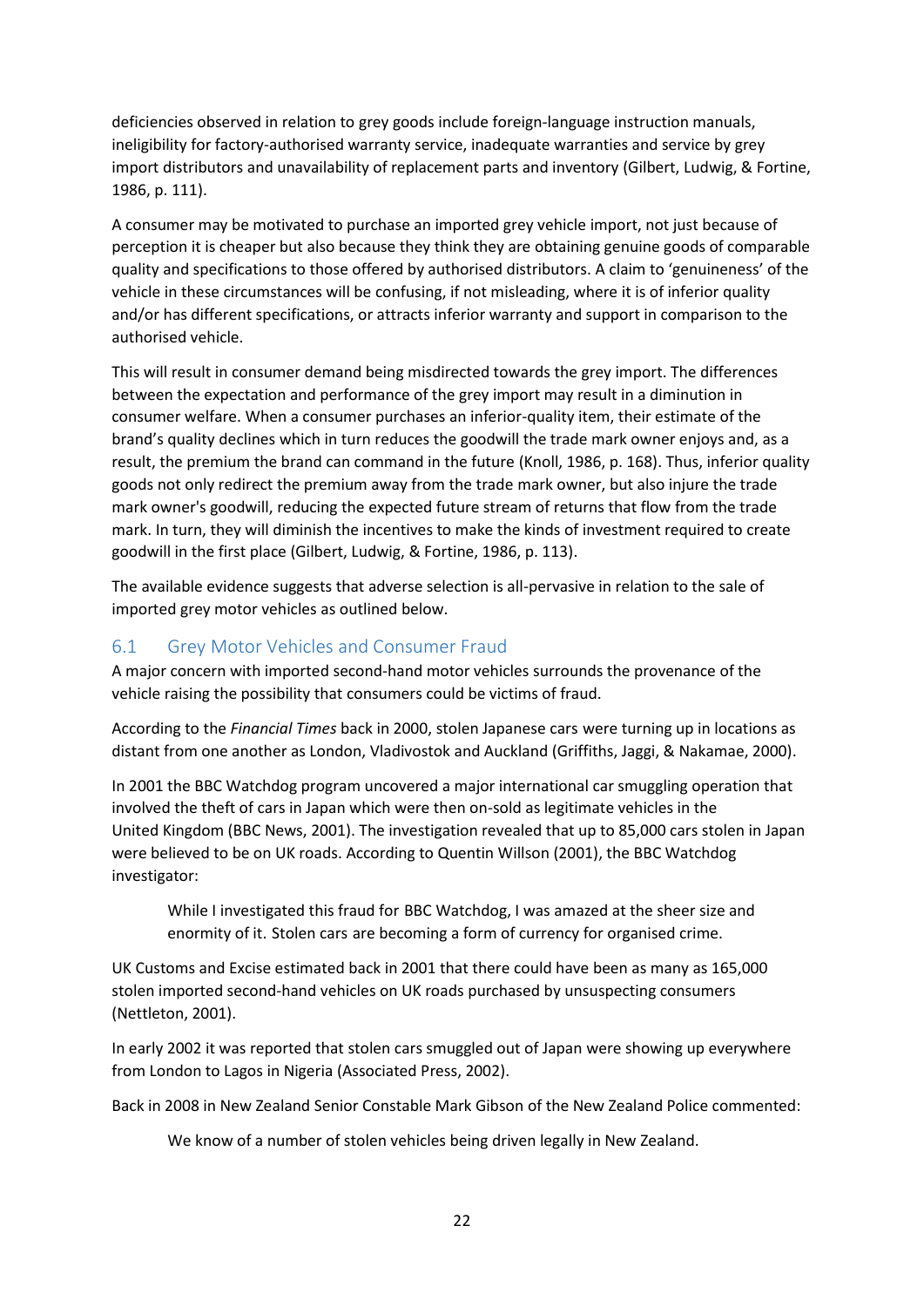We don't know the full extent of it here in New Zealand – the exact number of stolen cars that come here we have no idea about. New Zealand is seen as a dumping ground. Organised crime was at the root of the problem …

The source of the cars was the Japanese equivalent of the American mafia, the Yakuza – one of the largest crime organisations in the world…

They distribute these stolen vehicles right throughout the world – New Zealand is one of the recipients. (Morgan, 2008)

Land Transport New Zealand spokesman Andy Knackstedt said it was aware vehicles stolen in Japan found their way onto New Zealand roads (Morgan, 2008). According to Mr Knackstedt, part of the problem in tracing stolen vehicles or curbing the trade in them was the reluctance of the Japanese Government to acknowledge it was an issue.

In 2011, Yutaka Shiota, the executive director at the Japan Used Motor Vehicle Exporters Association (JUMVEA) commented there had been a sharp increase in illicit activities, including the export of stolen cars and illegally rebuilt or remodelled vehicles and that this could hurt Japanese cars' image and reputation (Kambayaski, 2011).

According to international motor vehicle review website The Dog and Lemon Guide (2014):

If you are ordering direct from some foreign country, you have to accept the possibility that any cheap, privately-sold luxury car may be stolen and you could lose it without notice if the police catch up with you.

#### <span id="page-33-0"></span>6.2 Grey Motor Vehicles and Odometer Fraud

Odometer fraud is the winding back of odometers in order to convey the impression a vehicle has travelled less distance or mileage than it has in reality. One of the determinants of the value of a used motor vehicle is the distance it has travelled, with vehicles that have travelled relatively less distance worth more than vehicles that have travelled further. Because the distance travelled is a determinant of its value, winding back of odometers constitutes a fraud on unsuspecting purchasers of second-hand vehicles.

The New Zealand Serious Fraud Office estimated in the late 1990s that 250,000 New Zealanders had been affected by odometer fraud, suffering losses of the order NZ\$768 million from imported second-hand vehicles from Japan (New Zealand Parliament, 1998).

According to the New Zealand House of Representatives Commerce Committee (2002, p. 3):

There seems little doubt that substantial proportions of used Japanese imported vehicles have their odometer tampered with. Estimates vary as to the extent of this tampering: the Ministry of Consumer Affairs (the ministry) notes one assessment arguing 70 percent of all such imported vehicles having false mileage, while Mr Duynhoven noted an assessment by the Land Transport Safety Authority (LTSA) to the Transport and Environment Committee during the 45th Parliament of 60 percent of vehicles having false mileage readings. Mr Duynhoven noted that even a ten percent rate would indicate a current minimum fraud of approximately \$40 million per year. However, the ministry notes that 'groups representing either the motor vehicle industry or consumers commonly estimate the level of tampering to be within a range of ten to 30 percent of all used vehicles being imported'.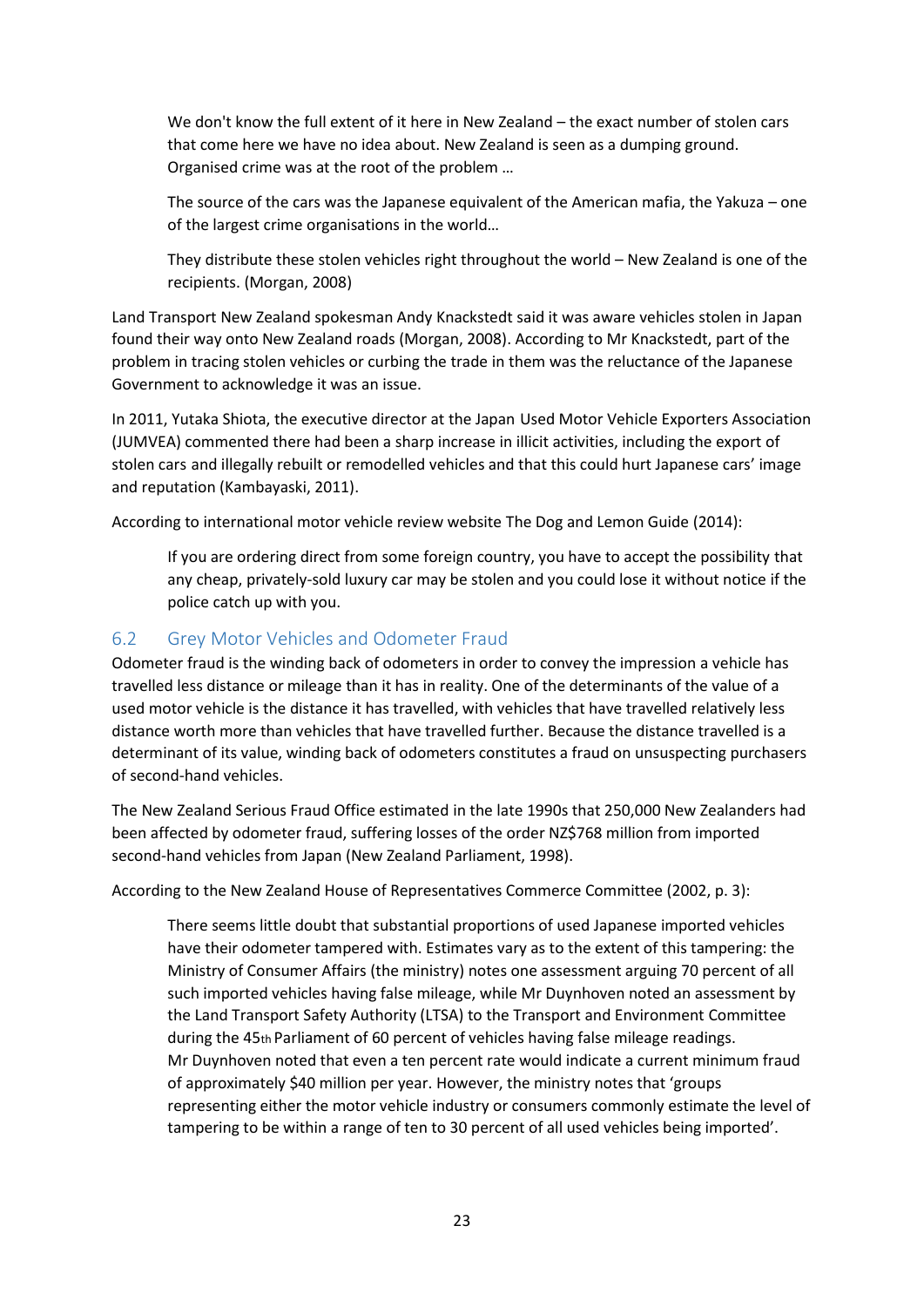The Dog and Lemon Guide (2014) has estimated that imported second-hand motor vehicles subject to odometer fraud in most cases cars have had about 30,000 – 120,000kms knocked off the actual mileage. According to The Dog and Lemon Guide (2014), the greatest danger in relation to odometer fraud occurs in relation diesel vehicles:

The real horror stories are with diesel vehicles, which are likely to have been used commercially, and so may have up to 1,000,000 kms on the clock yet still have shiny paint and clean carpets, thanks to those obsessive Japanese. Diesels can be hellishly expensive to fix, and they will need fixing, we promise.

#### <span id="page-34-0"></span>6.3 Vehicle Specification, Servicing, Parts and Insurance

While imported grey motor vehicles may offer consumers the perception of cheaper motor vehicles delivered through arbitrage, any savings may turn out to be entirely illusory. One major problem with imported grey vehicles is that they may be an entirely different specification from the imported models originally shipped from original manufacturer. This means that parts and servicing could in turn prove problematic as The Dog and Lemon Guide (2014) outlines:

Just because the badge on the boot says Corolla, it doesn't mean that the import you are buying is the same as the one your neighbour owns. Although they may be similar, there may also be a large number of parts that are not immediately available for imported models when it comes time to fix them. Please note that most car companies, such as Toyota, can supply parts for most import models, but they are unlikely to have them in stock, that is, the parts may have to come from Japan…

Because Japan suffers from terrible pollution problems, Japan has super-tough exhaust emission laws. That's why Japanese imports have a staggering number of tubes and pipes running in and out of the engine – it's mostly anti–smog gear, and it stops working properly when it gets old, often making the car much harder to tune.

According to The Dog and Lemon Guide (2014), imported grey Japanese vehicles have many expensive-to-fix accessories the trouble being that they all stop working after a while. The Dog and Lemon Guide has suggested as a general rule for imported grey Japanese vehicle that models with turbochargers or diesel engines should be avoided altogether.

If consumers were sophisticated then they may be able to assess the life-cycle cost of purchasing an imported grey vehicle as compared to other vehicles available. While life-cycle pricing may appear to be intuitively rational from an economic perspective, empirical evidence strongly suggests that people don't actually engage in it. Herbert Simon, the 1978 Nobel Laureate for economics, coined the term bounded rationality to reflect the limited cognitive abilities that constrain humans in their decision making processes. According to Simon (2000, p. 25):

Bounded rationality is simply the idea that the choices people make are determined not only by some consistent overall goal and the properties of the external world, but also by the knowledge that decision makers do and don't have of the world, their ability or inability to evoke knowledge when it is relevant, to work out the consequences of their actions, to conjure up possible courses of action, to cope with uncertainty …, and to adjudicate among their many competing wants. Rationality is bounded because these abilities are severely limited. Consequently, rational behaviour in the real world is as much determined by the "inner environment" of people's minds, both their memory contents and their processes, as by the "outer environment" of the world on which they act, and which acts on them.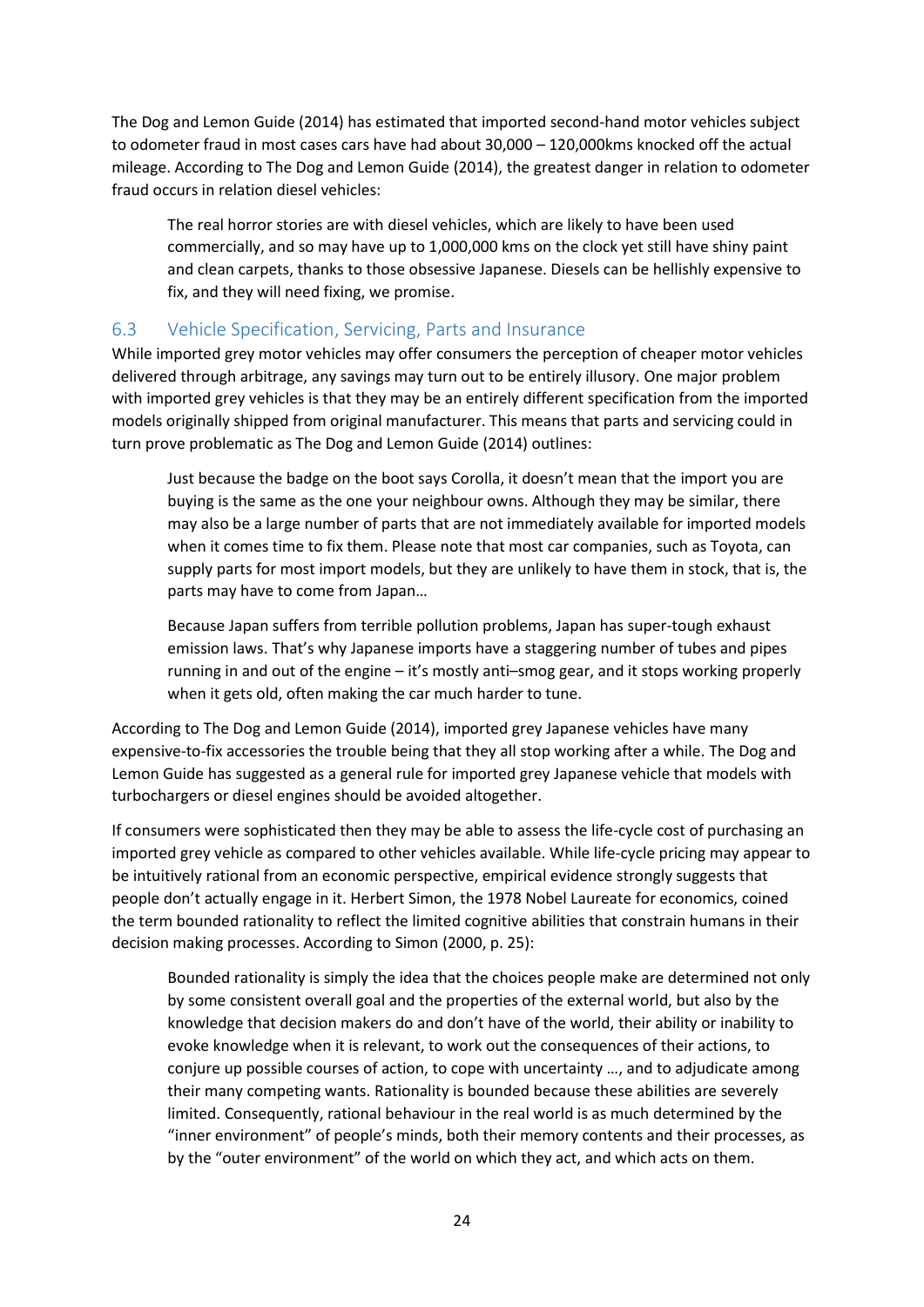In response to bounded rationality, individuals engage in satisficing whereby they make decisions based on limited information, analysis and options.<sup>11</sup>

It has been reported the imported grey vehicles already sold in Australia often cost more to run than regular used cars because most body parts and many mechanical components need to be specially imported, which in turn drives up their insurance premiums (Dowling, 2014). According to Cars Guide website regarding the importation of grey motor vehicles into Australia:

One of the biggest turnoffs for people looking to buy a grey import is the cost of insurance. There have been a lot of insurers who simply cannot insure them due to their underwriters refusing them. (Levido, 2010)

Because Japanese imported grey vehicles are different from local models and there are few English workshop manuals available for them, there are often difficulties fixing them (The Dog and Lemon Guide, 2014). Vehicle owners in Japan often stop servicing their vehicles once the vehicles leave the guarantee period (The Dog and Lemon Guide, 2014). Thus a Japanese grey imported vehicle may not have been serviced for many years. While some models come with a comprehensive service history, this will be difficult to check, because it will be in Japanese.

Another problem with an imported grey vehicle is that consumers may be left stranded altogether in relation to finding someone capable of servicing their vehicle. Back in 2005, Martyn Dawson, the general manager of Mercedes-Benz passenger cars in New Zealand, commented that the owners of the few DaimlerChrysler Smart micro car grey imports in New Zealand had "been left high and dry from a service point of view" (Sloane, 2005). According to Dawson:

We have received calls from smart owners who naturally feel uncomfortable about warranties and the like. One woman, for example, needed to have a tyre replaced. She said the people she'd bought the smart from weren't helpful and she had no idea where to go because the tyre size for smart is unique. (Sloane, 2005)

# <span id="page-35-0"></span>7 Conclusion

The Productivity Commission recommended the progressive relaxation of restrictions on the widescale importation of second-hand passenger and light commercial vehicles based on the expectation that it would achieve net benefits for the community. However, the available evidence suggests that achieving such an outcome is far from assured.

Permitting the unrestricted parallel importation of second-hand motor vehicles, including virtually brand new cars, will not only subject motor vehicle manufacturers to free riding on their trade marks that in turn threatens the goodwill invested in their brands, but also poses a massive risk for consumers. The case for permitting the parallel importation of grey motor vehicles on competition grounds is extremely weak given there is little evidence of any widespread international price discrimination and the intensity of interbrand competition in the Australian motor vehicle market.

**<sup>.</sup>**  $11$  Satisficing is a combination of two words: "satisfy" and "suffice".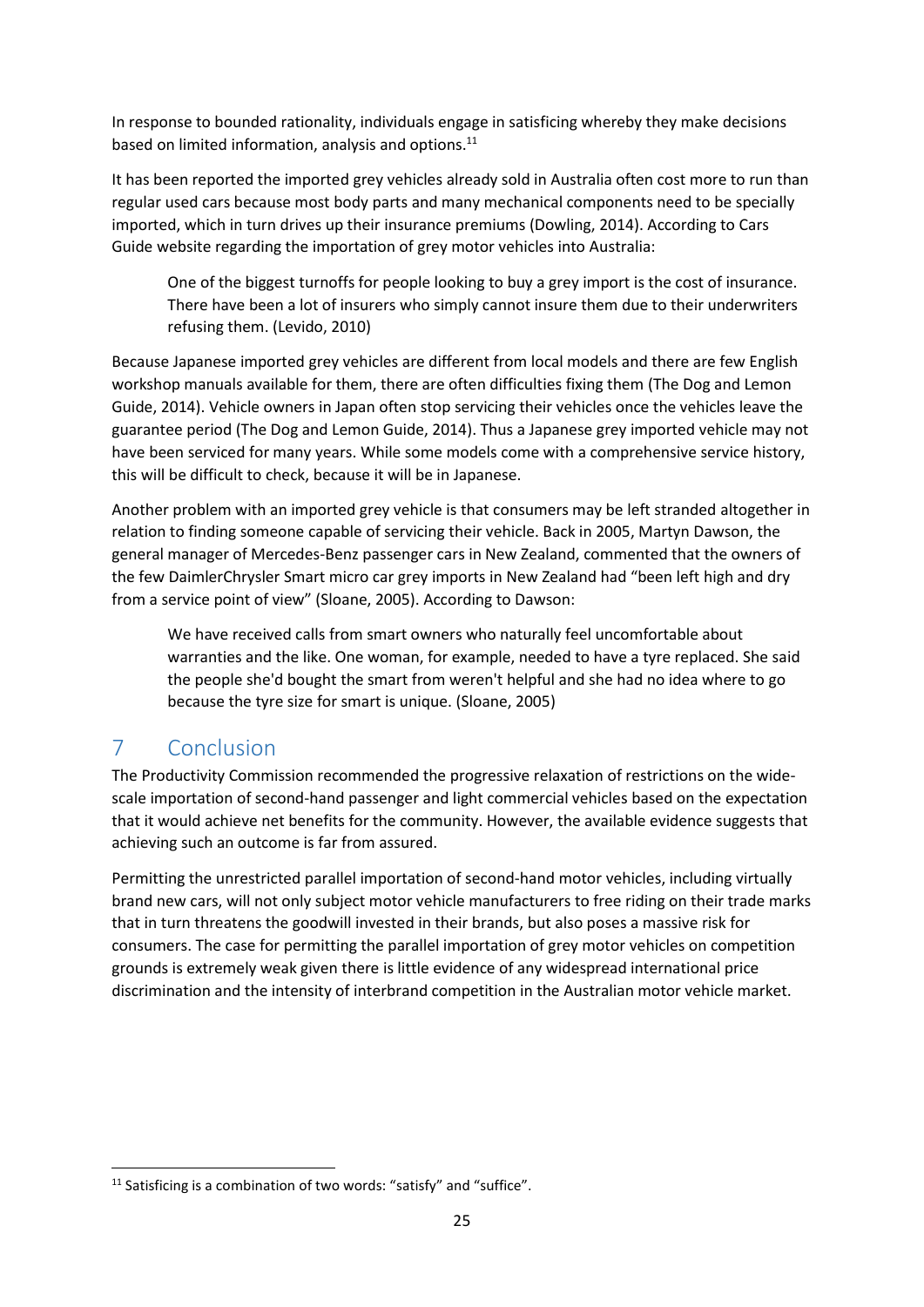#### <span id="page-36-0"></span>Bibliography

- Acemoglu, D., Johnson, S., & Robinson, J. (2005). Handbook of Economic Growth, Vo. 1. In P. A. Durlauf, *Institutions as a Fundamental Cause of Long-Run Growth* (pp. 385-472). Amsterdam: Elsevier.
- Akerlof, G. A. (1970). The Market for "Lemons": Quality Uncertainty and the Market Mechanism. *The Quarterly Journal of Economics, 84*, 488-500.
- Antia, K. D., Bergen, M., & Dutta, S. (2004). Competing With Gray Markets. *MIT Sloan Management Review, 46*(1), 63-69.
- Areeda, P. E., Hovenkamp, H., & Solow, J. L. (2002). *Antitrust Law, Vol. IIA Second Edition.* New York: Aspen Law & Business.
- Associated Press. (2002, January 5). Japan Battles an Alliance of Gangs That Trades in Stolen Cars. *The New York Times*, p. 5.
- Australasian New Car Assessment Program. (2014). *Response to Information Request 3.2: Productivity Commission Position Paper January 2014 - Australia's Automotive Manufacturing Industry.* Canberra.
- Australian Automotive Intelligence. (2014). *Australian Automotive Intelligence Report, June 2014.* Melbourne: Australian Automotive Intelligence.
- Australian Bureau of Statistics. (2014). *Motor Vehicle Census 31 January 2014 - ABS cat no. 9309.0.* Canberra.
- Australian Competition and Consumer Commission. (2007). *Application for authorisation lodged by the Federal Chamber of Automotive Industries on behalf of its members in respect of new and existing facilities for the importation and exportation of motor vehicles into and out of Australia.* Canberra.
- Australian Competition and Consumer Commission. (2008). *Report of the ACCC inquiry into the competitiveness of retail prices for standard groceries.* Canberra.
- Australian Government. (2014). *Emissions Reduction Fund White Paper.* Canberra.
- Barfield, C. E., & Groombridge, M. A. (1998). The Economic Case for Copyright Owner Control over Parallel Imports. *The Journal of World Intellectual Property, 1*, 903–939.
- Baumol, W. J. (2005). *Regulation Misled by Misread Theory: Perfect Competition and Competition-Imposed Price Discrimination.* Washington DC: AEI-Brookings Joint Center for Regulatory Studies.
- Baumol, W. J., Bresnahan, T. F., Crandall, R. W., Evans, D. S., Fisher, F. M., Froeb, L. M., . . . Scherer, F. M. (2006). *Leegin Creative Leather Products, Inc., Petitioner, v. PSKS, Inc., Supreme Court of the United States, Brief of Amici Curiae Economists in Support of Petitioner, 3 November.*
- BBC News. (2001, July 24). *Car smuggling ring uncovered.* Retrieved from BBC: http://news.bbc.co.uk/2/hi/uk\_news/1454384.stm
- Beales, H., Craswell, R., & Salop, S. C. (1981). The Efficient Regulation of Consumer Information. *Journal of Law and Economics, 24*, 491-539.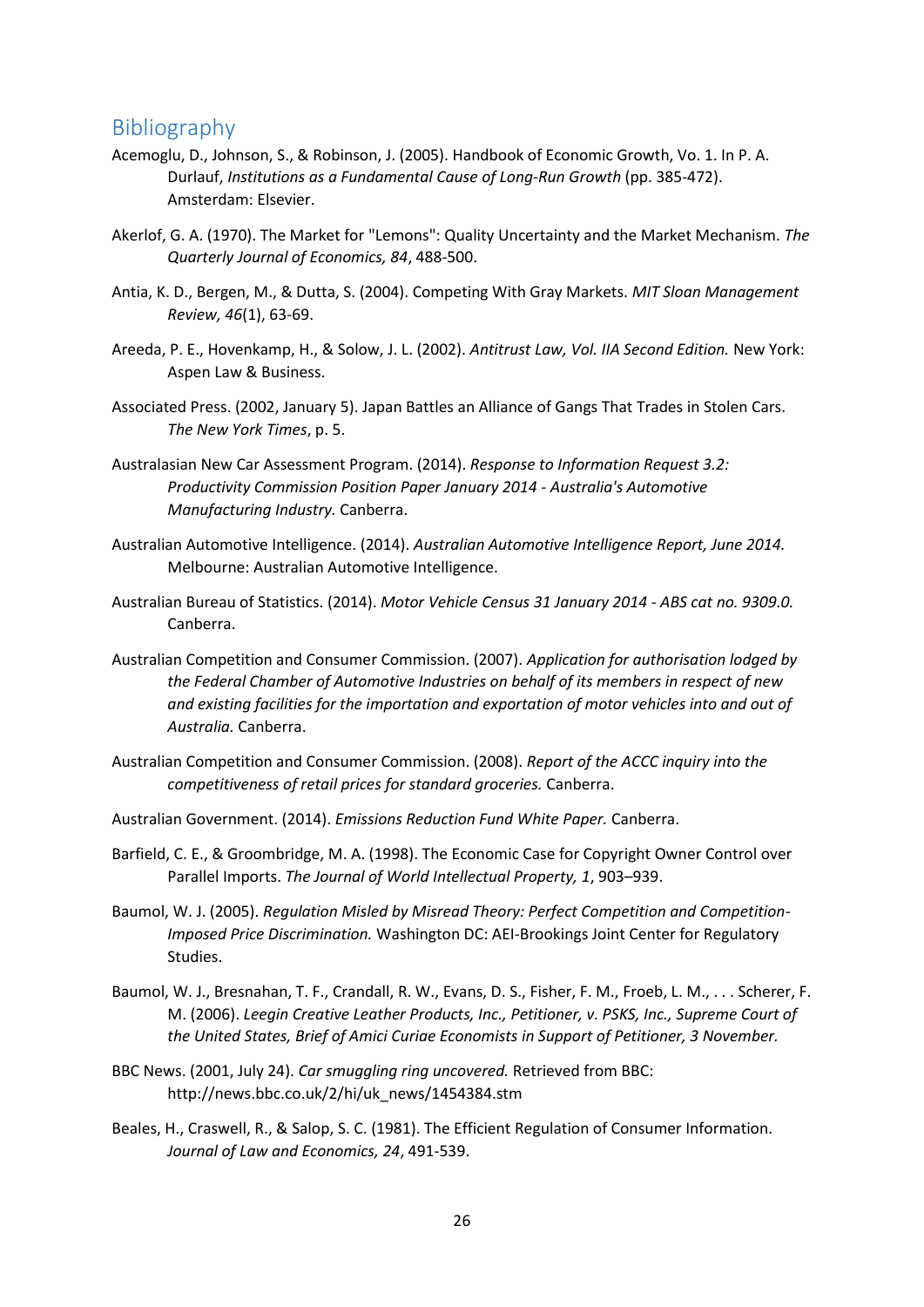- Berkovec, J. (1985). New Car Sales and Used Car Stocks: A Model of the Automobile Market. *The RAND Journal of Economics, 16*, 195-214.
- Besley, T., & Ghatak, M. (2010). Property Rights and Economic Development. In D. R. Rosenzweig, *Handbook of Development Economics, Vol. 5.* North-Holland: Elsevier.
- Blair, R. D., & Cotter, T. F. (1999). An Economic Analysis of Seller and User Liability in Intellectual Property Law. *University of Cincinnati Law Review, 68*, 1-45.
- Blows, S., Ivers, R. Q., Woodward, M., Connor, J., Ameratunga, S., & Norton, R. (2003). Vehicle year and the risk of car crash injury. *Injury Prevention, 9*, 353-356.
- Bone, R. G. (2006). Hunting Goodwill: A History of the Concept of Goodwill in Trademark. *Boston University Law Review, 86*, 547-622.
- Bork, R. H. (1978). *The Antitrust Paradox: A Policy at War with Itself.* New York: The Free Press.
- Chu, T., & Delgado, A. (2009). Used Vehicle Imports Impact on NewVehicle Sales: The Mexican Case. *Análisis Económico, XXIV*(55), 347-364.
- Church, R., & Ware, R. (2000). *Industrial Organization: A Strategic Approach.* Boston: McGraw-Hill.
- Clark, J. M. (1940). Towards a Concept of Workable Competition. *The American Economic Review, 30*, 241-256.
- Clerides, S. (2008). Gains from trade in used goods: Evidence from automobiles. *Journal of International Economics, 76*, 322–336.
- Cross, J., Stephans, J., & Benjamin, R. E. (1990). Gray Markets: A Legal Review and Public Policy Perspective. *Journal of Public Policy & Marketing, 9*, 183-194.
- Davis, L. W., & Kahn, M. E. (2010). The Environmental Consequences of NAFTA. *American Economic Journal: Economic Policy, 2*, 58-82.
- Davis, T. (2013). *Cars and Air Pollution.* Retrieved from Arkansas Department of Environmental Quality: http://www.adeq.state.ar.us/air/ozone/cars.htm
- Dawson, D., Segal, J., & Rendall, C. (2003). *Review of the Competition Provisions of the Trade Practices Act.* Canberra.
- de Soto, H. (2000). *The Mystery of capital.* New York: Perseus Books.
- Deininger, K. (2004). *Land policies for growth and poverty reduction: key issues and challenges ahead.* Aguascalientes: UN Inter-regional Special Forum on the Building of Land Information Policies in the Americas, October 2004.
- Demsetz, H. (1966). Some Aspects of Property Rights. *Journal of Law and Economics, 9*, 61-70.
- Department of Industry, Innovation, Climate Change, Science, Research and Tertiary Education. (2013). *March 2013 Automotive Update.* Canberra.
- Department of Infrastructure and Transport. (2010). *Final Regulation Impact Statement for Review of Euro 5/6 Light Vehicle Emissions Standards.* Canberra.
- Dogan, S. L., & Lemley, M. A. (2005). The Merchandising Right: Fragile Theory or Fait Accompli? *Emory Law Journal, 54*, 461-506.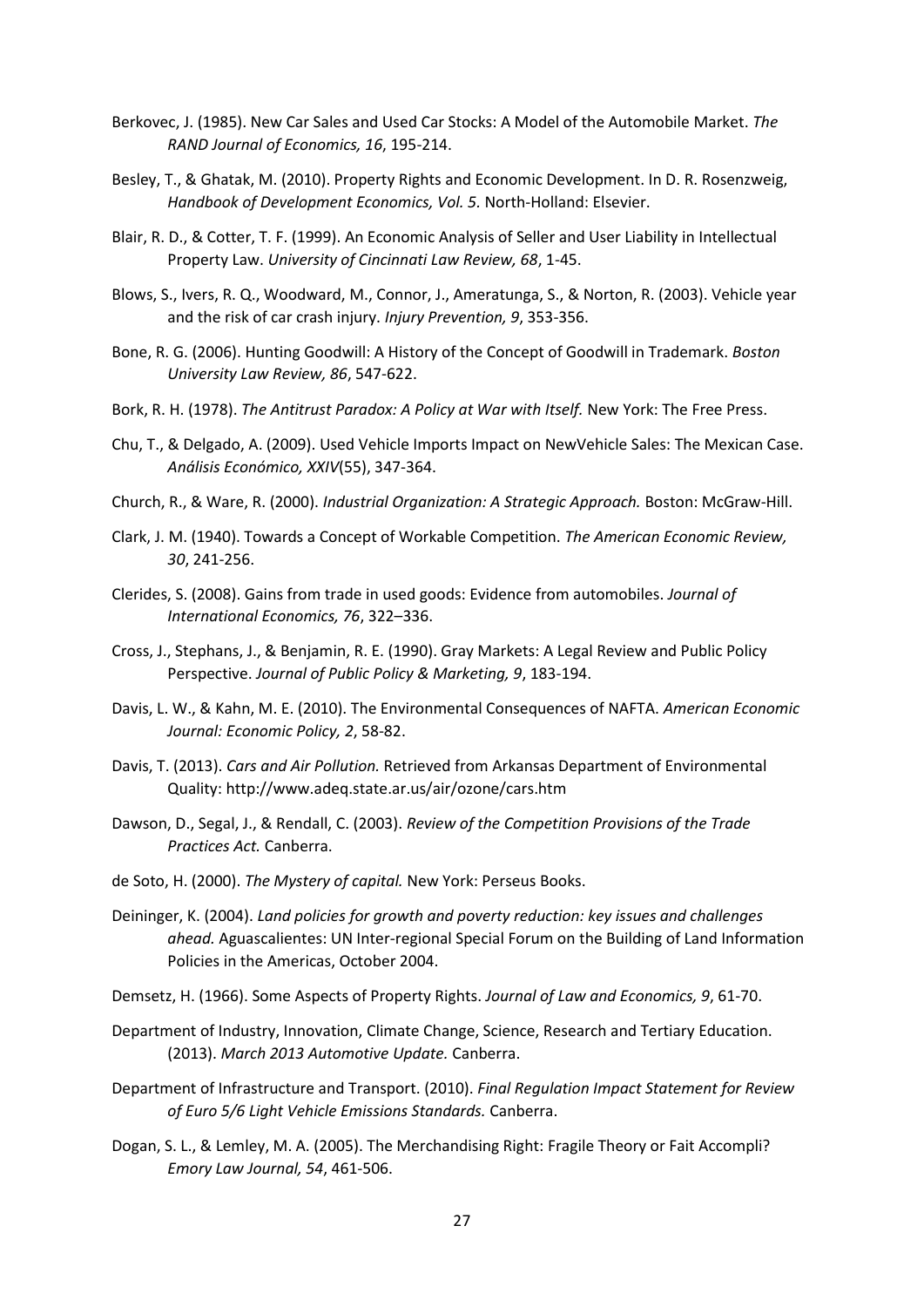- Dowling, J. (2014, March 5). *Imported used cars a threat to Australian market.* Retrieved from news.com.au: http://www.news.com.au/finance/business/imported-used-cars-a-threat-toaustralian-market/story-fnkgdhrc-1226845002155
- Duhan, D. F., & Sheffet, M. J. (1988). Gray Markets and the Legal Status of Parallel Importation. *Journal of Marketing, 52*, 75-83.
- Easterbrook, F. E. (1984). Vertical Arrangements and the Rule of Reason. *Antitrust Law Journal, 53*, 135-173.
- Elzinga, K. G., & Mills, D. E. (2010). Leegin and Procompetitive Resale Price Mainteance. *Antitrust Bulletin, 55*, 349-379.
- Elzinga, K., & Mills, D. E. (2008). The Economics of Resale Price Maintenance. In W. (. Collins, *III Issues in Competition Law and Policy* (pp. 1841-1858). American Bar Association, Antitrust Section.
- Esteban, S., & Shum, M. (2007). Durable-goods oligopoly with secondary markets: the case of automobiles. *RAND Journal of Economics, 38*, 332-354.
- European Commission. (1997). *Greeen Paper on Vertical Restraints in EC Competition Policy.* Brussels.
- Federal Chamber of Automotive Industries. (2014, August 8). *Consumers benefit from Australia's competitive car market.* Retrieved from Federal Chamber of Automotive Industries: http://www.fcai.com.au/specification/vehicle-price-and-specification-comparison
- Fox, E. M. (2001). Parallel Imports, The Intraband/Interbrand Competition Paradigm, and the Hidden Gap Between Intellectual Property Law and Antitrust. *Fordham International Law Journal, 25*, 982-9856.
- Gallini, N. T., & Hollis, A. (1999). A Contractual Approach to the Gray Market. *International Review of Law and Economics, 19*, 1-21.
- Geradin, D., & Petit, N. (2006). Price Discrimination under EC Competition Law: Another Antitrust Doctrine in Search of Limiting Principles. *Journal of Competition Law and Economics, 2*, 479- 531.
- Gilbert, S. D., Ludwig, E. A., & Fortine, C. A. (1986). Federal Trademark Law and Gray Market: The Need for a Cohesive Policy. *Law & Policy in International Business*, 103-143.
- Griffiths, J., Jaggi, R., & Nakamae, N. (2000, June 3). Surge in car thefts is a blow to trusting Japanese drivers and their insurers. *Financial Times*, p. 2.
- Grubel, H. G. (1980). International Trade in Used Automobiles and Problems of Economic Development. *World Development, 8*, 781-788.
- Grynberg, M. (2008). Trademark Litigation as Consumer Conflict. *New York University Law Review, 83*, 60-119.
- Gwartney, J., Stroup, R., & Walker, M. (1993). *What Everyone Should Know About Economics and Prosperity.* Vancouver: The Fraser Institute.
- Hahn, R. W. (2006). Introduction. In R. W. Hahn, *Antitrust Policy and Vertical Restraints* (pp. 1-9). Washington D.C.: AEI-Brookings Joint Center for Regulatory Studies.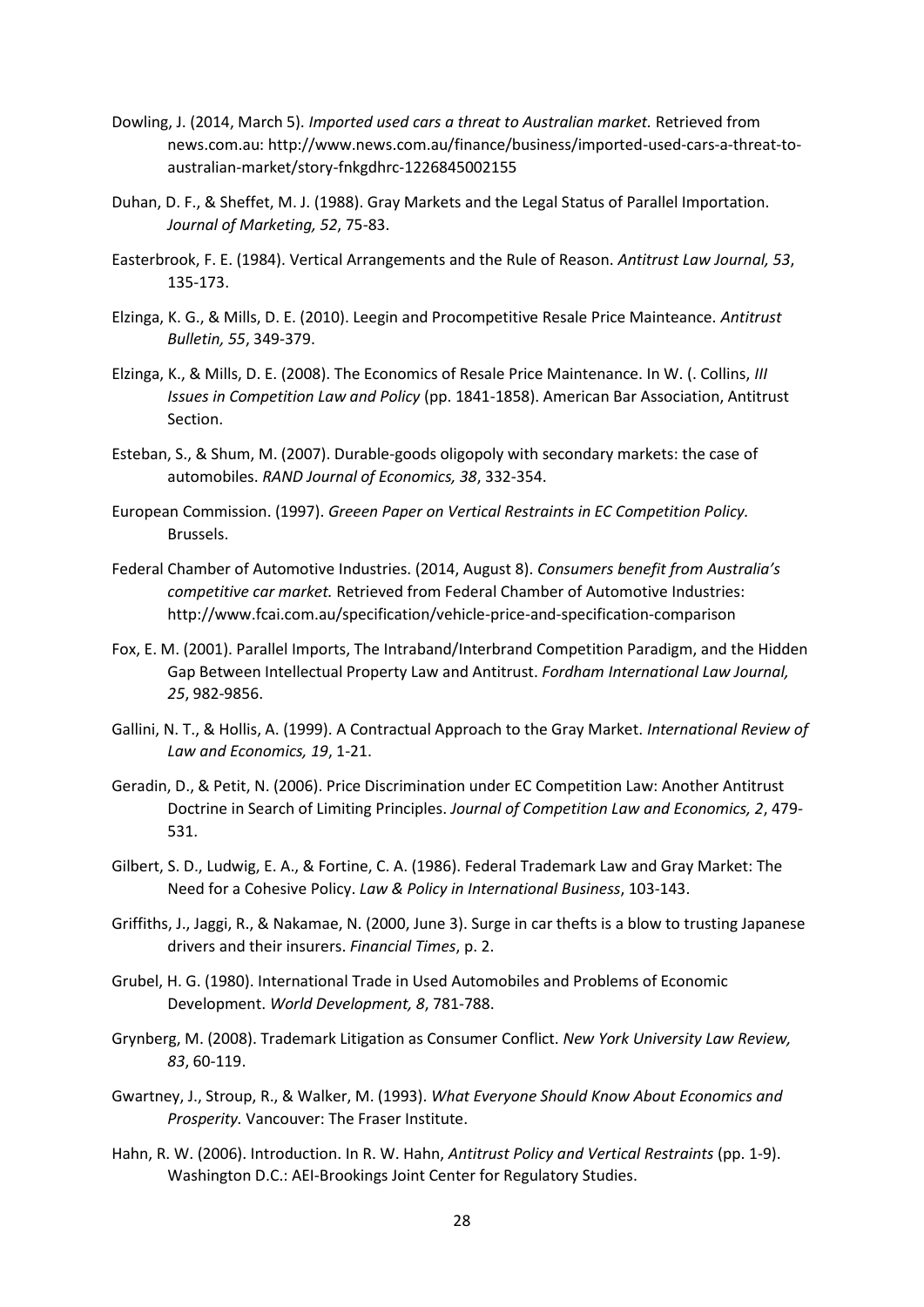- Hay, G. A. (1987). The Free Rider Rationale and Vertical Restraints Analysis Reconsidered. *Antitrust Law Journal, 56*, 27-35.
- Hilmer, F. G., Rayner, M. R., & Taperell, G. Q. (1993). *Hilmer, F. G., Rayner, M.National Competition Policy: Report by the Independent Committee of Inquiry.* Canberra: AGPS.
- House of Representatives. (1995). *Official Hansard, No. 204, 1995, Wednesday, 27 September 1995.* Canberra: Commonwealth of Australia.
- House of Representatives Commerce Committee (New Zealand). (2002). *Report on the Imported Used Cars (Commission of Inquiry) Bill.* Wellington.
- Janischweski, J., Henzler, M. P., & Kahlenborn, W. (2003). *The Export of Second-Hand Goods and the Transfer of Technology.* Berlin: German Council for Sustainable Development.
- Kambayaski, T. (2011, January 11). Japan's booming used car exports tackle Moscow, recession. *Business Recorder*.
- King, S. (2011, June 12). *Surcharging on credit cards.* Retrieved July 7, 2011, from Core Economics: http://economics.com.au/?p=7509
- Knoll, M. S. (1986). Gray-Market Imports: Causes, Consequences and Responses. *Law & Policy in International Business, 18*, 145-216.
- Landes, W. M., & Posner, R. A. (1987). Trademark Law: An Economic Perspective. *Journal of Law and Economics, 30*, 265-309.
- Landes, W. M., & Posner, R. A. (1988). The Economics of Trademark Law. *The Trademark Reporter, 78*, 267-306.
- Levido, B. (2010, January 15). *Buying a grey import.* Retrieved from Cars Guide: http://www.carsguide.com.au/car-reviews/buying-a-grey-import-13435#.VBqF0\_mSzIV
- Lewin, N. (1986). The Ten Commandments of Parallel Importation. *Law & Policy in International Business, 18*, 216-239.
- Liebeler, L. H. (1987). Trademark Law, Economics and Grey-Market Policy. *Indiana Law Journal, 62*, 753-777.
- Macias, J., Aguilar, A., Schmid, G., & Francke, E. (2013). *Policy Handbook for Regulation of Imported Second-hand Vehicles.* Mexico: CTS EMBARQ Mexico.
- MacKie-Mason, J. K., & Metzler, J. (2009). Links between Markets and Aftermarkets: Kodak. In J. E. Kwoka, & L. J. White, *The Antitrust Revolution: Economics, Competition, and Policy* (5 ed., pp. 558-583). New York: Oxford University Press.
- Malueg, D. A., & Schwartzb, M. (1994). Parallel imports, demand dispersion, and international price discrimination. *Journal of International Economics, 37*, 167-195.
- Mears, T. (1997). A Right or a Rip-off: The Parallel Importing Debate. *Policy, Winter 1997*, 35-39.
- Mellor, J. (1999, May 20). UK decision ups ante on grey imports. *The Australian*, p. 18.
- Mohlo, I. (1997). *The Economics of Information: Lying and Cheating in Markets and Organisations.* London: Blackwell.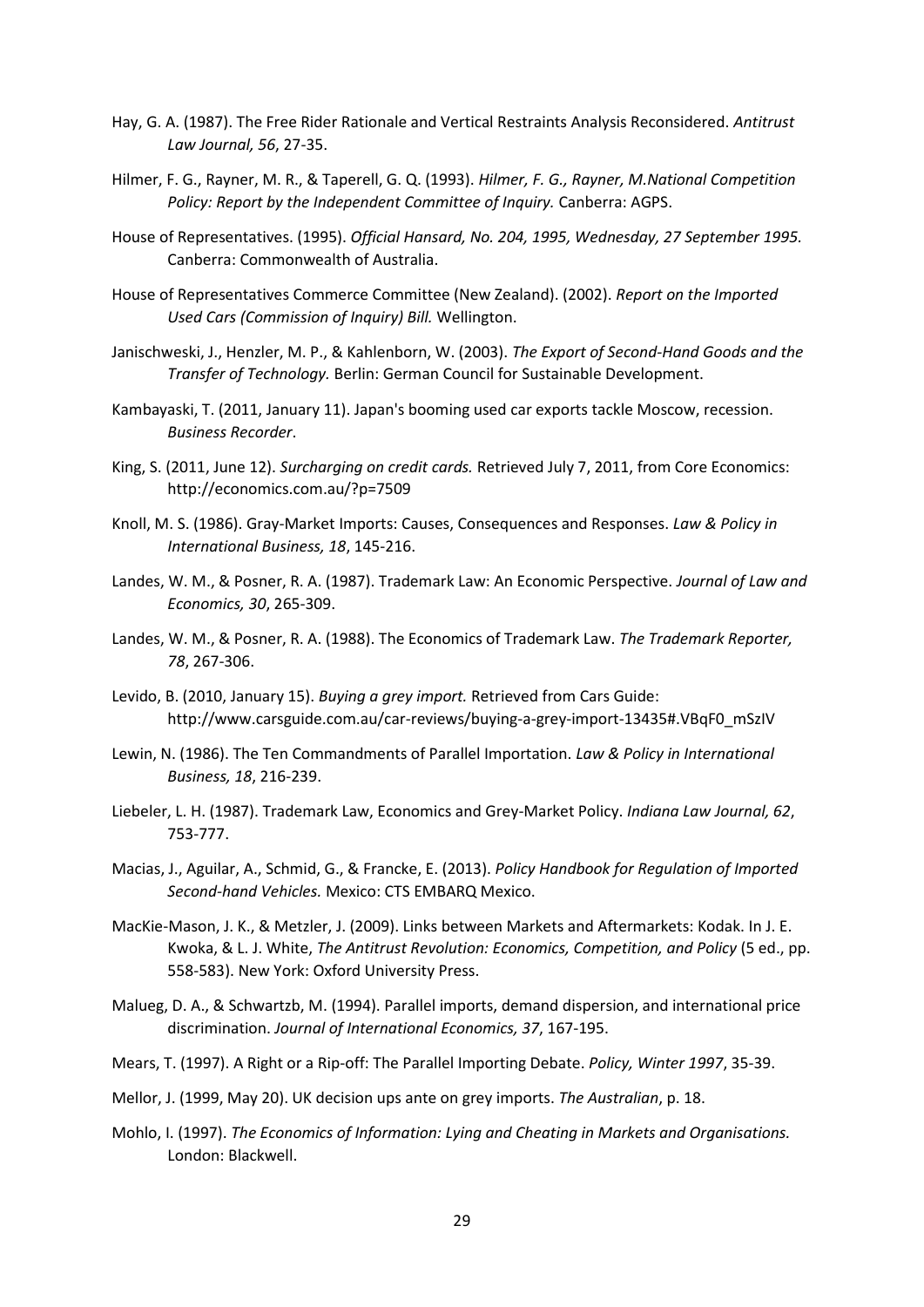Morgan, J. (2008, May 10). Yakuza Linked to New Zealand Car Imports. *The Southland Times*, p. 1.

- National Transport Commission. (2014). *Carbon Dioxide Emissions from New Australian Vehicles 2013: Information Paper, May 2014.* Melbourne.
- Navaretti, G. B., Soloaga, I., & Takacs, W. (1998). *When Vintage Technology Makes Sense: Matching Imports to Skills.* Washington D.C.: World Bank.
- Nettleton, P. (2001, November 21). Thieves go fishing for a mercedes; Gangs switch focus to prestige vehicles. *London Evening Standard*, p. 10.
- New Zealand Parliament. (1998). *Hansard: Questions for Oral Answer Questions to Minister - Serious Fraud Squad, Thursday, February 19 .* Wellington.
- Newstead, S., Watson, L., & Cameron, M. (2013). *Vehicle safety ratings estimated from police reported crash data: 2013 Update - Australian and New Zealand Crashes During 1987 - 2011.* Melbourne: Monash University Accident Research Centre.
- NZ Transport Agency. (2014). *New Zealand motor vehicle registration statistics 2013.* Wellington.
- Pashigian, P. B., Bowen, B., & Gould, E. (1995). Fashion, Styling, and the Within-Season Decline in Automobile Prices. *Journal of Law and Economics, 38*, 281-309.
- Pawson, E. (2012, July 13). *Story: Cars and the motor industry.* Retrieved from Te Ara the Encyclopedia of New Zealand: http://www.TeAra.gov t.nz/en/cars-and-the-m otor-industry /page-2
- Pawson, E. (2012a, July 13). *Cars and the Motor Industry – Sources of Cars.* Retrieved from Te Ara Encyclopedia of New Zealand: http://www.teara.govt.nz/en/cars-and-the-motorindustry/page-4
- Pelletiere, D. (2003). Why do countries restrict used good imports? An inquiry into the international political economy of used automobiles. *A dissertation submitted in partial fulfillment of the requirements for the degree of Doctor of Philosophy at George Mason University.* Fairfax.
- Pigou, A. C. (1920). *The Economics of Welfare.* London: Macmillan.
- Productivity Commission. (2014). *Australia's Automotive Manufacturing Industry.* Inquiry Report No. 70, Canberra.
- Richardson, M. (2002). An elementary proposition concerning parallel imports. *Journal of International Economics, 56*, 233-245.
- Ridyard, D. (2002, September 1). Intra- and inter-brand competition the public policy debate. *British Brands*, pp. 4-5.
- Rothnie, W. A. (1993). *Parallel Imports.* London: Sweet & Maxwell.
- Ruff, A. (1992). Releasing the Grays: In Support of Legalizing Parallel Imports. *Pacific Basin Law Journal, 11*, 119-154.
- Schiraldi, P. (2011). Automobile replacement: a dynamic structural approach. *RAND Journal of Economics, 42*, 266-291.
- Sen, A. K. (1962). On the usefulness of used machines. *Review of Economics and Statistics, 44*, 346- 348.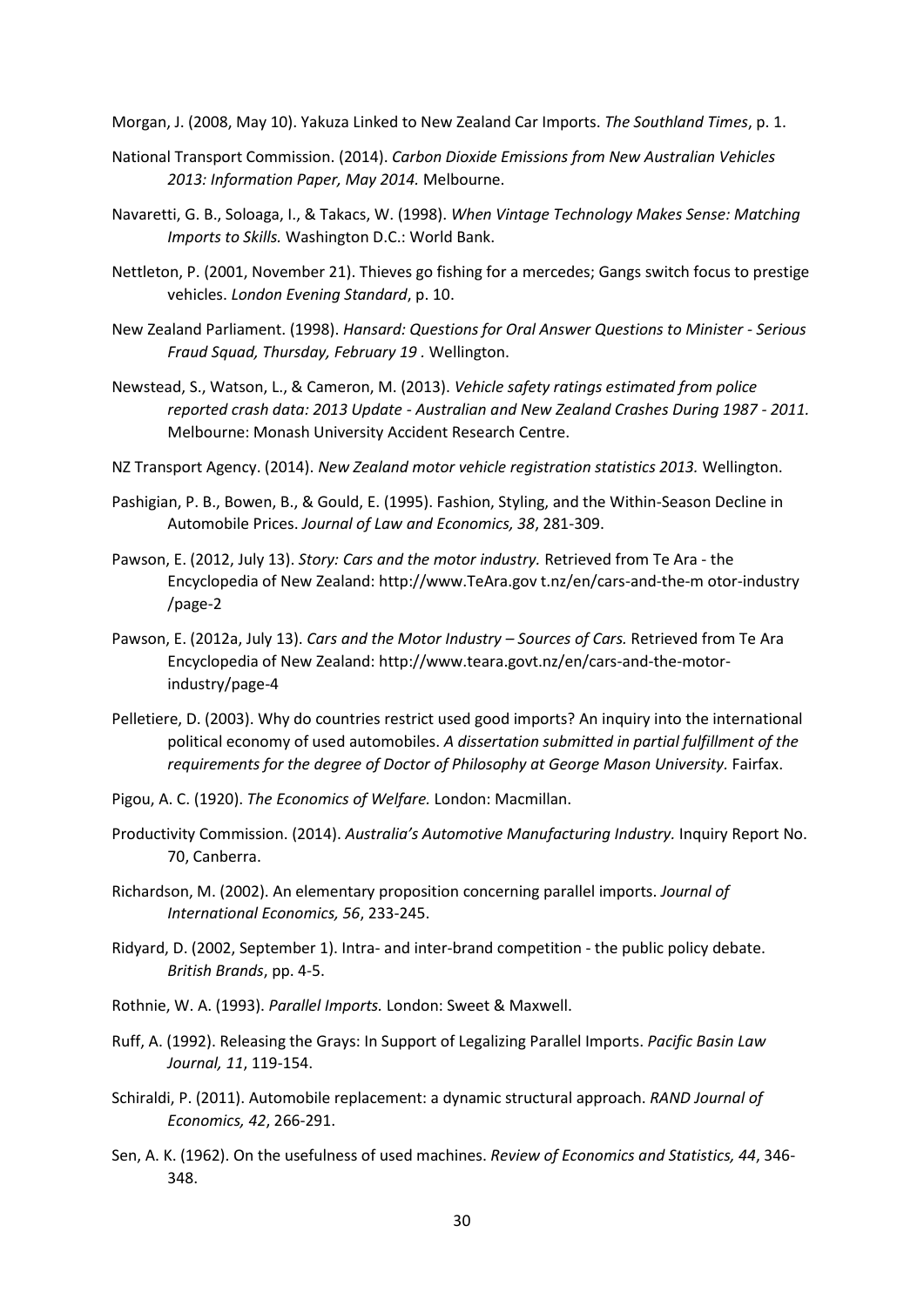- Simon, H. A. (2000). Bounded Rationality in Social Science: Today and Tomorrow. *Mind & Soceity, 1*, 25-39.
- Sloane, A. (2005, January 22). Smart move for Mercedes; The next 20 months will see a flood of new Mercedes-Benz models in New Zealand. *New Zealand Herald*, p. 1.
- Staaf, R. J. (1987). The International Gray Market: The Nexus of Vertical Restraints, Price Discrimination and Foreign Law. *Inter-American Law Review, 19*, 37-96.
- Taylor, M. E., & Duke, A. (2014). Refocussing the parallel import debate. *Competition & Consumer Law Journal, 22*, 21-38.
- The Dog and Lemon Guide. (2014). *Japanese Secondhand Imports.* Retrieved from The Dog and Lemon Guide: http://www.dogandlemon.com/articles/japanese-second-hand-imports
- Tunny, G. (2011). Carr's car crash and Australia's reform malaise. *Policy, 27*(3), 15-22.
- U.S. Environmental Protection Agency. (2007). *Automobile Emissions: An Overview.* Washington D.C.
- United States Government. (2013). *Roundtable on Vertical Restraints for On-Line Sales - Note by the United States.* Paris: Organisation for Economic Co-operation and Development, Directorate for Financial and Economic Affairs, Competition Committee.
- US Environmental Protection Agency, Office of Transportation and Air Quality. (2000). *Emission Facts: Average Annual Emissions and Fuel Consumption for Passenger Cars and Light Trucks.* Washington DC.
- Varian, H. R. (1996). Differential Pricing and Efficiency. *First Monday, 1(2)*(5 August).
- W Lawyers. (2011). *Submission to the Productivity Commission on the Economic Structure and Performance of the Australian Retail Industry.* Sydney.
- Wensing, E., & Taylor, J. (2012). *Secure tenure for home ownership and economic development on land subject to native title.* Canberra: AIATSIS research discussion paper no. 31, Australian Institute of Aboriginal and Torres Strait Islander Studies.
- Willson, Q. (2001, July 27). Glad to be Grey: Fresh Hope for Owners of Hot Japanese Imports. *The Mirror*, p. 25.
- World Intellectual Property Organization. (2012). *Understanding Industrial Property.* Geneva: World Intellectual Property Organization.
- World Intellectual Property Organization. (2012a). *What is Intellectual Property?* Geneva: World Intellectual Property Organization.

#### <span id="page-41-0"></span>Appendix: Price Discrimination

Price discrimination has generally been categorised according to the taxonomy originally developed by English economist Arthur Pigou (1920) into three separate categories:

- First-degree price discrimination means that the producer sells different units of output for different prices and these prices may differ from person to person. This is sometimes known as the case of perfect price discrimination.
- Second-degree price discrimination means that the producer sells different units of output for different prices, but every individual who buys the same amount of the good pays the